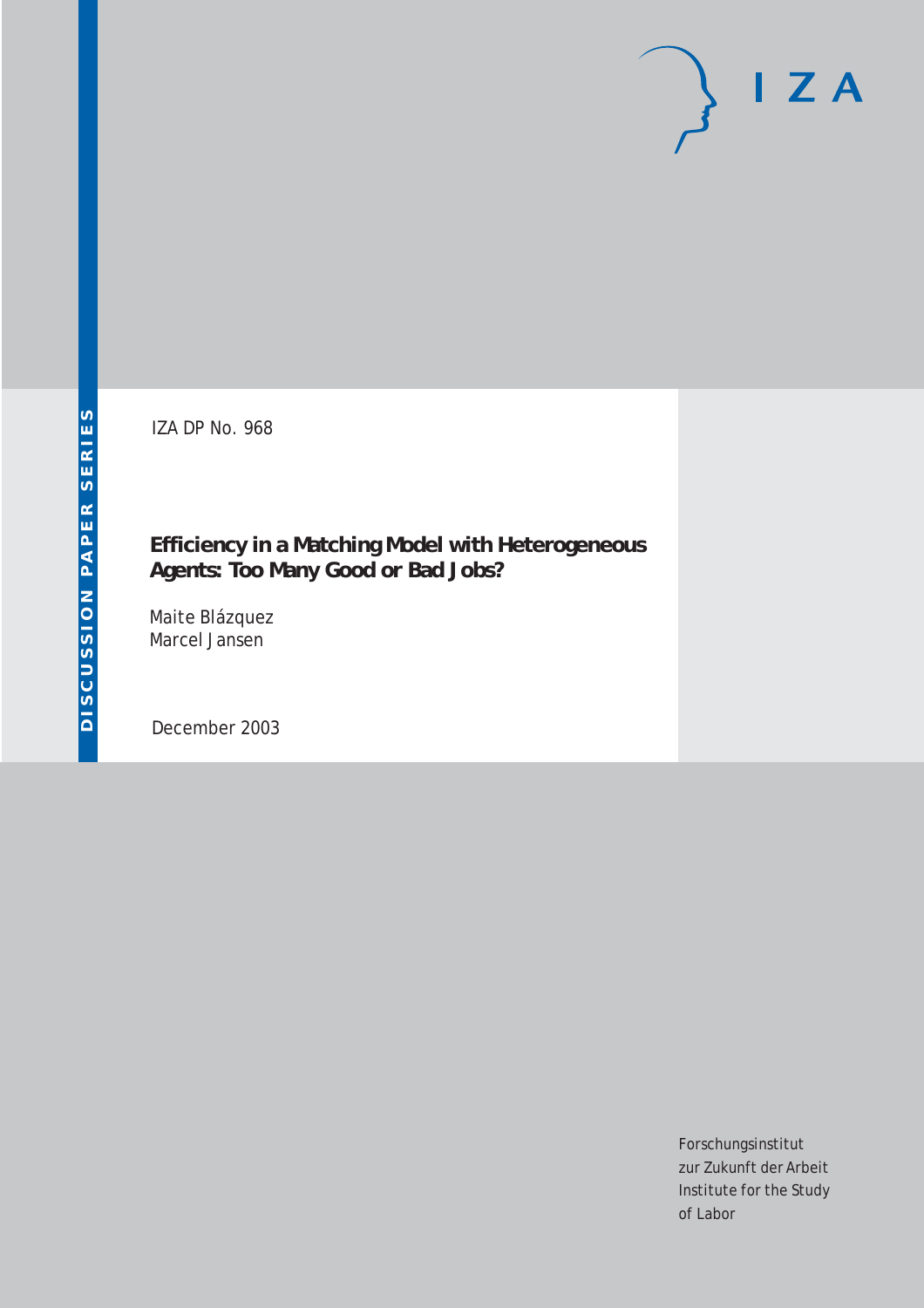# **Efficiency in a Matching Model with Heterogeneous Agents: Too Many Good or Bad Jobs?**

### **Maite Blázquez**

*Universidad Carlos III* 

### **Marcel Jansen**

*Universidad Carlos III and IZA Bonn* 

### Discussion Paper No. 968 December 2003

IZA

P.O. Box 7240 D-53072 Bonn Germany

Tel.: +49-228-3894-0 Fax: +49-228-3894-210 Email: [iza@iza.org](mailto:iza@iza.org)

This Discussion Paper is issued within the framework of IZA's research area *Mobility and Flexibility of Labor.* Any opinions expressed here are those of the author(s) and not those of the institute. Research disseminated by IZA may include views on policy, but the institute itself takes no institutional policy positions.

The Institute for the Study of Labor (IZA) in Bonn is a local and virtual international research center and a place of communication between science, politics and business. IZA is an independent, nonprofit limited liability company (Gesellschaft mit beschränkter Haftung) supported by Deutsche Post World Net. The center is associated with the University of Bonn and offers a stimulating research environment through its research networks, research support, and visitors and doctoral programs. IZA engages in (i) original and internationally competitive research in all fields of labor economics, (ii) development of policy concepts, and (iii) dissemination of research results and concepts to the interested public. The current research program deals with (1) mobility and flexibility of labor, (2) internationalization of labor markets, (3) welfare state and labor market, (4) labor markets in transition countries, (5) the future of labor, (6) evaluation of labor market policies and projects and (7) general labor economics.

IZA Discussion Papers often represent preliminary work and are circulated to encourage discussion. Citation of such a paper should account for its provisional character. A revised version may be available on the IZA website ([www.iza.org](http://www.iza.org/)) or directly from the author.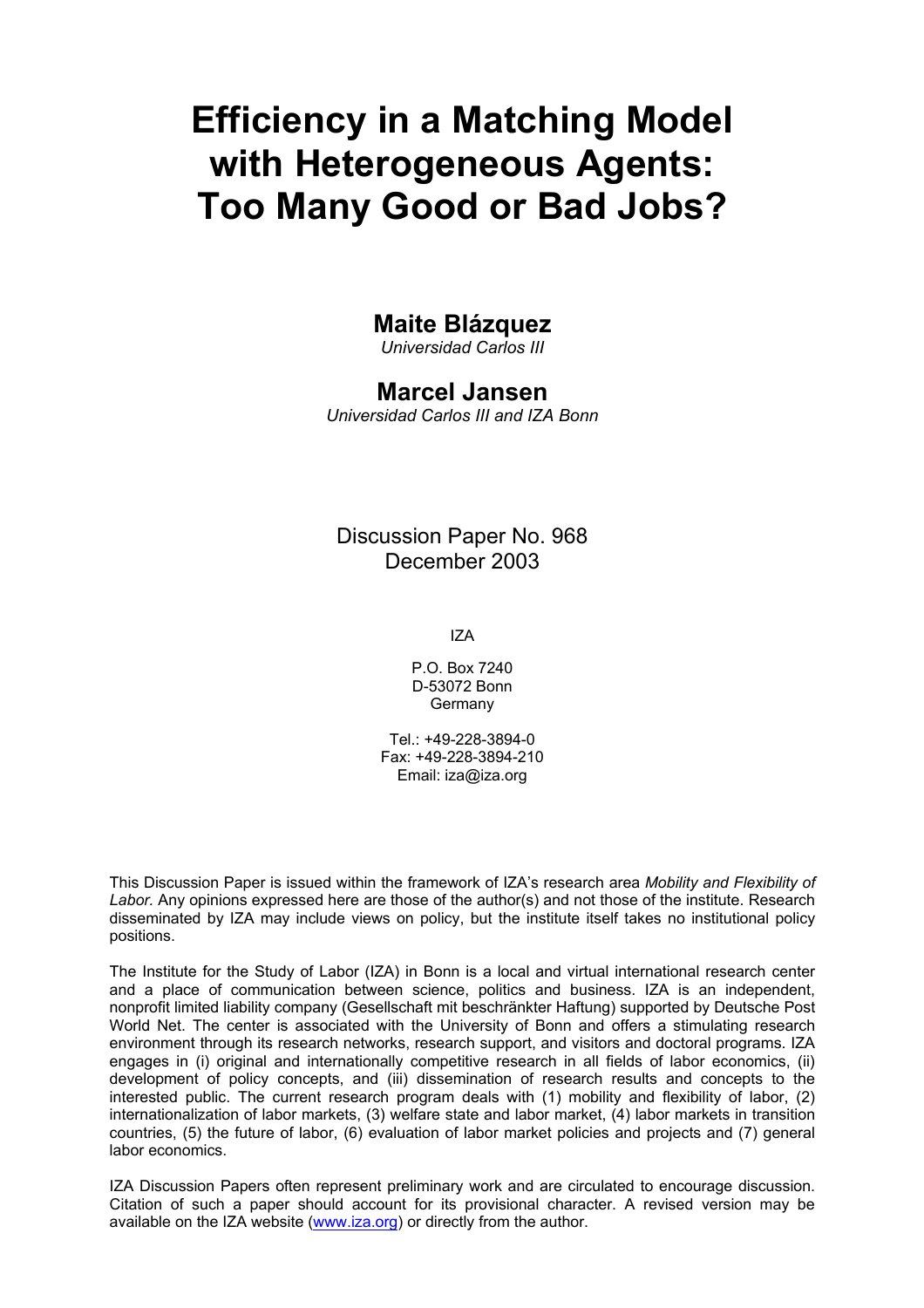IZA Discussion Paper No. 968 December 2003

### **ABSTRACT**

### **Efficiency in a Matching Model with Heterogeneous Agents: Too Many Good or Bad Jobs?**[∗](#page-2-0)

This paper analyses the efficiency of the equilibrium allocation in a matching model with two types of workers and jobs. The basic assumption is that high-skill workers can perform both skilled and unskilled jobs, while low-skill workers can only perform unskilled jobs. Our first result shows that the equilibrium with ex-post bargaining is never efficient. Second, under Hosios' (1990) condition we show that high-skill workers are under-valued in equilibrium, while the opposite holds for low-skill workers. Firms therefore tend to create too few unskilled jobs, resulting in a suboptimally high unemployment rate for low-skill workers. We show that these results generalize to environments with more types of agents and different production technologies. Finally, in an extension we derive a tax scheme that restores efficiency and we show how workers' bargaining strength affects unemployment and skill-mismatch.

JEL Classification: C78, D61, J64

Keywords: matching, ex post bargaining, heterogeneity, efficiency

Corresponding author:

 $\overline{a}$ 

Marcel Jansen Department of Economics Universidad Carlos III de Madrid C/ Madrid 126 28903 Getafe (Madrid) Spain Email: [jansen@eco.uc3m.es](mailto:jansen@eco.uc3m.es)

<span id="page-2-0"></span><sup>∗</sup> We are grateful to Michael Burda, James Costain, Juan Dolado, Barbara Petrongolo, Victor Ríos-Rull, Tim Kehou and Harald Uhlig and seminar participants at CEMFI (MadMac), Humboldt University, Universidad Carlos III de Madrid and the 2003 Workshop on Dynamic Macroeconomics (Vigo) for useful comments and suggestions. The usual disclaimer applies.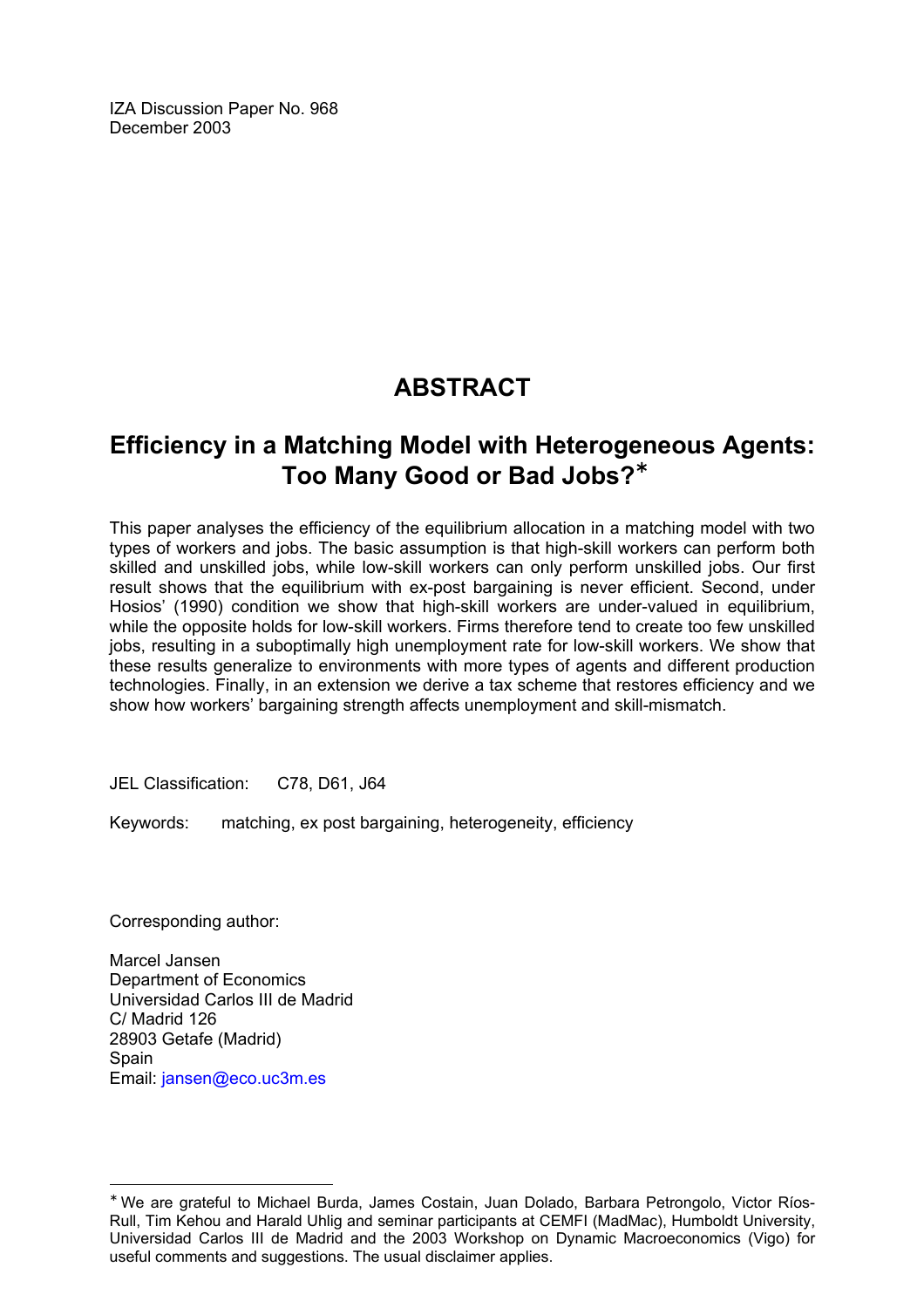### 1 Introduction

This paper analyses the efficiency of the resource allocation in a matching model with two types of workers and jobs. Workers' skills are exogenous and we assume that high-skill workers can do both jobs, skilled and unskilled, while low-skill workers can only perform unskilled jobs. This setup, first introduced by Albrecht and Vroman (2002), is useful to study phenomena like skill-biased technological change or low-wage competition. However, so far little is known about the efficiency properties of these models.

Our objective in this paper is to characterize the entire set of possible steady state equilibria with random search and ex post bargaining. As in Albrecht and Vroman (henceforth AV) we therefore need to distinguish between two types of equilibria. A *cross-skill matching* equilibrium in which high-skill workers accept both types of jobs and an ex post segmentation equilibrium in which these workers only match with skilled jobs. To achieve this goal we compare the equilibrium with the efficient allocation chosen by a social planner. This planner controls the mass of the two types of vacancies and the optimal matching rule for high-skill workers and her objective is to maximize the value of net-output.

Our first result shows that the equilibrium with ex post bargaining is never efficient. Second, under Hosios' (1990) condition we show that highskill workers are undervalued in equilibrium while the opposite holds for low-skill workers. In a cross-skill matching equilibrium this results in an insufficient number of unskilled jobs as firms need to pay low-skill workers more than their shadow value. Furthermore, due to the undervaluation of high-skill workers, there may be cases in which these workers accept unskilled jobs while the efficient allocation features ex post segmentation.

The result that the labour market tends to create too few unskilled jobs achieves our first goal. Namely, to show that the presence of high-skill workers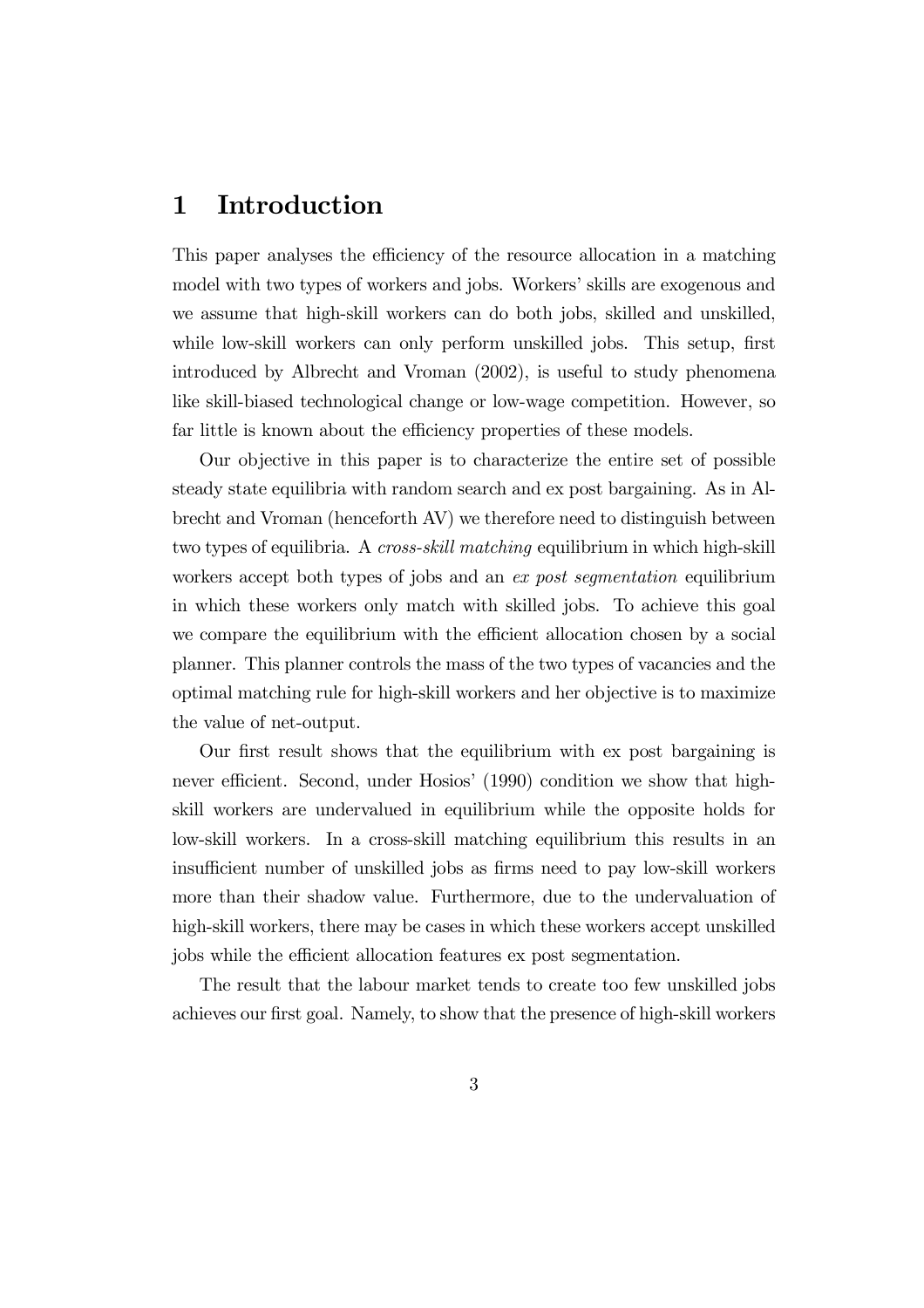tends to harm low-skill workers by raising their unemployment rate above the socially optimal level. Furthermore, our results suggest that this distortion becomes even stronger when we move from cross-skill matching to ex-post segmentation. In the latter case high-skill workers no longer occupy unskilled jobs, but this effect is more than offset by a discrete fall in the supply of these jobs. Finally, it should be noted that our model can also generate the opposite result, *i.e.* over-creation of unskilled jobs. The latter occurs when workers' surplus share is sufficiently smaller than the Hosios' value. In this parameter region, firms create too many jobs and a suboptimally large share of these jobs is unskilled. In contrast, for sufficiently high values of workers' bargaining power, the fraction of unskilled jobs is above the efficient value, but because the overall number of vacancies per job seeker is too low, the unemployment rate of low-skill workers is still suboptimally high.

To understand the intuition behind our results, it is convenient to make a comparison with the results of Hosios (1990). For an environment with ex ante homogeneous agents he demonstrated that the equilibrium is efficient if workers' bargaining power is equal to the elasticity of the matching function with respect to the mass of unemployed workers. In that case, the search externalities are perfectly internalized in the wage and unemployed workers' expected income coincides with their shadow value.

In contrast, in our economy an additional unemployed worker congests the market for workers with different skill levels. The absolute value of this externality is the same for both types of workers. However, in the case of a high-skill worker it corresponds to a lower share of her expected future productivity than in the case of a low-skill worker. When Hosios' condition is satisfied, high-skill workers are therefore under-valued in equilibrium while the opposite holds for low-skill workers.

The above argument seems to suggest that there may exist a pair of surplus shares, one for each type of worker, that decentralizes the efficient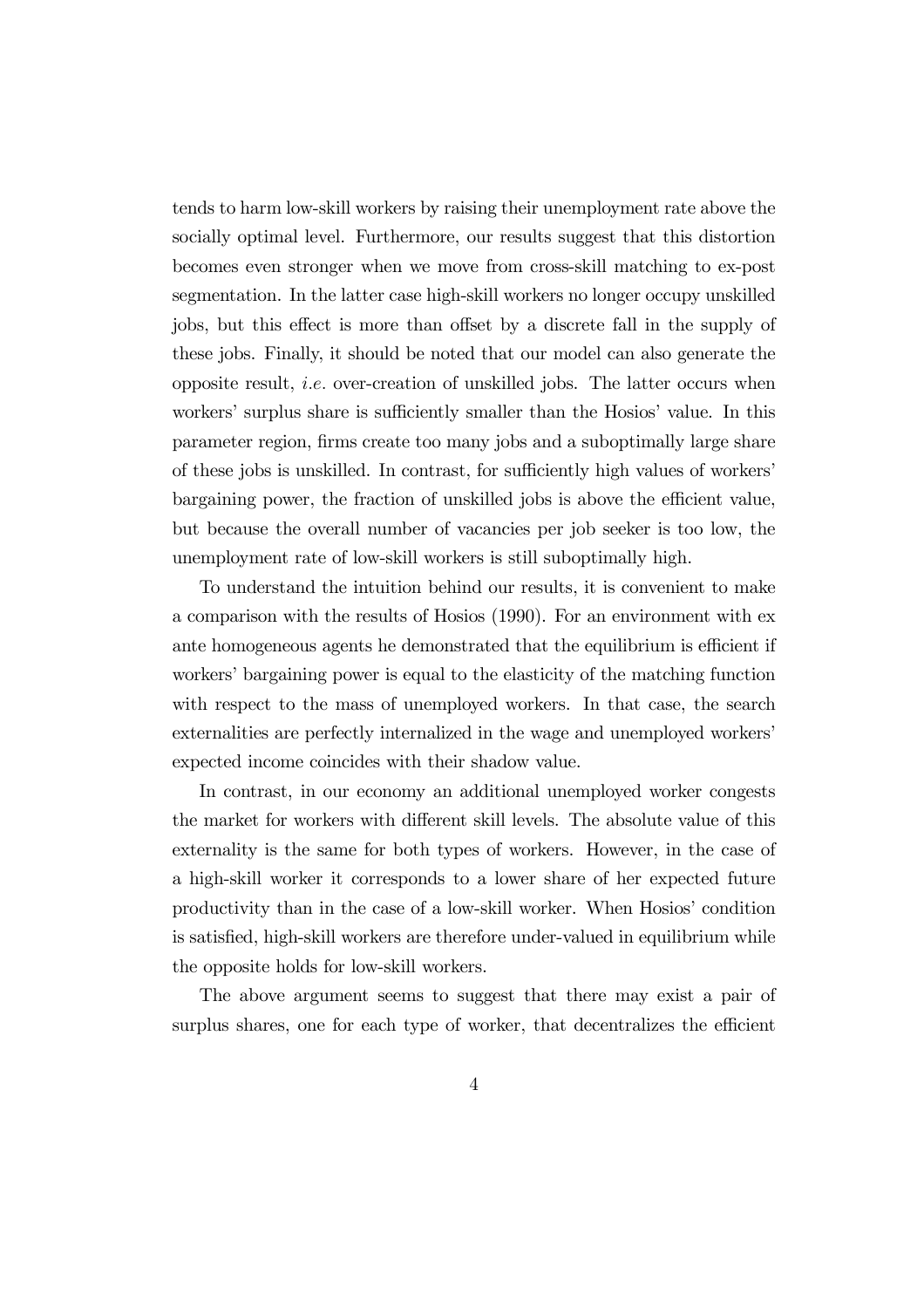allocation. However, this is not the case. In our model Hosios' condition is necessary to ensure that firms create the right number of jobs per job seeker. When we introduce different bargaining strengths to correct the distortion of the job distribution – the over-creation of skilled jobs and the undercreation of unskilled jobs — we would therefore end up with an inefficient number of jobs.<sup>1</sup> Instead, it is easy to show that the efficient allocation can be decentralized through taxation. In the paper we analyse the case of lump sum taxes on unemployed workers, showing that the government should levy a tax on unemployed workers with a low skill level, while workers with a high skill level should receive a subsidy during unemployment. The proposed tax scheme confirms our explanation about the source of the over-valuation (under-valuation) of low-skill (high-skill) workers, but it may be difficult to implement. An alternative would be to levy a hiring tax on skilled jobs. Also in this case, the relative profits of skilled jobs go down, but the hiring tax on skilled jobs avoids the negative income effect on low-skill workers.

#### 1.1 Related literature

The seminal contribution on efficiency with heterogeneous agents is Sattinger  $(1995)$ . In his model there is a fixed supply of T types of workers and firms whose matching rates are fixed. Sattinger's main result shows that heterogeneity may give rise to multiple and inefficient equilibria. Like us, he also shows that the equilibrium payoffs never coincide with the shadow value of agents. However, while computing the shadow value of a worker, Sattinger sterilizes the effects on the other workers by increasing the job supply to offset any changes in matching probabilities. Distortion of the wage payments therefore arise because workers ignore the costs of the firms with whom they interview and not because of the congestion effects on other workers as in

<sup>&</sup>lt;sup>1</sup>The details of the proof are available upon request.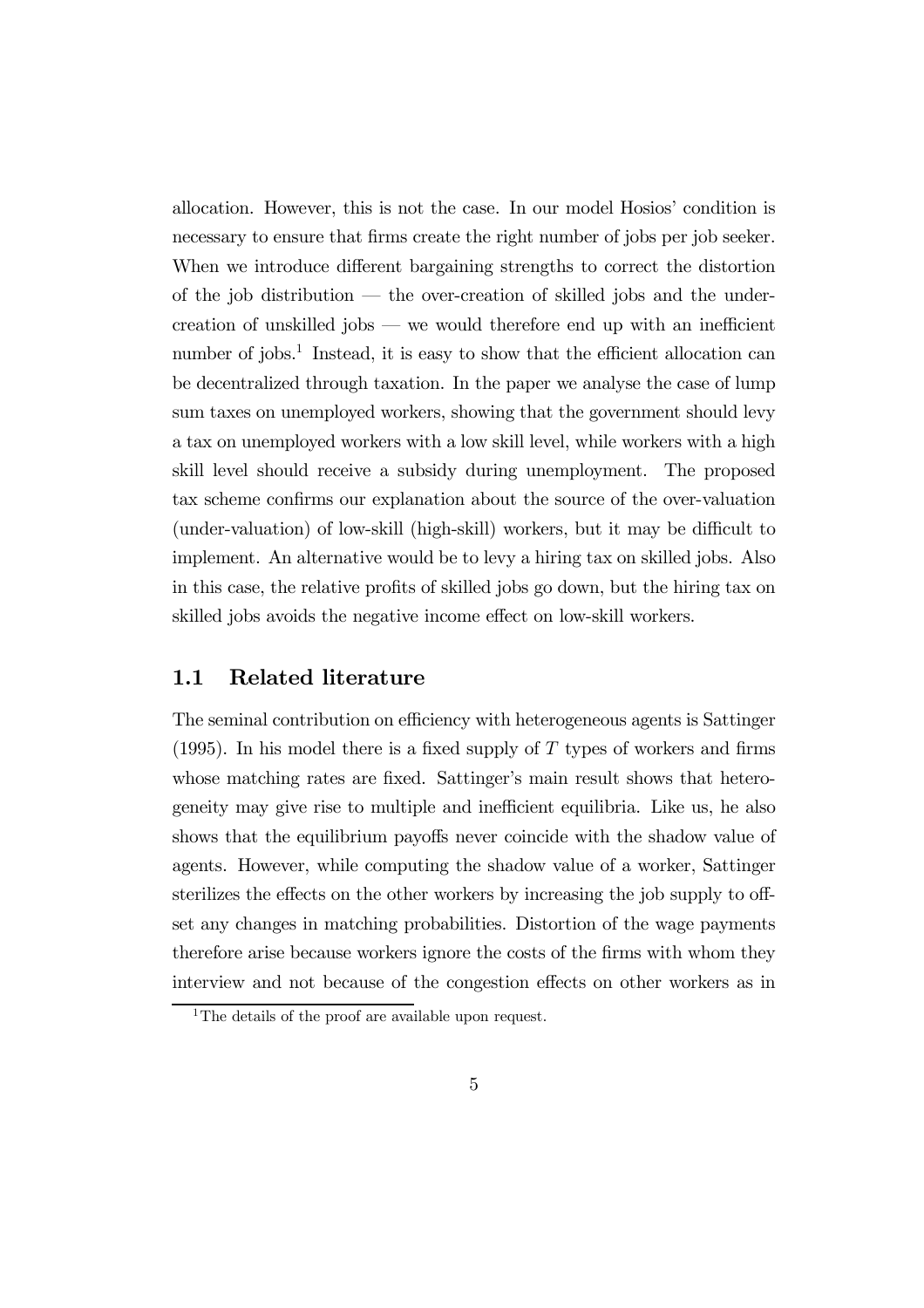our case. Our work is therefore closer to Shimer and Smith (2001a, 2001b) who use a social planner's problem to derive the efficient allocations in an environment with assortative matching and endogeneous search intensity. In Shimer and Smith (2001b) the aim is to show that the model may have efficient non-stationary allocations. Our work is closer in spirit to Shimer and Smith (2001a). In this paper the authors show that the decentralized equilibrium is never efficient without search subsidies. In particular, in the decentralized equilibrium without subsidies, the most productive agents do not search hard enough and they accept too many (low-productivity) matches. In contrast, low-productivity types search too hard and they reject too many matches. An optimal tax scheme therefore involves a search subsidy for the high-productivity agents and a search penalty for the low-productivity workers.

This last result is somewhat similar to our optimal tax scheme. However, the advantage of our simple model is that we can immediately relate our results to the well-known results of Hosios. Hence, while Shimer and Smith (2001a) obtain the inefficiency of the resource allocation via the derivation of a non-trivial tax scheme, we are able to prove that low-skill workers are over-valued in equilibrium. Moreover, our results indicate that this is a general feature of models with ex ante heterogeneous agents. One of the main contributions of this paper is therefore that we provide a clear intuition for the inefficiency of the resource allocation in economies with heterogeneous agents and ex post bargaining. Finally, unlike Shimer and Smith, we allow for free entry of firms.

The outline of the rest of the paper is as follows. Section 2 introduces the model. The next section derives the two possible equilibrium configurations. The set of efficient allocation is derived in Section 4. This section starts with a characterization of efficient cross-skill matching allocations. Next, we discuss the efficient allocations with ex post segmentation and at the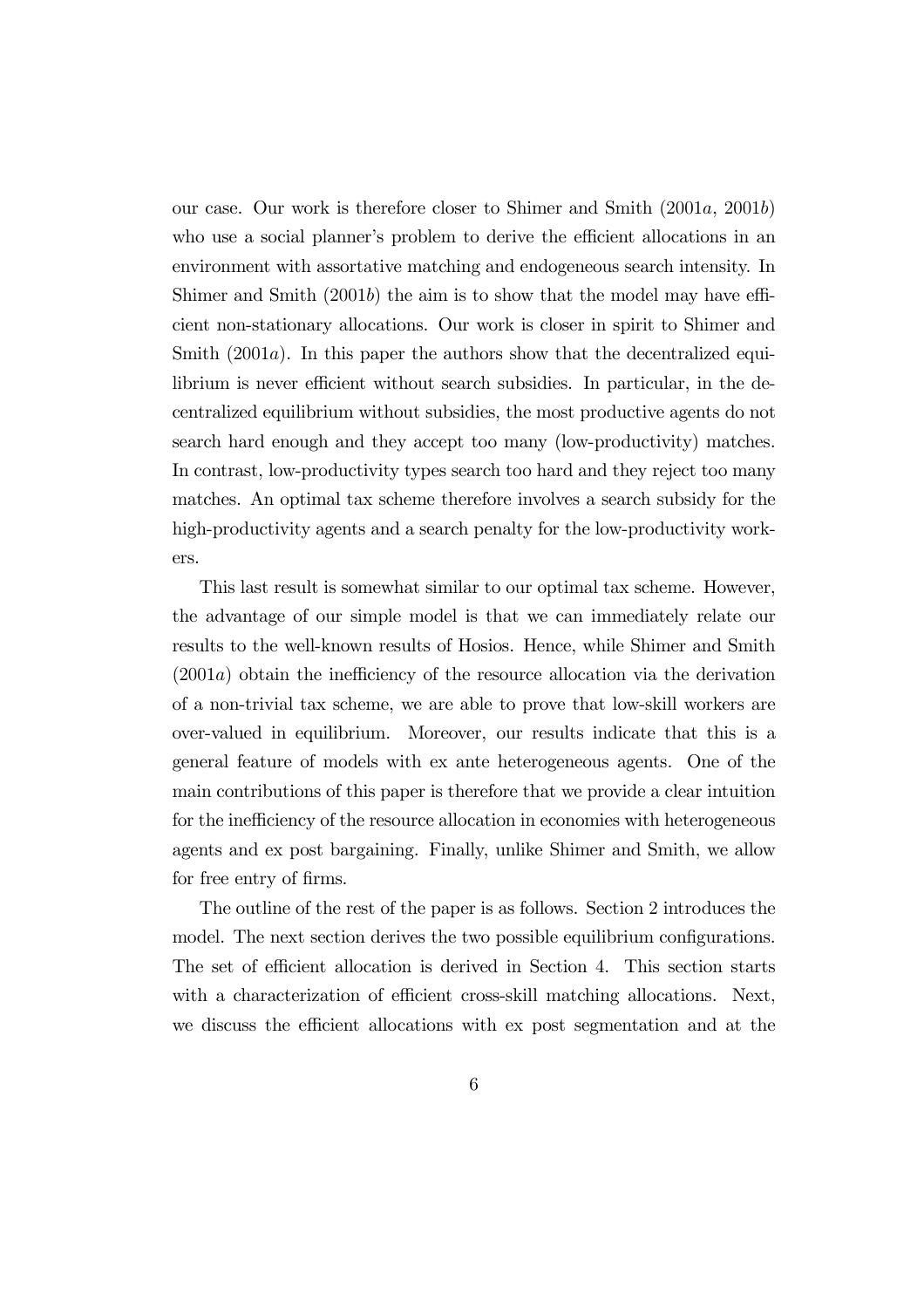end of the section we derive the optimal matching rule of high-skill workers, showing that there exists an intermediate range of parameters in which highskill workers adopt an inefficient matching rule. Finally, in section 5 we derive the optimal taxes and we show how extreme values of the bargaining strength may lead to overcreation of unskilled jobs.

### 2 The Model

#### 2.1 Main Assumptions

Consider an economy populated by a continuum of risk-neutral workers with measure normalized to one. All workers live forever in continuous time and value consumption of the unique final good. The distribution of skills is exogenous. A fraction  $\mu \in (0,1)$  of the population is low-skilled (*l*), while the remaining fraction  $1 - \mu$  is high-skilled  $(h)$ .

There are also two types of jobs: Unskilled jobs  $(n)$  can be filled by any worker, while skilled jobs (s) require a high-skill worker. Furthermore, we assume that high-skill workers are more productive in skilled jobs, while all workers are equally productive in unskilled jobs. Formally, let  $y(i, j)$  define the flow output of a job  $j(=n, s)$  that is filled by a worker of type  $i(= l, h)$ . Our assumptions on the production technology can then be summarized as follows:

$$
y(h, s) = y(s) > y(h, n) = y(l, n) = y(n) > y(l, s) = 0.
$$

For convenience, we assume that firms can open at most one job. The choice of the type of job is irreversible, and the mass of each type of job is determined by a free-entry condition.

Finally, job destruction is exogenous and follows a Poisson process with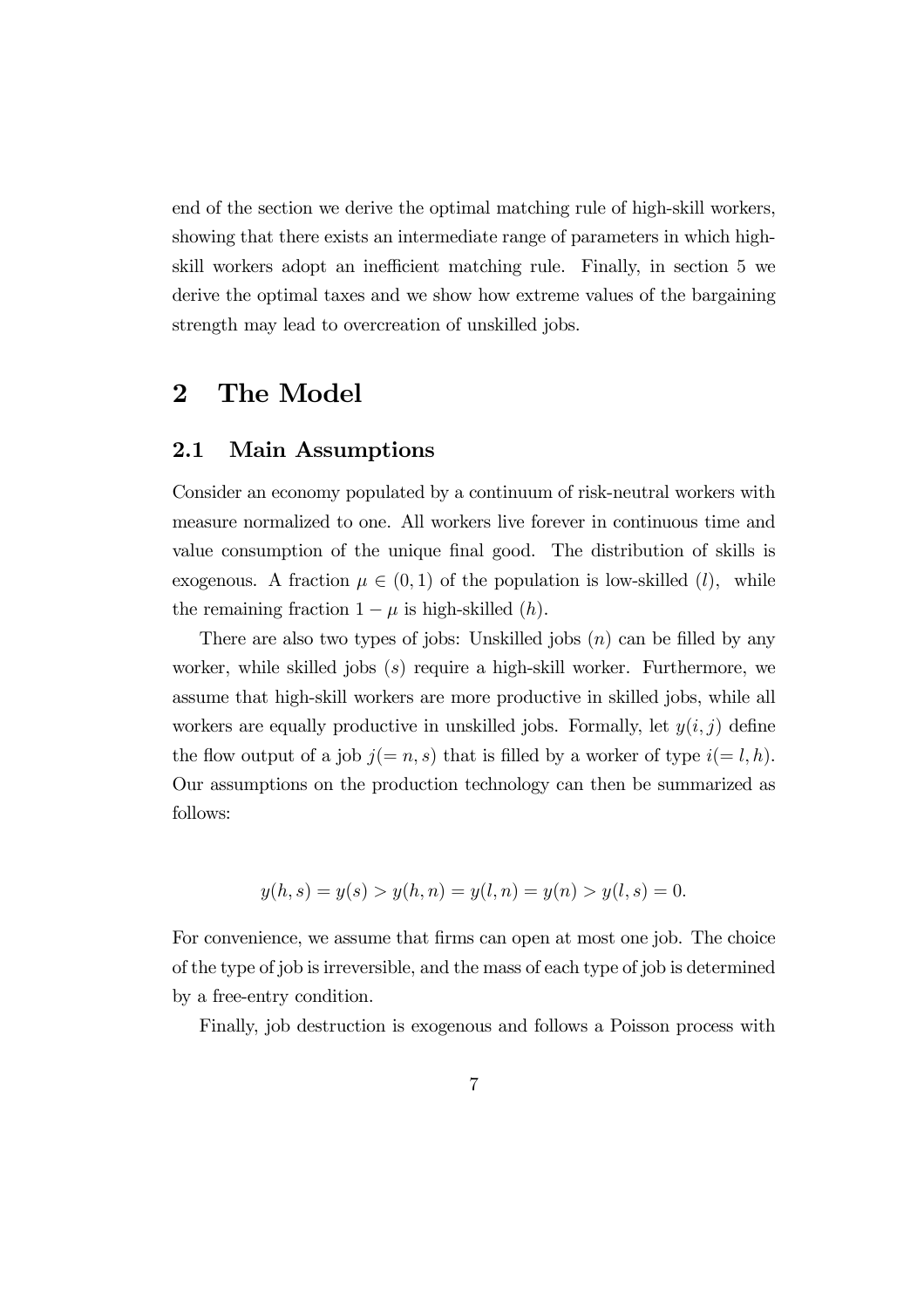arrival rate  $\delta$  that is common to both types of jobs. Whenever a job is destroyed, the worker becomes unemployed while the job becomes vacant.

#### 2.2 Matching

Unemployed workers and vacant jobs are matched together in pairs through an imperfect matching technology. The total number of random meetings between a worker and firm is determined by the standard (Cobb-Douglas) matching function

$$
M(v, u) = u^{\alpha} v^{1-\alpha},
$$

where  $v$  is the mass of vacancies and  $u$  is the mass of unemployed workers.

In our environment only part of the meetings will be consummated. Formally, let  $\theta = v/u$  denote the labour market tightness and let  $\phi$  denote the fraction of unskilled vacancies. The matching rate of unemployed workers is then equal to  $\theta^{1-\alpha}$ . However, since low-skill workers are not qualified for skilled jobs, they exit unemployment at rate  $\phi \theta^{1-\alpha}$ . Similarly, let  $\eta$  denote the fraction of low-skill workers among the unemployed. The matching rate of vacant jobs can then be expressed as  $\theta^{-\alpha}$ , while skilled jobs meet an appropriately qualified high-skill worker at rate  $(1 - \eta)\theta^{-\alpha}$ .

The assumption of random matching follows AV. In this manner we capture the idea that, for given overall labour market conditions, low-skill workers are better off the greater the fraction of unskilled jobs and vice versa for high-skill workers and skilled jobs.

#### 2.3 Wages and Asset Values

When a match is formed, the firm-worker pair divides the surplus of the match according to the (asymmetric) Nash bargaining solution. The worker's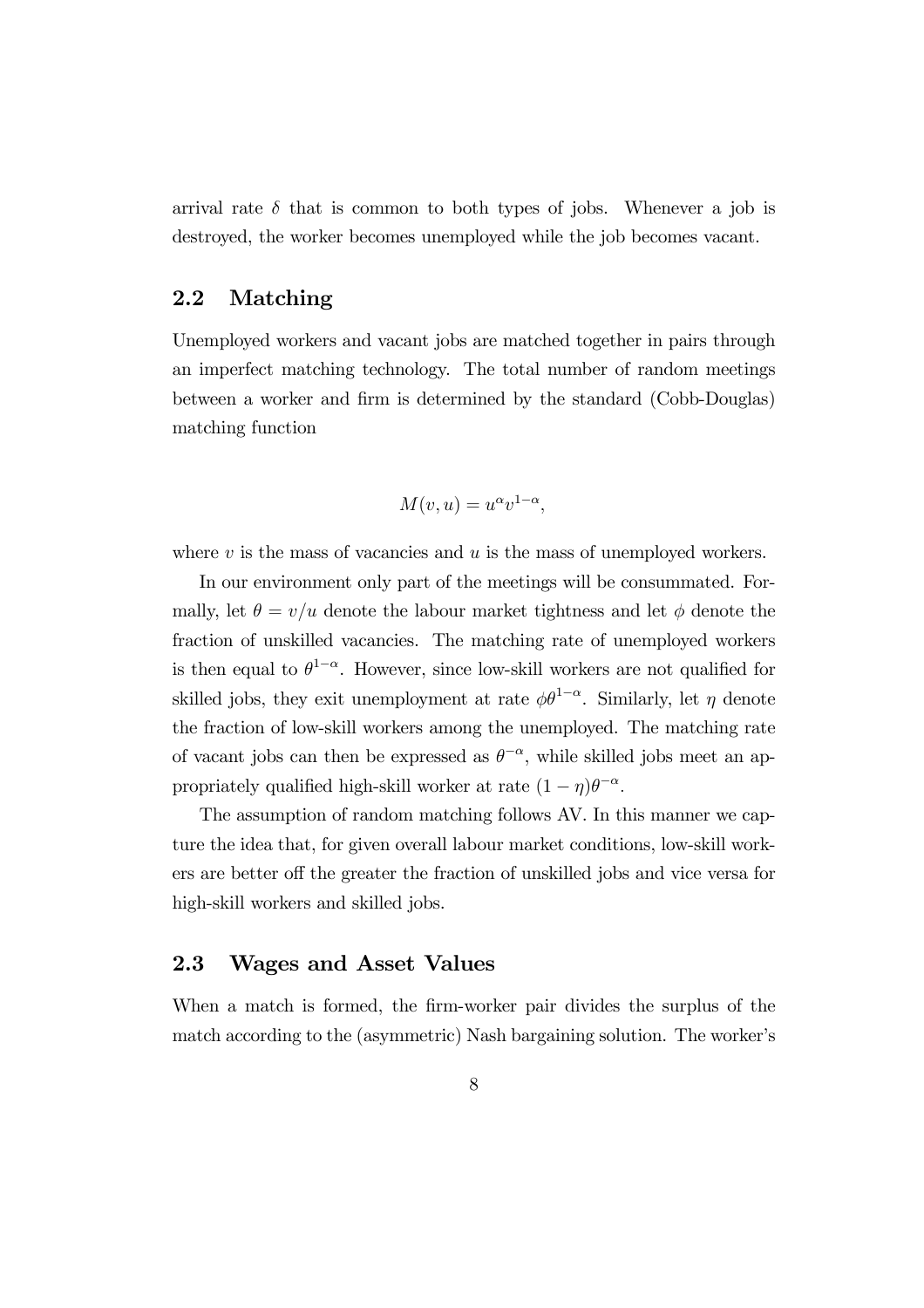share of the surplus is exogenous and denoted by  $\beta \in (0,1)$ .

Formally, let  $U(i)$  be the value of an unemployed worker of type i, and let  $V(j)$  denote the value of a vacant job of type j. Similarly, let  $W(i, j)$ denote the value of employment for a worker of type  $i$  on a job of type  $j$ , and let  $J(i, j)$  denote the value of a type j job filled by a worker of type i. The surplus of a match between a worker of type  $i$  and a job of type  $j$  is then given by  $S(i, j) = W(i, j) + J(i, j) - V(j) - U(i)$ , while the associated wage  $w(i, j)$  solves the Nash bargaining solution:

$$
(1 - \beta) [W(i, j) - U(i)] = \beta [J(i, j) - V(j)].
$$
\n(1)

Finally, we say that workers' bargaining strength satisfies Hosios' condition when  $\beta$  is equal to  $\alpha$ , where  $\alpha$  corresponds to the elasticity of  $M(.,.)$  with respect to u.

We now proceed with the derivation of the asset value equations for workers. The common discount rate of workers and firms is denoted by  $r$ . Furthermore, we assume that unemployed workers earn a flow income  $b < y(n)$ from home production. Accordingly,

$$
rU(h) = b + \theta^{1-\alpha} \{ \phi \max[W(h, n) - U(h), 0] + (1 - \phi) [W(h, s) - U(h)] \}
$$
\n(2)

$$
rW(h, s) = w(h, s) - \delta[W(h, s) - U(h)]
$$
\n(3)

$$
rW(h, n) = w(h, n) - \delta[W(h, n) - U(h)]
$$
\n(4)

$$
rU(l) = b + \theta^{1-\alpha} \phi \left[ W(l, n) - U(l) \right] \tag{5}
$$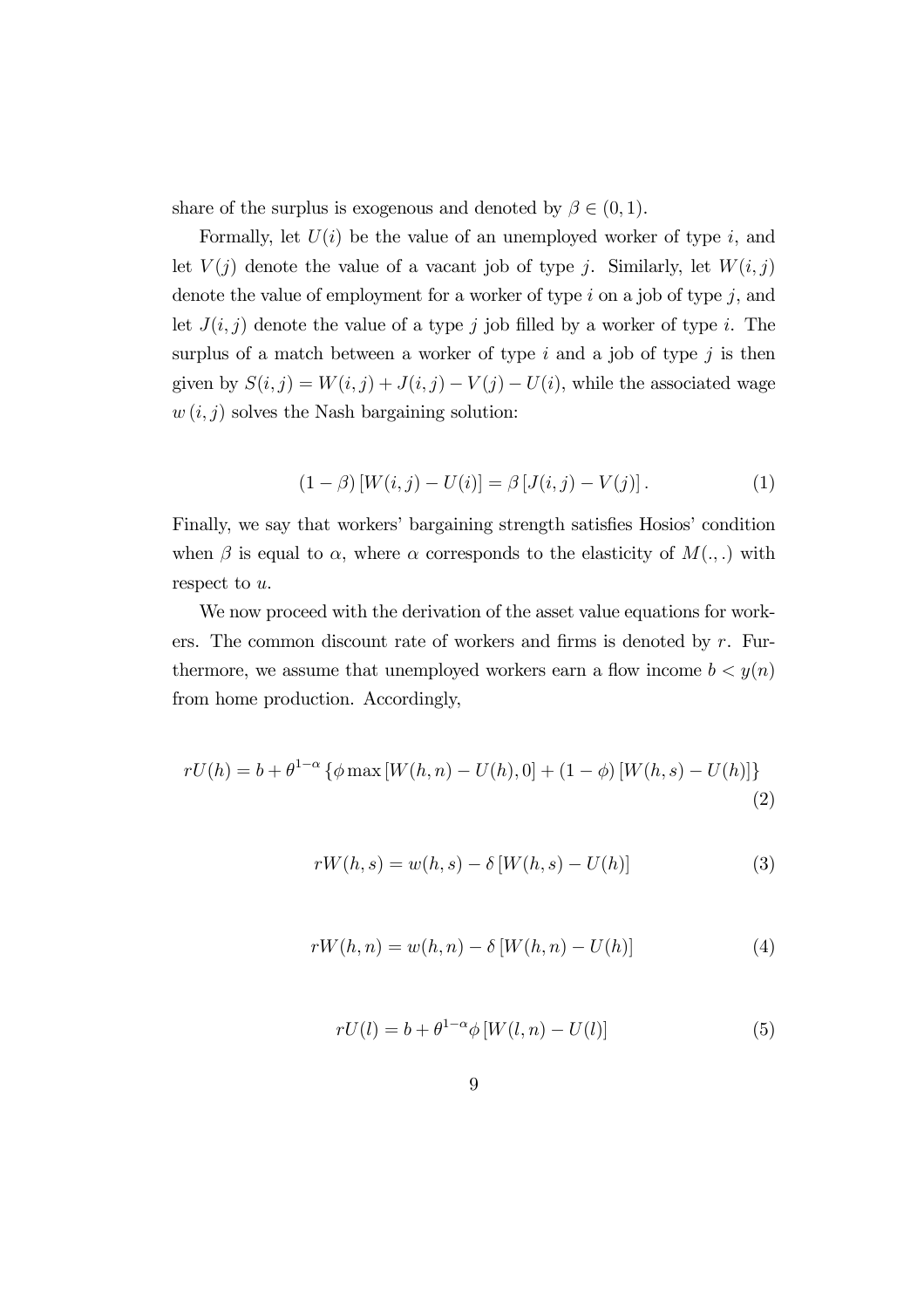$$
rW(l, n) = w(l, n) - \delta[W(l, n) - U(l)]
$$
\n(6)

Equation (2) shows that high-skill workers accept unskilled jobs when  $W(h, n)$ −  $U(h) \geq 0$ . Under Nash bargaining this is equivalent to the condition that  $S(h, n)$  is non-negative.

Similarly, let  $\gamma$  denote the cost per unit of time of maintaining an unfilled job. The values of unfilled jobs are then given by:

$$
rV(s) = -\gamma + \theta^{-\alpha} (1 - \eta) [J(h, s) - V(s)] \tag{7}
$$

$$
rV(n) = -\gamma + \theta^{-\alpha} \{ \eta \left[ J(l, n) - V(n) \right] + (1 - \eta) \max \left[ J(h, n) - V(n), 0 \right] \}
$$
\n(8)

According to (8), firms with unskilled jobs agree to hire high-skill workers whenever  $J(h, n)-V(n) \geq 0$ . Given Nash bargaining, this is again equivalent to the condition that  $S(h, n)$  is non-negative.

Finally, the three expressions for  $J(i, j)$  satisfy:

$$
rJ(h,n) = y(n) - w(h,n) - \delta [J(h,n) - V(n)] \tag{9}
$$

$$
rJ(l,n) = y(n) - w(l,n) - \delta [J(l,n) - V(n)] \tag{10}
$$

$$
rJ(h,s) = y(s) - w(h,s) - \delta [J(h,s) - V(s)] \tag{11}
$$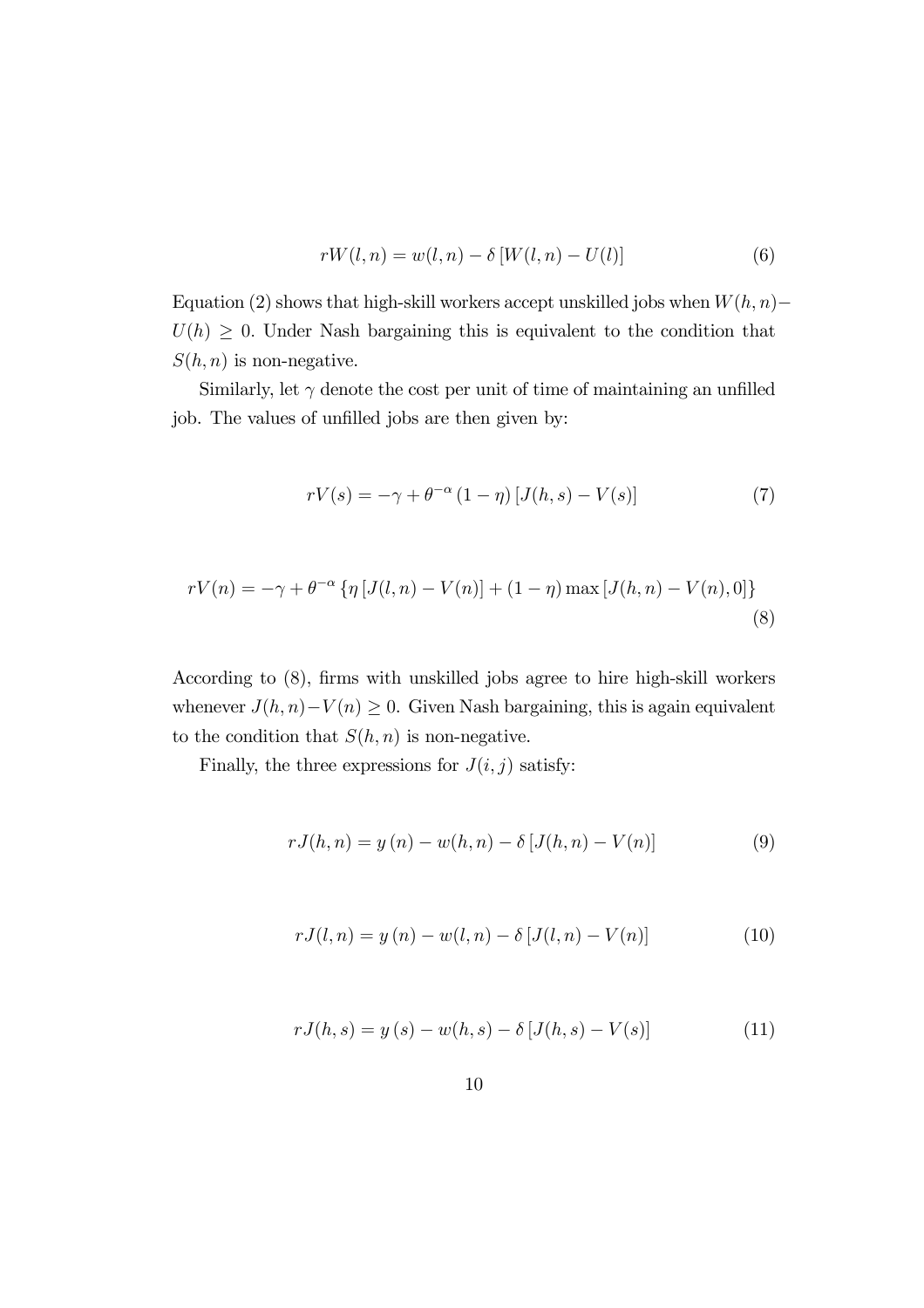Substituting equations  $(2) - (11)$  into  $(1)$ , and imposing the free entry conditions  $V(j)=0$  for  $j \in (n, s)$ , we obtain the following standard expression for wages:

$$
w(i, j) = rU(i) + \beta [y(j) - rU(i)] \tag{12}
$$

Notice that  $rU(h) \geq rU(l)$  since high-skill workers have the option to work in skilled jobs. The wage of a mismatched high-skill worker,  $w(h, n)$ , therefore exceeds the wage of a low-skill worker.

### 3 Equilibrium

We now proceed with a brief discussion of the equilibrium allocations.<sup>2</sup>

#### 3.1 Cross-skill Matching

We begin with the derivation of the equilibrium when the matches between high-skill workers and unskilled vacancies are mutually beneficial and, therefore, consummated. We refer to this situation as a "cross-skill matching" equilibrium. This equilibrium is characterized by a vector of endogenous variables  $\{\theta, \phi, \eta, u\}$  satisfying: (i) two steady state conditions and (ii) two free entry conditions.

The steady state conditions require that the flows into and out of unemployment for both types of workers must be equal:

$$
\phi \theta^{1-\alpha} \eta u = \delta \left[ \mu - \eta u \right] \tag{13}
$$

$$
\theta^{1-\alpha} (1-\eta) u = \delta [1 - \mu - (1-\eta) u] \tag{14}
$$

<sup>2</sup>This section is based on section 3 of AV.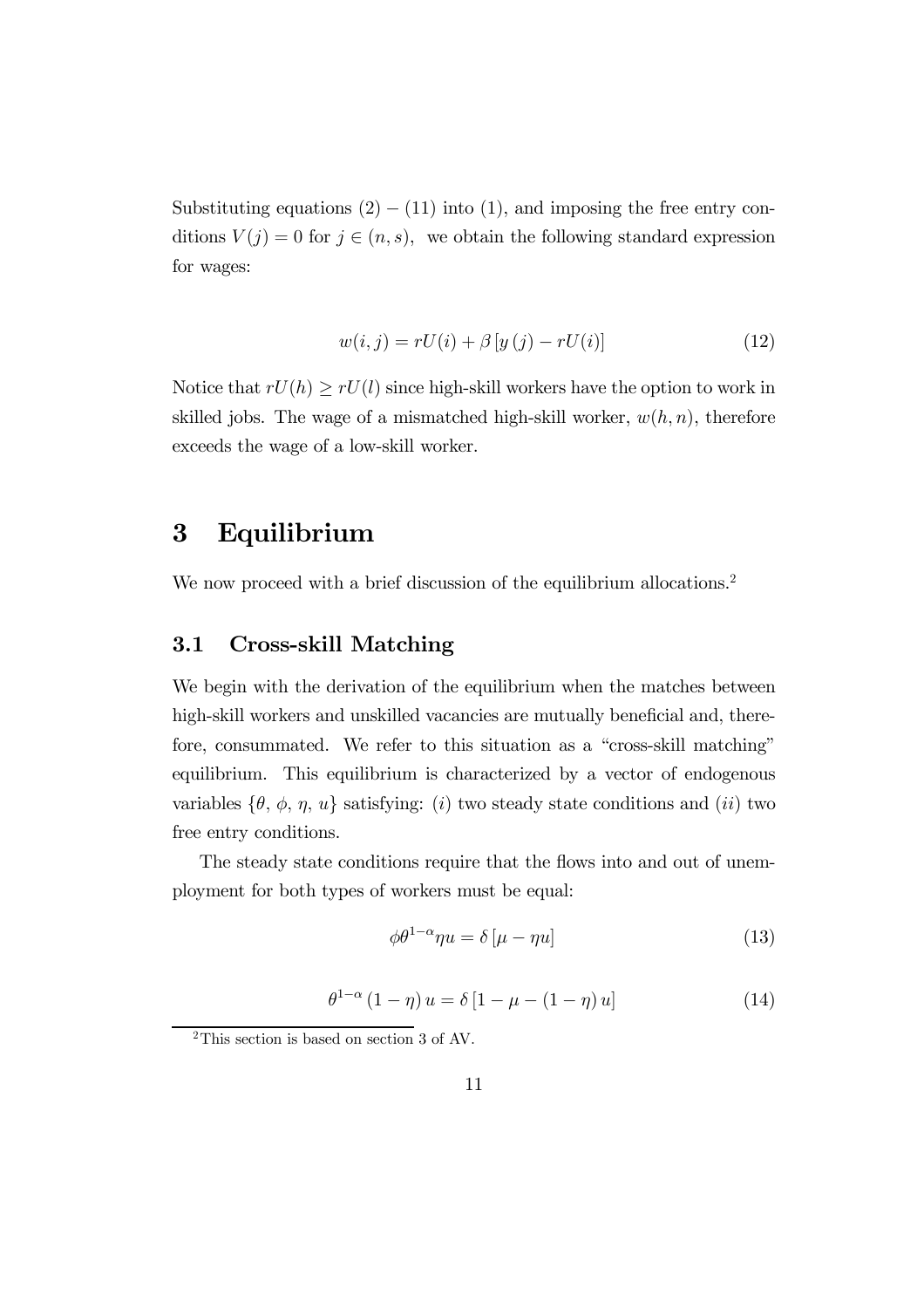where  $\phi\theta^{1-\alpha}\eta u$  defines the flow of low-skill workers out of unemployment and  $\delta[\mu - \eta u]$  denotes the corresponding flow into unemployment. Similarly, for high-skill workers,  $\theta^{1-\alpha} (1 - \eta) u$  denotes the flow of high-skill workers out of unemployment, and  $\delta [1 - \mu - (1 - \eta) u]$  the corresponding flow into unemployment.

The two steady-state conditions can be solved for  $\phi$  and u in terms of  $\theta$ and  $\eta$ . This yields the first two equilibrium conditions:

$$
\phi = \frac{\mu \left(1 - \eta\right) \theta^{1 - \alpha} + \left(\mu - \eta\right) \delta}{\left(1 - \mu\right) \eta \theta^{1 - \alpha}}\tag{15}
$$

$$
u = \frac{\delta(1-\mu)}{\left[\delta + \theta^{1-\alpha}\right](1-\eta)}.\tag{16}
$$

Notice that  $\phi$  is decreasing in  $\eta$  and increasing in  $\theta$  for  $\eta > \mu$ . This last condition is always satisfied. Under cross-skill matching, low-skill workers exit unemployment at a lower rate than high-skill workers. Thus, since  $\delta$  is the same across jobs, low-skill workers are over-represented in the pool of unemployed workers.

The remaining equilibrium conditions follow from the free entry conditions. Using  $(7)$ ,  $(11)$  and  $(12)$ , the free entry condition for skilled vacancies can be written as:

$$
\gamma = \theta^{-\alpha} (1 - \eta) (1 - \beta) \left[ \frac{[y(s) - rU(h)]}{r + \delta} \right]. \tag{17}
$$

Similarly, substituting  $(9)$ ,  $(10)$  and  $(12)$  into  $(8)$ , the free entry condition for unskilled vacancies becomes:

$$
\gamma = \theta^{-\alpha} (1 - \beta) \left\{ \eta \left[ \frac{[y(n) - rU(l)]}{r + \delta} \right] + (1 - \eta) \left[ \frac{[y(n) - rU(h)]}{r + \delta} \right] \right\}, \quad (18)
$$

where the reservation wages  $rU(h)$  and  $rU(l)$  are given by the following expressions:

$$
rU(h) = \frac{b(r+\delta) + \beta \theta^{1-\alpha} \left[ \phi y(n) + (1-\phi)y(s) \right]}{r+\delta + \beta \theta^{1-\alpha}}
$$
(19)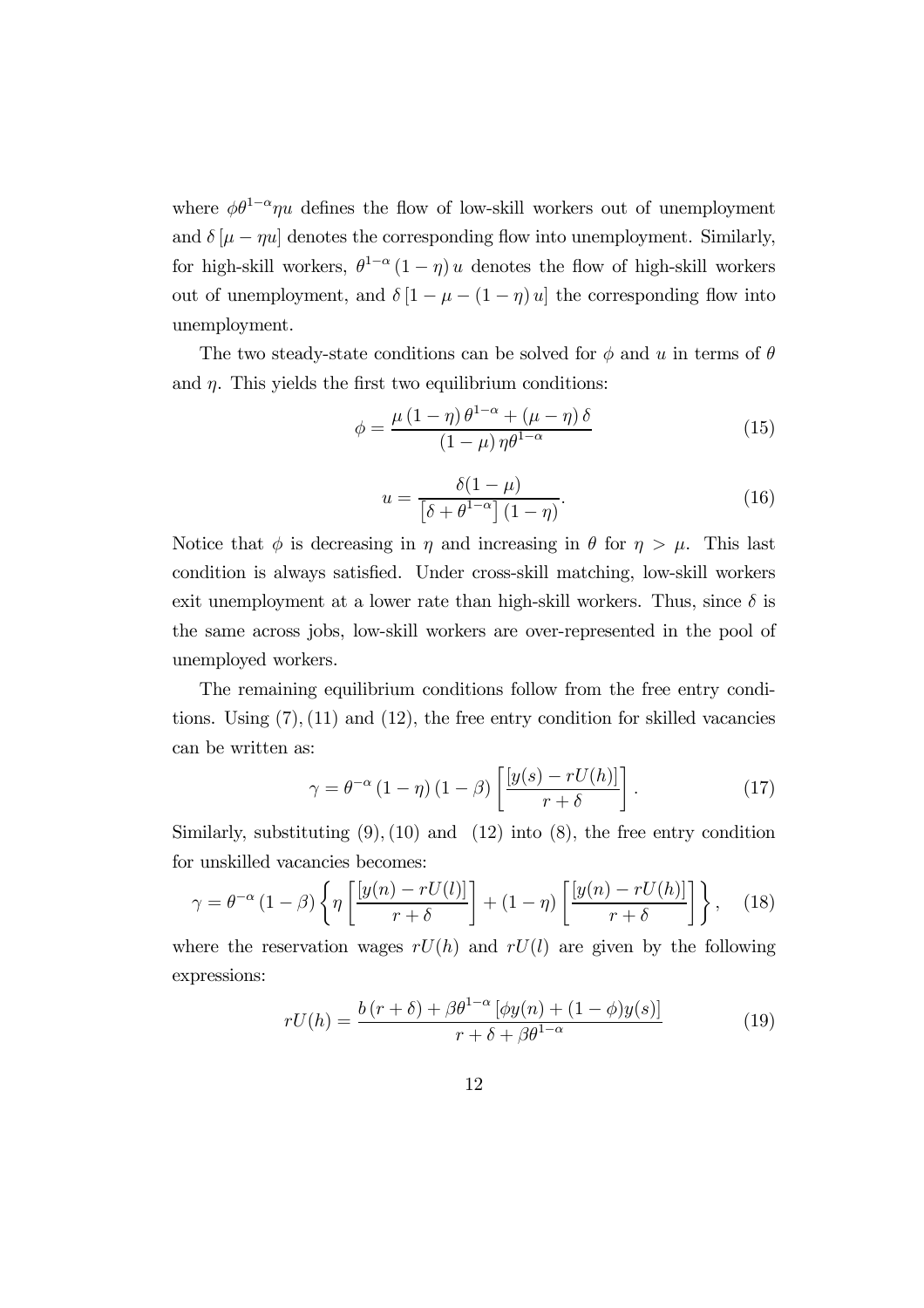$$
rU(l) = \frac{b(r+\delta) + \beta \phi \theta^{1-\alpha} y(n)}{r+\delta + \beta \phi \theta^{1-\alpha}}.
$$
\n(20)

The third equilibrium condition, the so-called "equal-value condition", is obtained by equating the two free entry conditions

$$
\left(r+\delta+\beta\phi\theta^{1-\alpha}\right)=\frac{\eta\left(r+\delta\right)\left(y(n)-b\right)}{\left(1-\eta\right)\left(y(s)-y(n)\right)},\tag{21}
$$

while the fourth condition is obtained by substitution of  $(21)$  into the free entry condition for skilled vacancies:

$$
\gamma \left( r + \delta + \beta \theta^{1-\alpha} \right) = (1 - \beta) \theta^{-\alpha} \left( y(n) - b \right) \tag{22}
$$

Given our Cobb-Douglas matching function, equation (22) defines a unique solution for  $\theta$ . Furthermore, this solution depends on  $y(n)$  but not on  $y(s)$ and  $\mu$ . The equilibrium labour market tightness is therefore invariant to shifts in the skill distribution and/or changes in the productivity of skilled jobs,  $y(s)$ .

Definition 1 A cross-skill matching equilibrium can be summarized by a vector  $\{\theta_E, \phi_E, \eta_E, u_E\}$  satisfying equations (15), (16), (21) and (22).

Existence As mentioned above, a cross-skill matching equilibrium requires that  $S(h, n) \geq 0$ , so that high-skill workers are willing to accept unskilled jobs. From equation (18), it follows that  $S(h, n)=[y(n) - rU(h)]/(r+$  $\delta$ , and so we obtain the following condition:

$$
y(n) - rU(h) \ge 0.
$$
\n<sup>(23)</sup>

In other words, for a cross-skill matching equilibrium to exist, the flow output of an unskilled job must be greater or equal than the reservation wage of a high-skill worker. If not, high-skill workers reject unskilled jobs and we obtain an ex-post segmentation equilibrium.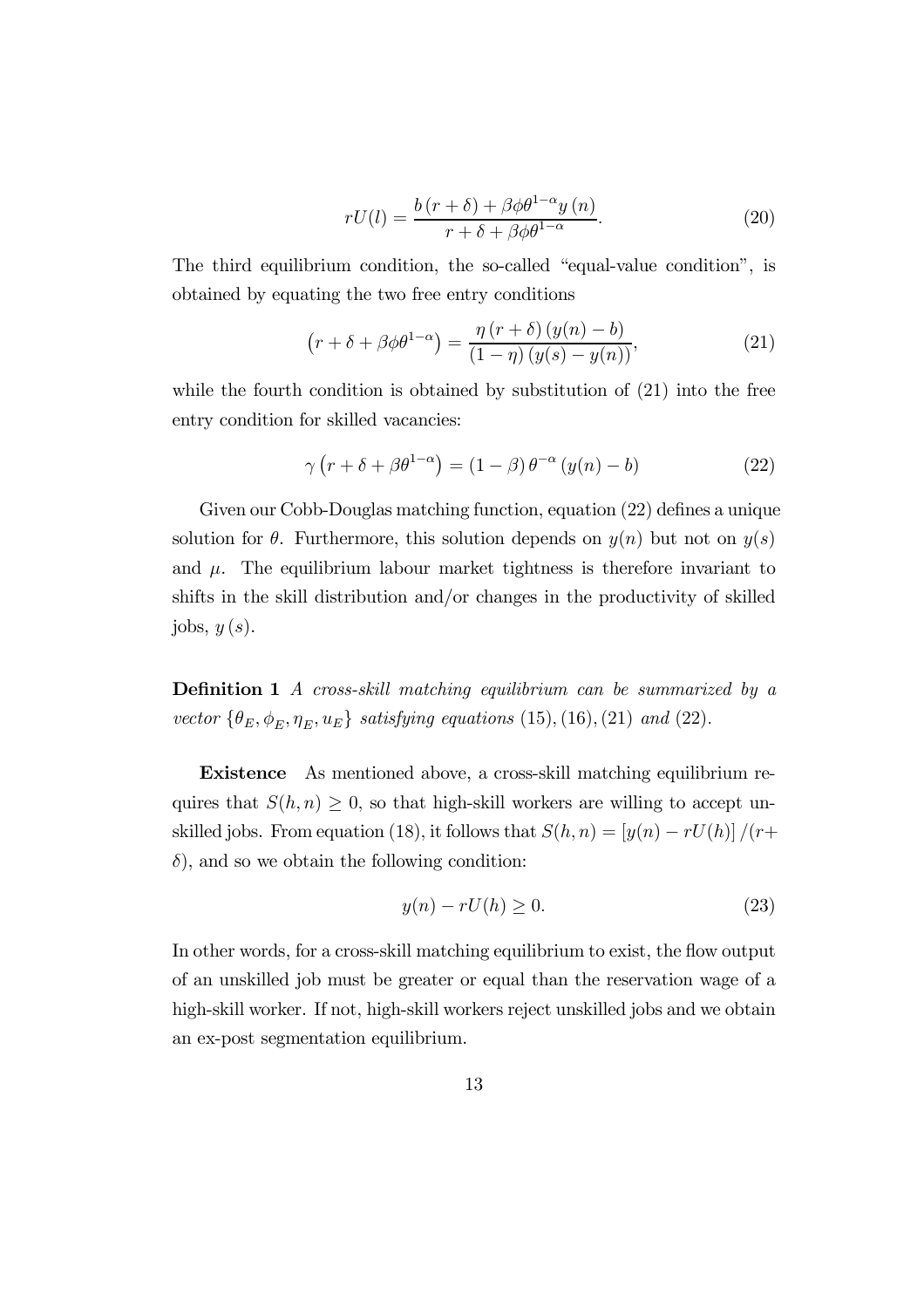Finally, before turning to the ex post segmentation equilibrium, we need to rule out the corner solution in which firms only supply unskilled jobs. The latter requires that the profits from skilled jobs,  $V(s)$ , are positive when  $\phi = 1$ . The parameter restriction that ensures an interior solution with  $\phi < 1$ is given by: $3$ 

$$
y(n) - b < (1 - \mu) \left[ y(s) - b + \frac{\beta (\theta^*)^{1-\alpha} (y(s) - y(n))}{r + \delta} \right],\tag{24}
$$

where  $\theta^*$  is the unique value of  $\theta$  that solves equation (22). Thus, in order to avoid the corner solution we need that skilled jobs are sufficiently more productive than unskilled jobs.

#### 3.2 Ex Post Segmentation

We now proceed with a description of an ex-post segmentation equilibrium. In this case skilled jobs are so numerous, either because of a high productivity  $y(s)$  or a large value of  $1 - \mu$ , that high-skill workers reject unskilled jobs. Accordingly, the two steady-state conditions satisfy:

$$
\phi \theta^{1-\alpha} \eta u = \delta(\mu - \eta u) \tag{25}
$$

$$
(1 - \phi) \theta^{1 - \alpha} (1 - \eta) u = \delta [(1 - \mu) - (1 - \eta) u], \qquad (26)
$$

while the free entry conditions simplify to:

$$
\gamma = \theta^{-\alpha} \eta (1 - \beta) \left[ \frac{[y(n) - b]}{r + \delta + \beta \phi \theta^{1 - \alpha}} \right]
$$
 (27)

$$
\gamma = \theta^{-\alpha} (1 - \eta) (1 - \beta) \left[ \frac{[y(s) - b]}{r + \delta + \beta (1 - \phi) \theta^{1 - \alpha}} \right].
$$
 (28)

3See Albrecht and Vroman (2002) for details.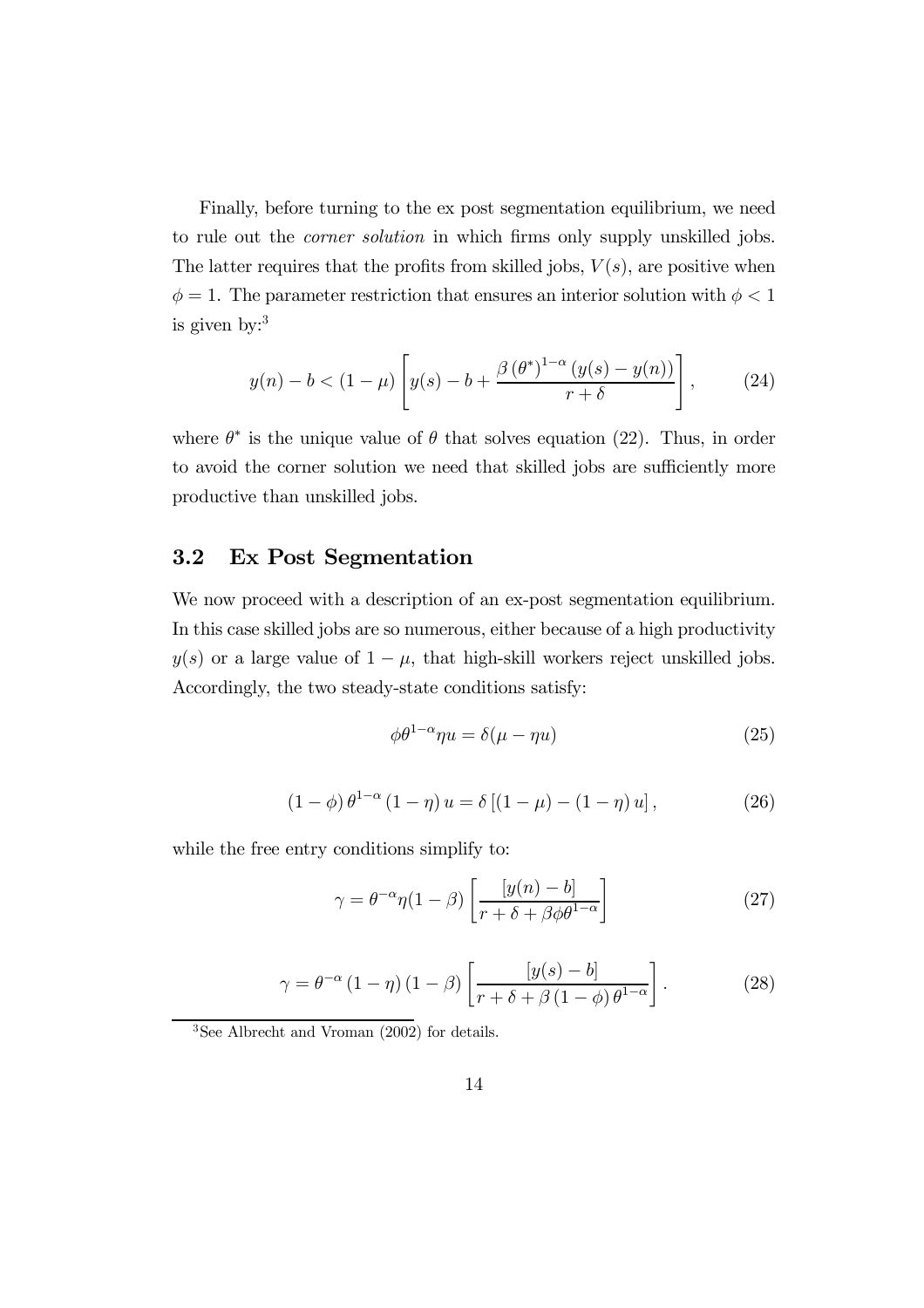AV show that the equilibrium can be solved in two steps. In the first step we need to solve (25) and (26) for  $\phi$  and u as functions of  $\theta$  and  $\eta$ . Substituting the solution for  $\phi(\theta, \eta)$  into the free entry conditions yields a system of two equations in two unknowns. The unique solution is illustrated in Figure 1. The free entry condition of unskilled vacancies is denoted by  $V(n)=0$ . It has a positive slope in the positive quadrant  $(\theta, \eta)$  since the value of  $V(n)$  is increasing in  $\eta$  and decreasing in  $\theta$ . Similarly,  $V(s)$  is decreasing in both  $\theta$ and  $\eta$ , resulting in a downward-sloping free entry condition  $V(s)=0$ .

Thus, whenever an ex-post segmentation equilibrium exists it is unique. The same is also true in the case of a cross-skill matching equilibrium. Nonetheless, the equilibrium allocation need not be unique. For an intermediate range of parameter values for  $y(s)$  and  $1-\mu$  the two types of equilibrium may coexist. The origin of the multiplicity is a coordination externality (e.g. Sattinger, 1995). Imagine that high-skill workers reject unskilled jobs. In that case, firms will respond by creating many skilled jobs and relatively few unskilled jobs. A high-skill worker may therefore find it optimal to wait until she meets a skilled vacancy. By contrast, if high-skill workers accept unskilled jobs, firms will create many unskilled jobs and relatively few skilled jobs. For the same parameter values, a high-skill workers may now find it optimal to accept all offers.

### 4 Efficient Allocation

We now turn to the welfare properties of the model. The efficient allocation is derived using the construct of a "social planner" who chooses the time path of the masses of vacancies,  $v(s)_t$  and  $v(n)_t$ , and unemployed workers,  $u(h)_t$ and  $u(l)<sub>t</sub>$ , to maximize the value of net output. Let  $Y(i, j) = y(i, j)/(r+\delta)$  be the expected productivity of a match between a worker of type  $i \in (l, h)$  and a job of type  $j \in (n, s)$ . Finally, let  $R_t \in [0, 1]$   $\forall t$  define the matching rule for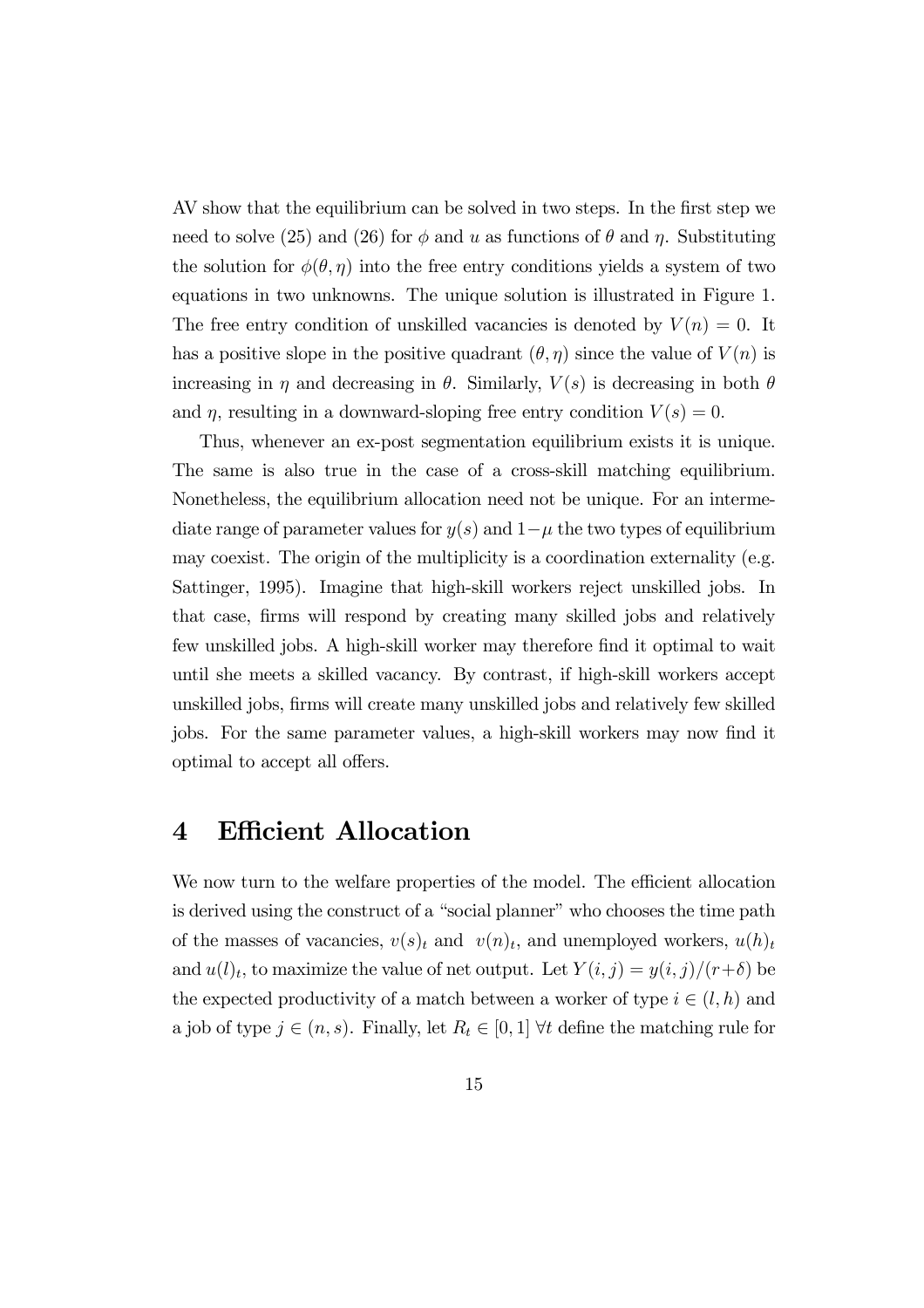

Figure 1: Equilibrium

high-skill workers and unskilled vacancies. If  $\mathcal{R}_t$  takes value 1, then high-skill workers should always accept matches with unskilled vacancies (cross-skill matching), while a value of 0 means that high-skill workers should never accept unskilled job offers (ex-post segmentation). For any  $R_t \in (0,1)$  we would have a mixed matching strategy.

The social planner's problem can succinctly be written as:

$$
\max_{\theta_t, \phi_t, u_t, R_t} \int_0^{\infty} {\{\theta_t^{1-\alpha} [u(h)_t [R_t \phi_t Y(h, n) + (1 - \phi_t) Y(h, s)] + u(l)_t \phi_t Y(l, n)] ++ b(u(h)_t + u(l)_t) - \gamma \theta_t (u(h)_t + u(l)_t)\} e^{-rt} dt}
$$
(29)

s.t

$$
\dot{u}(l)_t = \delta \left[ \mu - u(l)_t \right] - \phi_t \theta_t^{1-\alpha} u(l)_t \tag{30}
$$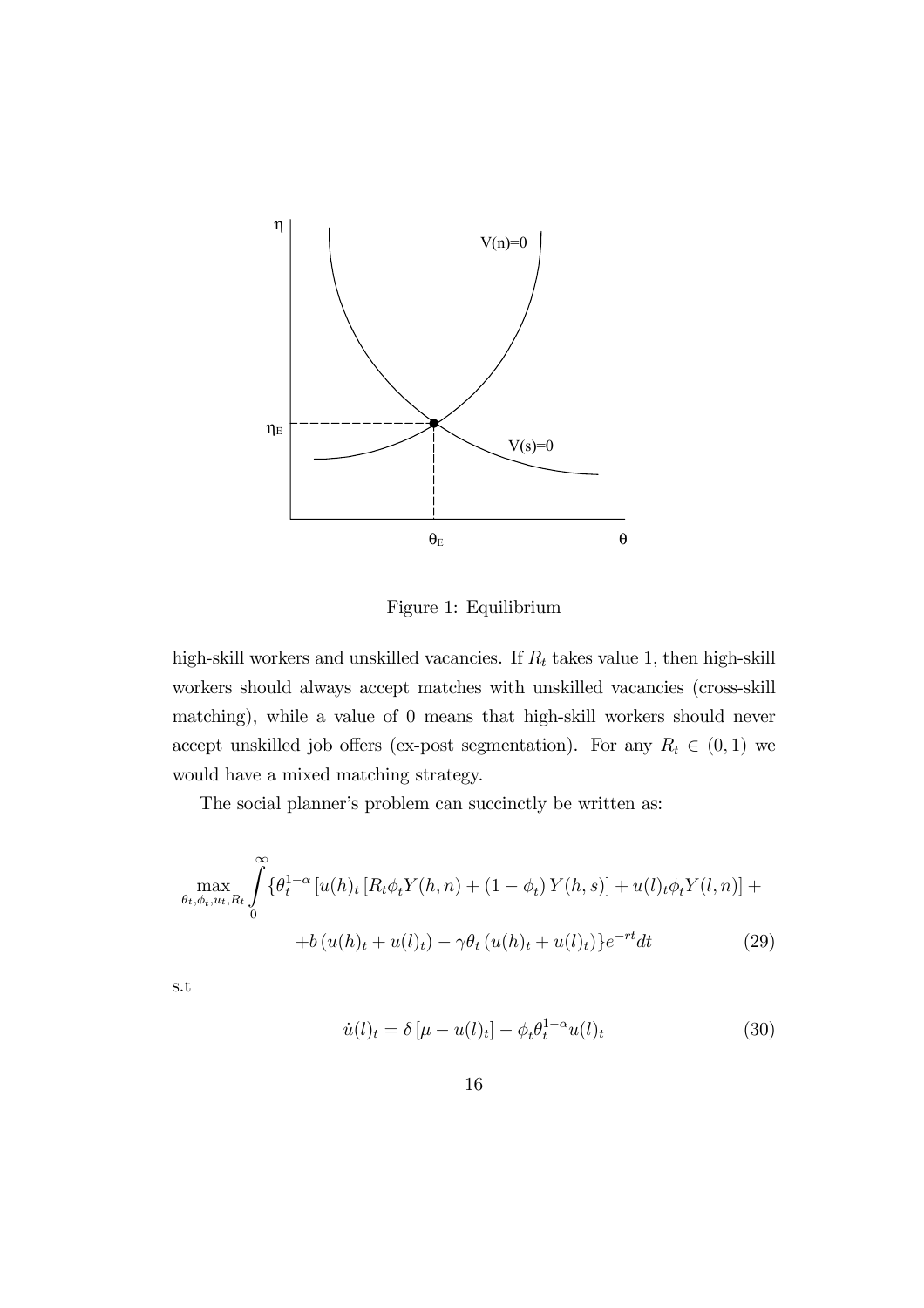$$
\dot{u}(h)_t = \delta \left[ 1 - \mu - u(h)_t \right] - \theta_t^{1-\alpha} u(h)_t \left[ R_t + (1 - R_t) \left( 1 - \phi_t \right) \right] \tag{31}
$$

In Appendix A we solve for the efficient steady state allocations using optimal control theory. Henceforth, we therefore suppress all time indices. Furthermore, from the optimality condition for  $R$ , it follows immediately that the optimal matching rule depends on the sign of  $y(n) - (r + \delta)\lambda(h)$ , where  $\lambda(h)$  is the endogeneous shadow value of a high-skill worker:

$$
R = \begin{cases} 1 & \text{if } y(n) > (r + \delta)\lambda(h) \\ \in [0, 1] \text{ if } y(n) = (r + \delta)\lambda(h) \\ 0 & \text{if } y(n) < (r + \delta)\lambda(h) \end{cases}
$$
(32)

The above result implies that  $R$  is generically driven to the boundaries. Finally, for an intermediate range of parameters, cross-skill matching and expost segmentation both generate a value for  $\lambda(h)$  that satisfies (32). This is somewhat similar to the potential of multiple equilibria discussed above. Nonetheless, the efficient allocation is generically unique since the planner will choose the candidate efficient allocation that generates the largest value of net output.

#### 4.1 Cross-skill Matching

Let us start with the case of an efficient cross-skill matching allocation. When  $y(n) > (r + \delta)\lambda(h)$  and  $R = 1$ , the efficient allocation is fully characterized by the following four conditions:4

<sup>4</sup>Arrow's generalization of Mangasarian's sufficiency theorem (Kamien and Schwartz, 1991: 222) implies that equations  $(33) - (36)$  are the necessary and sufficient conditions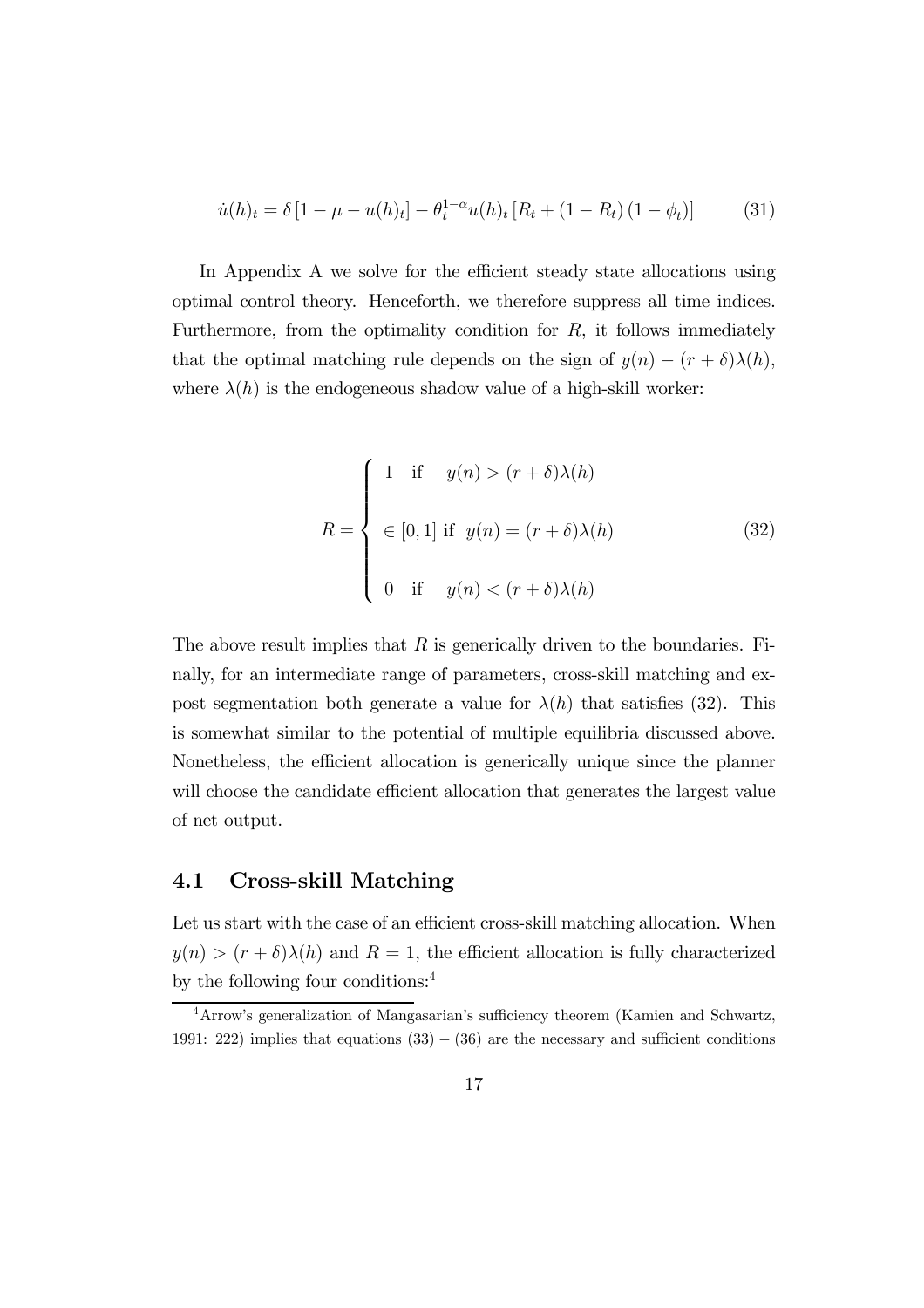$$
\phi = \frac{\mu \theta^{1-\alpha} (1-\eta) + (\mu - \eta) \delta}{\theta^{1-\alpha} (1-\mu) \eta}
$$
\n(33)

$$
u = \frac{\delta (1 - \mu)}{\left(\delta + \theta^{1 - \alpha}\right)(1 - \eta)}\tag{34}
$$

$$
\left(r+\delta+\phi\theta^{1-\alpha}\right)\frac{\left(r+\delta+\alpha\theta^{1-\alpha}\right)}{\left(r+\delta+\theta^{1-\alpha}\right)} = \frac{\eta\left(r+\delta\right)\left(y\left(n\right)-b\right)}{\left(1-\eta\right)\left(y\left(s\right)-y\left(n\right)\right)}\tag{35}
$$

$$
\gamma \left( r + \delta + \alpha \theta^{1-\alpha} \right) = (1 - \alpha) \theta^{-\alpha} \left( y \left( n \right) - b \right) \tag{36}
$$

Proposition 2 An efficient steady state allocation with cross-skill matching can be summarized by the tuplet  $\{\theta_{SP}, \phi_{SP}, \eta_{SP}, u_{SP}\}$  that solves conditions  $(33) - (36)$  and is always unique.

#### Proof: Appendix A

Equations (35) and (36) are, respectively, the efficient equal-value condition and the optimality condition for the mass of skilled jobs, while (33) and (34) coincide with eqs. (15) and (16). To characterize the efficiency properties of a cross-skill matching equilibrium we can therefore limit attention to eqs. (21) and (22) for the equilibrium and (35) and (36) for the efficient allocation. It is easy to show that these conditions never coincide.

First of all, from the conditions for the mass of skilled jobs, eqs. (22) and (36), it follows immediately that  $\theta_E = \theta_{SP}$  whenever  $\beta$  is equal to  $\alpha$ . In the matching literature this condition is commonly referred to as the Hosios'

for an efficient steady-state solution. Hence, starting from this stationary allocation, the planner does not want to deviate to an alternative (non-)stationary allocation.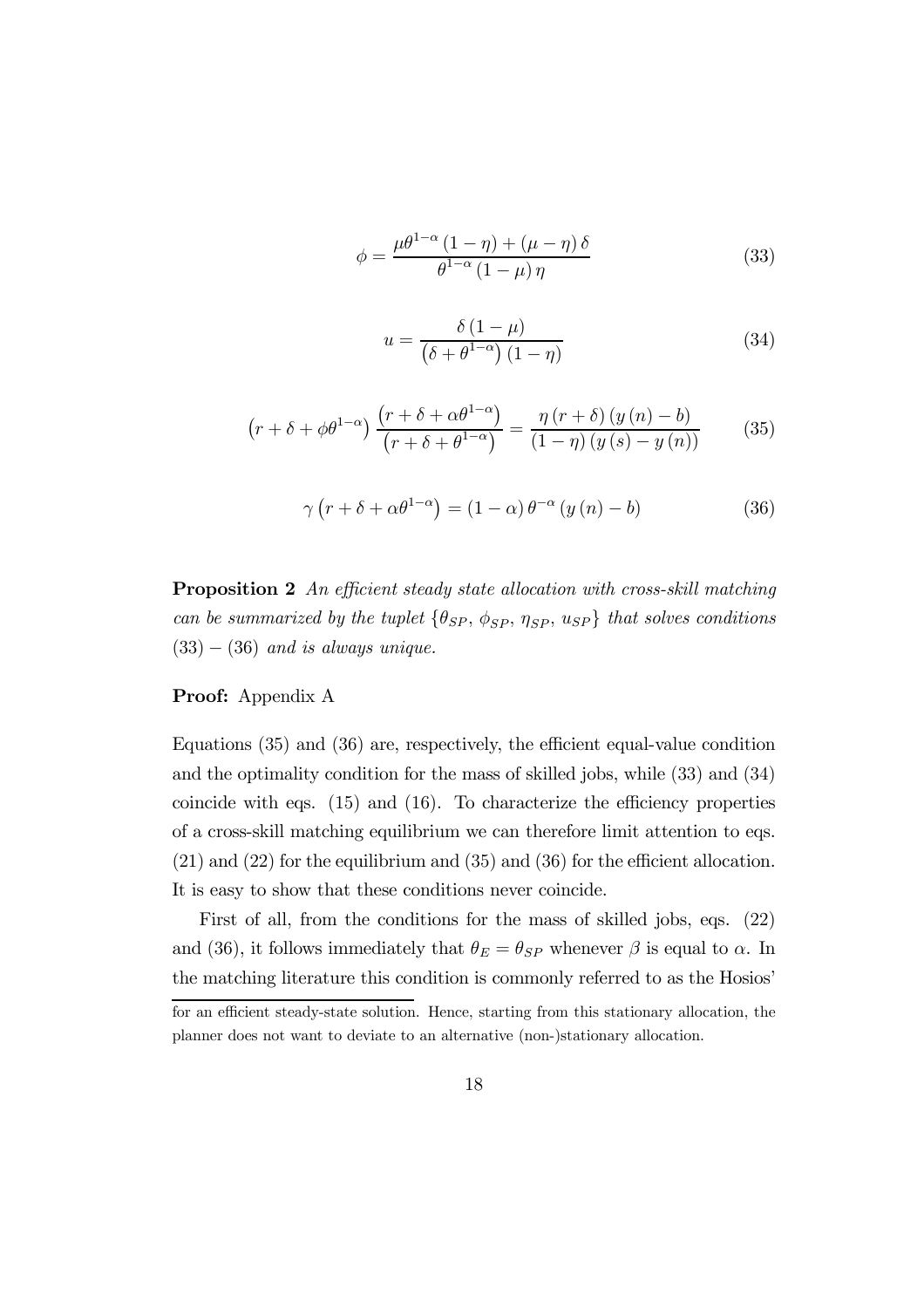condition. Thus, whenever the Hosios' condition is satisfied, the decentralized equilibrium generates the same number of jobs per unemployed worker as the optimal allocation. Nonetheless, plugging  $\beta = \alpha$  and  $\theta_E = \theta_{SP}$  into (21) and (35) shows that the equilibrium mix of jobs is not efficient. The latter would require that  $\beta = \alpha = 1$ .

**Proposition 3** A cross-skill matching equilibrium  $\{\theta_E, \phi_E, \eta_E, u_E\}$  never coincides with an efficient allocation as defined in Proposition 2.

#### Proof: Appendix B

Proposition 3 strengthens the well-known efficiency result of Hosios (1990). For an economy with homogenous agents, he shows that efficiency is attained if workers obtain a share  $\beta = \alpha$  of the match surplus. The above result shows that this potential for efficiency is destroyed when agents are ex ante heterogenous.<sup>5</sup>

#### 4.1.1 Over-creation of skilled jobs

In general, it is notoriously difficult to characterize the efficiency properties with heterogenous agents. Nonetheless, for the case in which the bargaining strength of workers satisfies Hosios' condition, we are able to provide a complete characterization. In particular,

**Proposition 4** Under Hosios' condition,  $\theta_E = \theta_{SP}$  but firms create too few unskilled jobs as  $\phi_E < \phi_{SP}$ .

#### Proof: Appendix B

<sup>&</sup>lt;sup>5</sup>This statement implicitly assumes that the equilibrium exhibits cross-skill matching. The case in which the equilibrium features a different matching arrangement than the efficient allocation is treated in Section 4.3.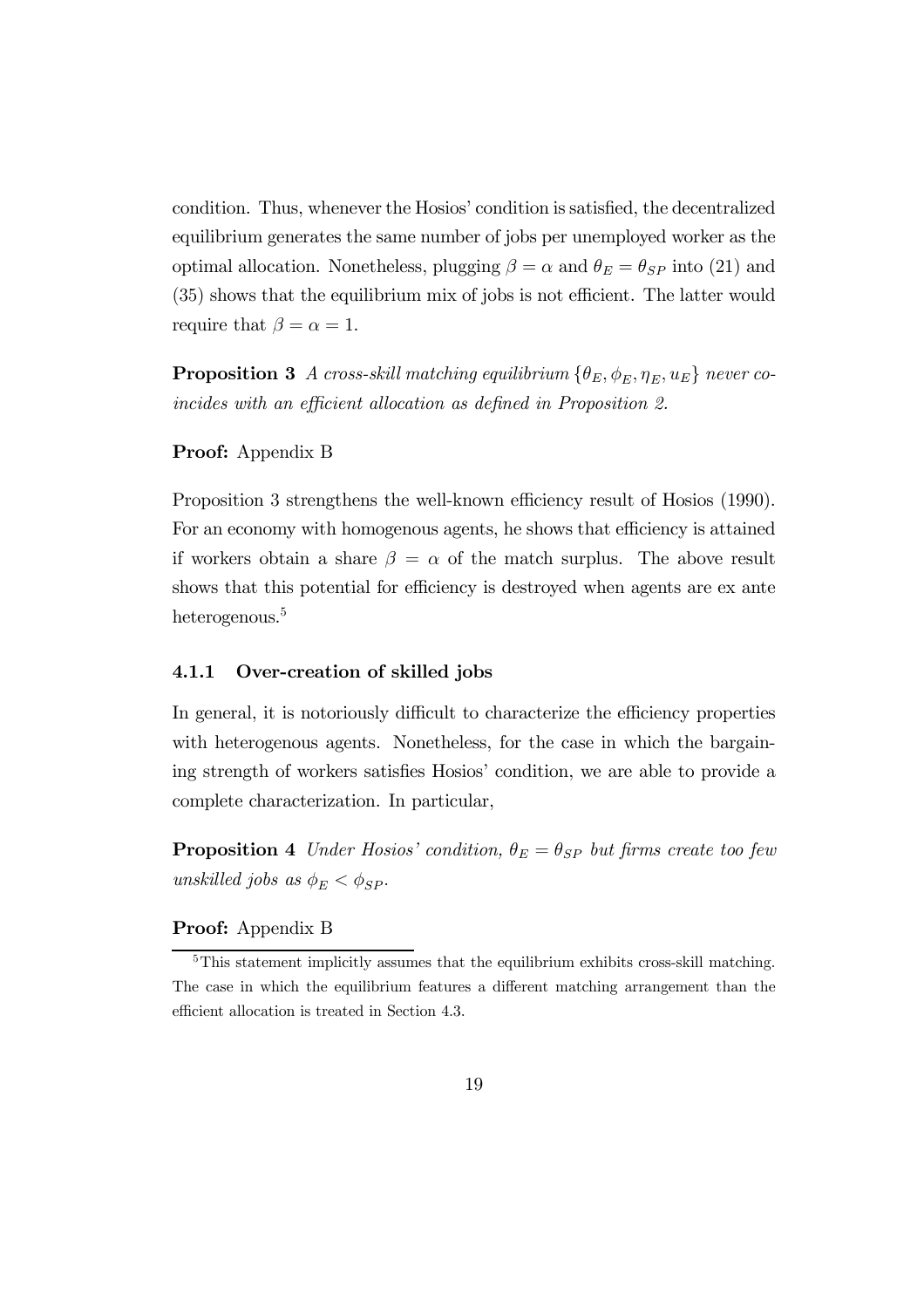The intuition behind Proposition 4 is that low-skill workers (high-skill workers) are over-valued (under-valued) in equilibrium, leading to an overcreation of skilled jobs and an under-creation of unskilled jobs. Thus, under Hosios' condition, we find that low-skill workers experience a suboptimally high rate of unemployment. Formally, let  $\tilde{u}(l)_E$  and  $\tilde{u}(l)_{SP}$  denote the unemployment rate of low-skill workers in equilibrium and in the social optimum. Then, if both exhibit cross-skill matching, we can conclude that:

**Corollary 5** Under Hosios' condition,  $\tilde{u}(l)_E > \tilde{u}(l)_{SP}$ .

Similarly, for high-skill workers we find that  $\tilde{u}(h)_{E} = \tilde{u}(h)_{SP}$  but a too large fraction of these workers is employed in skilled jobs.

The distortion of the relative wages can be understood by comparing the expressions for the outside options and the shadow values of both types of workers. For instance, in the case of high-skill workers, we obtain

$$
rU(h) = b + \beta \theta^{1-\alpha} \left\{ \phi Y(h, n) + (1 - \phi) Y(h, s) - \frac{rU(h)}{r + \delta} \right\}
$$
 (37)

$$
(r+\delta)\lambda(h) = b + \theta^{1-\alpha} \{ \phi Y(h,n) + (1-\phi) Y(h,s) - \lambda(h) \} - (1-\alpha) \theta^{1-\alpha} \{ (1-\eta) [\phi Y(h,n) + (1-\phi) Y(h,s) - \lambda(h)] + \eta \phi (Y(l,n) - \lambda(l)) \},
$$
\n(38)

where  $\lambda(l)$  denotes the endogeneous shadow value of a low-skill worker. According to (37), the reservation wage of a high-skill worker is equal to the flow value of leisure,  $b$ , plus the expected capital gain from employment in either a skilled or an unskilled job. The main difference with (38) is the negligence of the congestion effects. In equation (38),  $(r + \delta) \lambda(h)$  is equal to the flow value of leisure, b, plus the expected capital gain from employment, minus the congestion externality of an additional high-skill unemployed on workers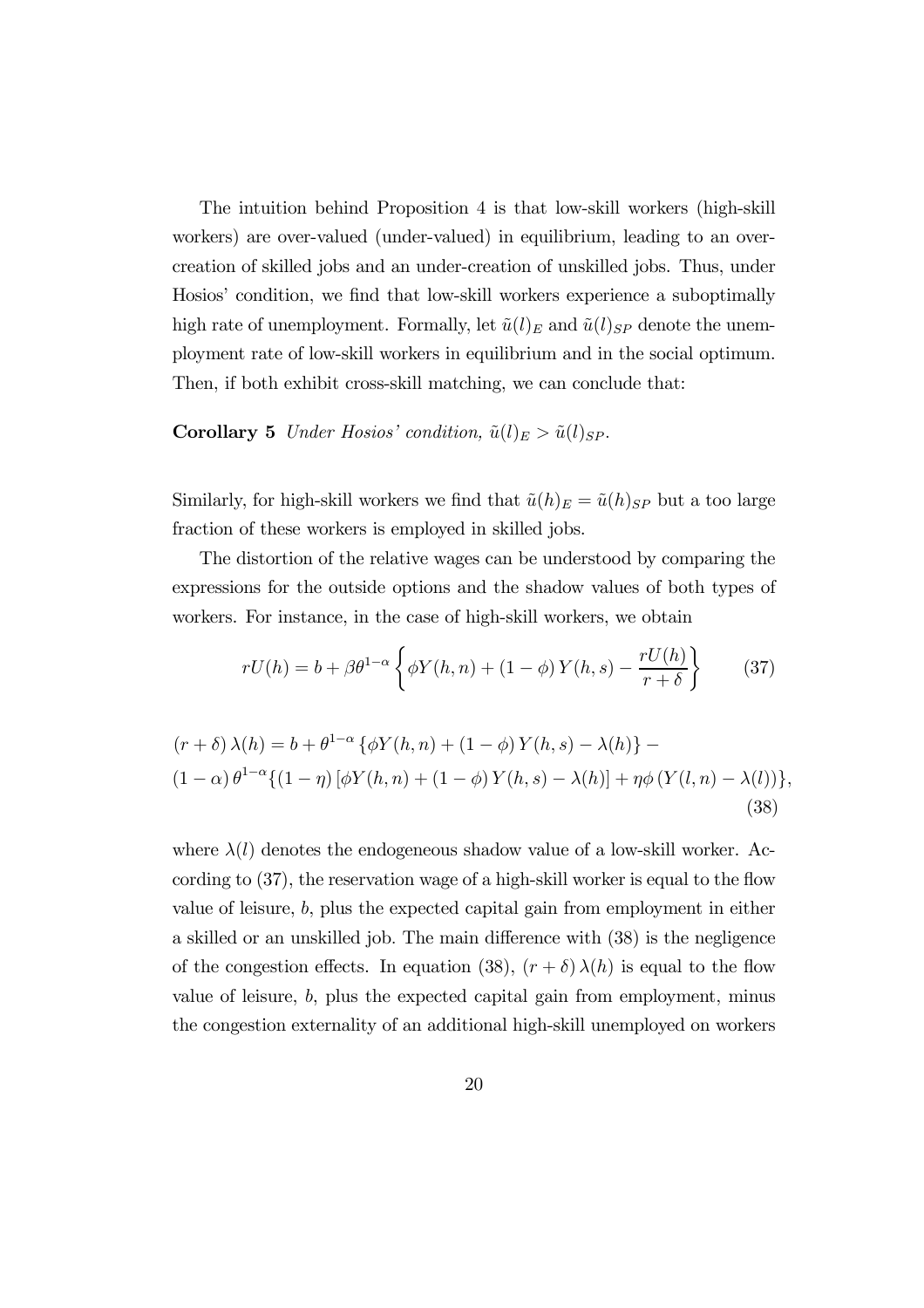of the same type (high-skilled),

$$
(1 - \alpha) \theta^{1 - \alpha} (1 - \eta) [\phi Y(h, n) + (1 - \phi) Y(h, s) - \lambda(h)]
$$

and on workers of the other type (low-skilled),

$$
(1 - \alpha) \theta^{1-\alpha} \eta \phi \left( Y(l, n) - \lambda(l) \right).
$$

In the absence of heterogeneity, this congestion externality corresponds to a share  $1 - \alpha$  of the expected capital gain from employment. Under Hosios' condition, the congestion externality is therefore perfectly internalized in the wage, leading to an efficient allocation.

In contrast, in our economy we have two types of workers and highskill workers congest the market for some low-skill workers who are lessproductive. The congestion externality is therefore *smaller* than  $1 - \alpha$  of the expected match surplus of a high-skill worker. Conversely, low-skill job seekers congest the market for some more productive high-skill workers. For this category of workers, the congestion externality is therefore larger than  $1 - \alpha$  of their expected match surplus. Hence, under Hosios' condition, the relative wage payments are distorted. All high-skill workers are under-valued (in the sense that their outside option is lower than their shadow value), while the opposite holds for low-skill workers.

Next, consider the effect on profits. In our economy, all jobs benefit in the same way from the under-valuation of high-skill workers, while the over-valuation of low-skill workers only hurts unskilled jobs. As a result, in equilibrium, firms will create too few unskilled jobs, since they have to pay low-skill workers more than their shadow value. Furthermore, since  $\theta_E = \theta_{SP}$ this implies that firms create a suboptimally large share of skilled jobs.<sup>6</sup>

<sup>&</sup>lt;sup>6</sup>The result that firms create exactly  $\theta_E = \theta_{SP}$  jobs per unemployed worker is due to the fact that the expected wage costs of an unskilled job equals the expected marginal productivity of applicants. To obtain this result we need to take the weighted average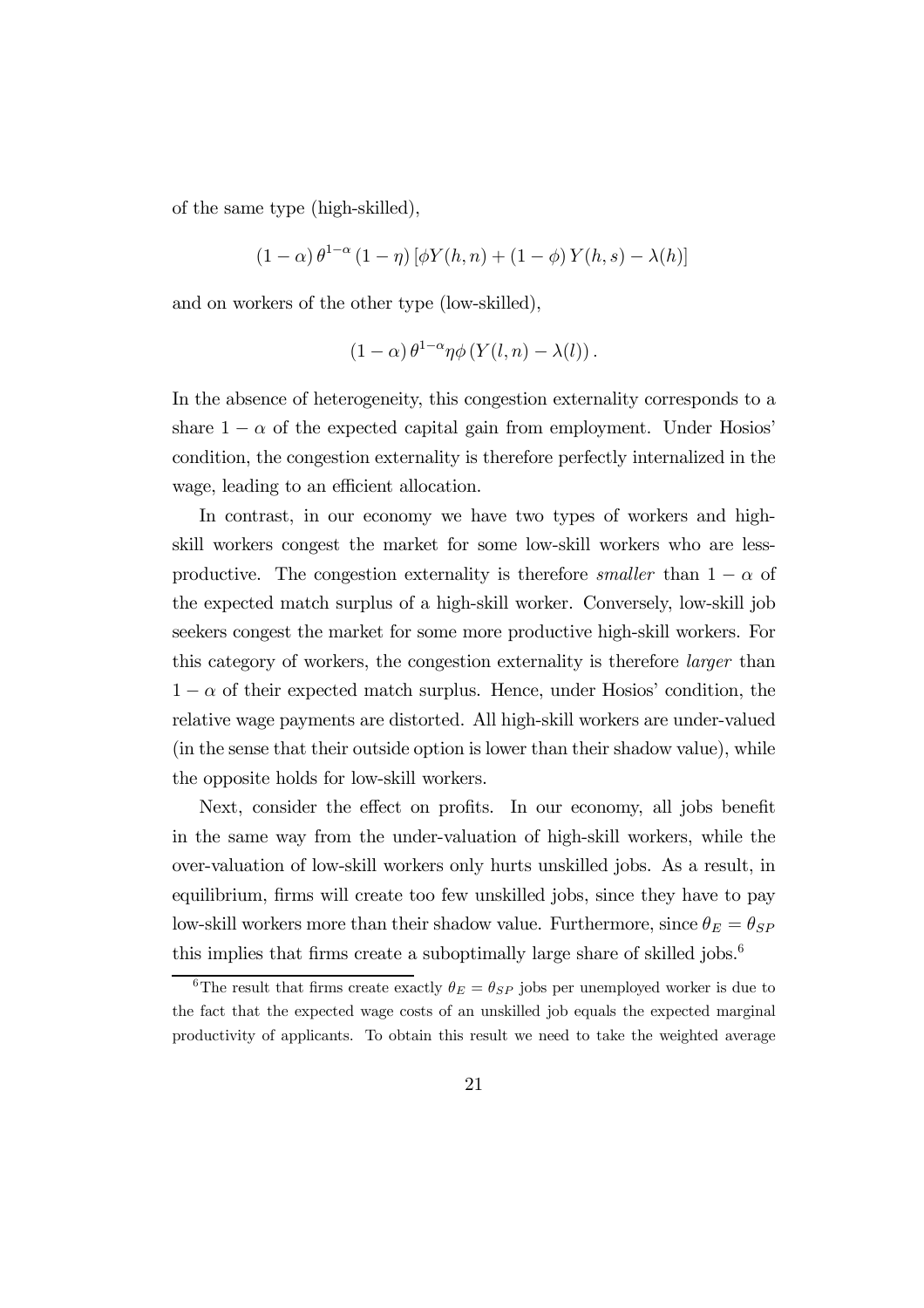Implications of free entry Our explanation of the inefficient labour market outcome is entirely based on the distortion of the relative wage payments. It is easy to show that this feature is due to the assumption of free entry which ensures that the shadow value and the profits of the two types of vacancies are both equal to zero. Consider the optimality condition for skilled vacancies:

$$
\gamma = \theta^{-\alpha}(1-\eta)[Y(h,s) - \lambda(h)] - \alpha \theta^{-\alpha}[(1-\eta)\{\phi[Y(h,n) - \lambda(h)] + (1-\phi)[Y(h,s) - \lambda(h)]\} + \eta \phi[Y(l,n) - \lambda(l)]] \tag{39}
$$

Unlike firms, the planner takes into account the congestion effects from opening a vacancy. Moreover, as in the case of workers, this congestion externality corresponds to different shares of the expected output of the two types of jobs. Nonetheless, after equating the optimality conditions for  $v(s)$  and  $v(n)$  and solving for  $\lambda(l)$ , we obtain:

$$
\gamma = (1 - \alpha)\theta^{-\alpha}(1 - \eta) \left[ \frac{y(s)}{r + \delta} - \lambda(h) \right]
$$
(40)

Hence, under Hosios' condition the only difference with (17) is the appearance of  $\lambda(h)$  rather than  $rU(h)$  on the right-hand side. The over-creation of skilled vacancies is therefore entirely explained by the under-valuation of high-skill workers.7

of workers' outside options. When we repeat this calculation for workers' shadow values (using identical weights  $\eta$  and  $1 - \eta$ ) we see that the two quantities coincide. For details see Appendix B.

<sup>&</sup>lt;sup>7</sup>In the proof of Proposition 4 we proof a similar result for unskilled vacancies.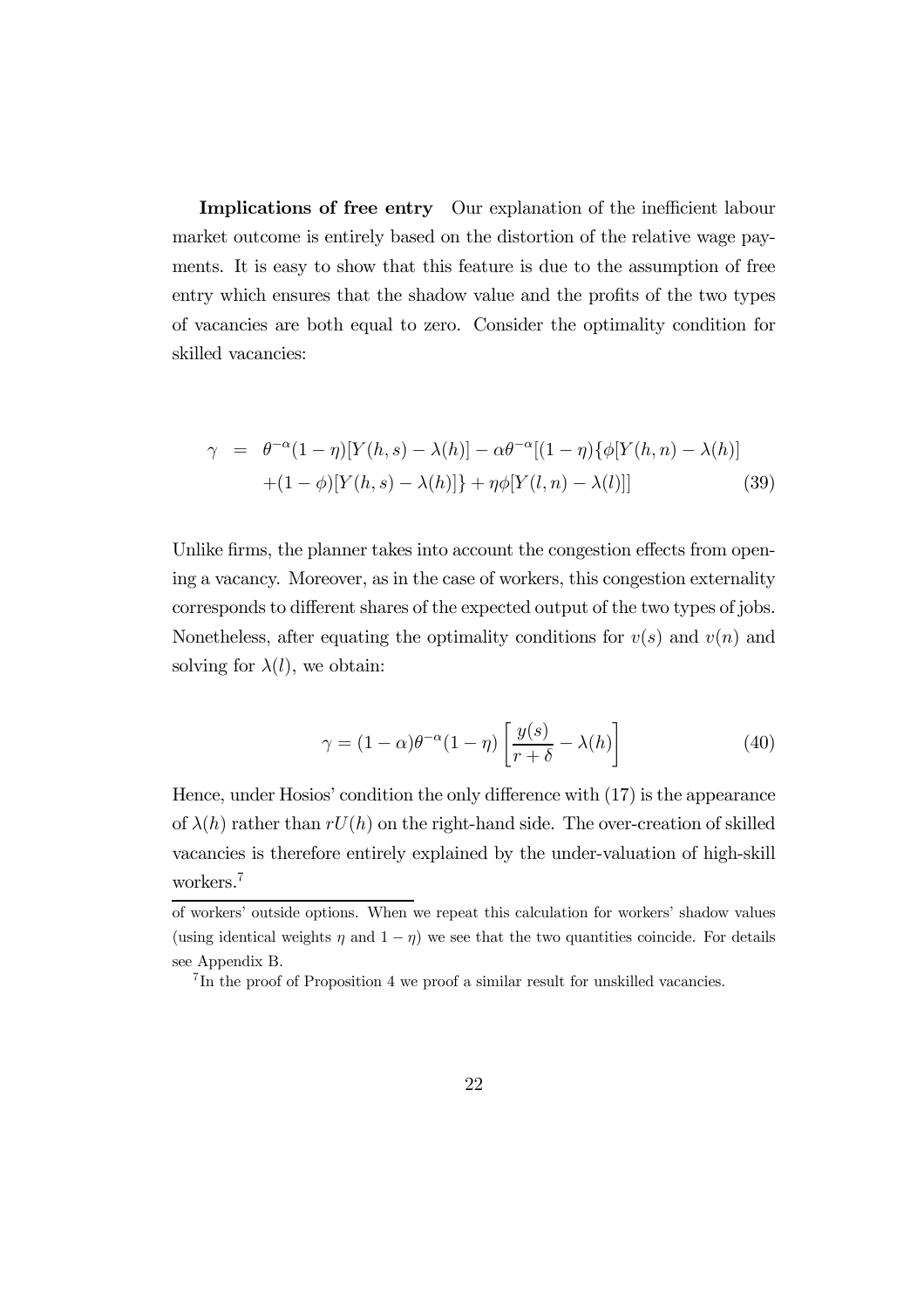Extensions Finally, it is easy to show that our results can be generalized to economies with more types of agents and/or weaker conditions on the production technology. Consider the case of  $N > 2$  types of workers and firms. In this case, all workers with an above-average expected productivity will be under-valued, while all agents with a below-average expected productivity will be over-valued. Similarly, we could allow low-skill workers to perform both jobs. In that case we would need to consider more matching configurations. Nonetheless, as long as high-skill workers are relatively more productive in skilled jobs we would still obtain the same qualitative results for the distortion of the wage payments.

#### 4.2 Ex post segmentation

We now proceed with a characterization of the efficient allocations with ex post segmentation. In this case, it is not efficient for high-skill workers to match with unskilled vacancies because  $y(n) - (r + \delta)\lambda(h) < 0$ .

An efficient ex post segmentation allocation is characterized by the vector of endogenous variables  $\{\theta_{SP}, \phi_{SP}, \eta_{SP}, u_{SP}\}$  satisfying the following equations:

$$
\phi \theta^{1-\alpha} \eta u = \delta(\mu - \eta u) \tag{41}
$$

$$
(1 - \phi) \theta^{1 - \alpha} (1 - \eta) u = \delta [(1 - \mu) - (1 - \eta) u]
$$
 (42)

$$
\gamma = \theta^{-\alpha} \eta (1 - \alpha) \left[ \frac{[y(n) - b]}{r + \delta + [\phi - (1 - \alpha) \eta] \theta^{1 - \alpha}} \right]
$$
(43)

$$
\gamma = \theta^{-\alpha} (1 - \eta) (1 - \alpha) \left[ \frac{[y(s) - b]}{r + \delta + [(1 - \phi) - (1 - \alpha) (1 - \eta)] \theta^{1 - \alpha}} \right]
$$
(44)

The first two equations represent the laws of motion for the state variables  $u(l)$  and  $u(h)$  when  $R = 0$ . As in the decentralized equilibrium, the flow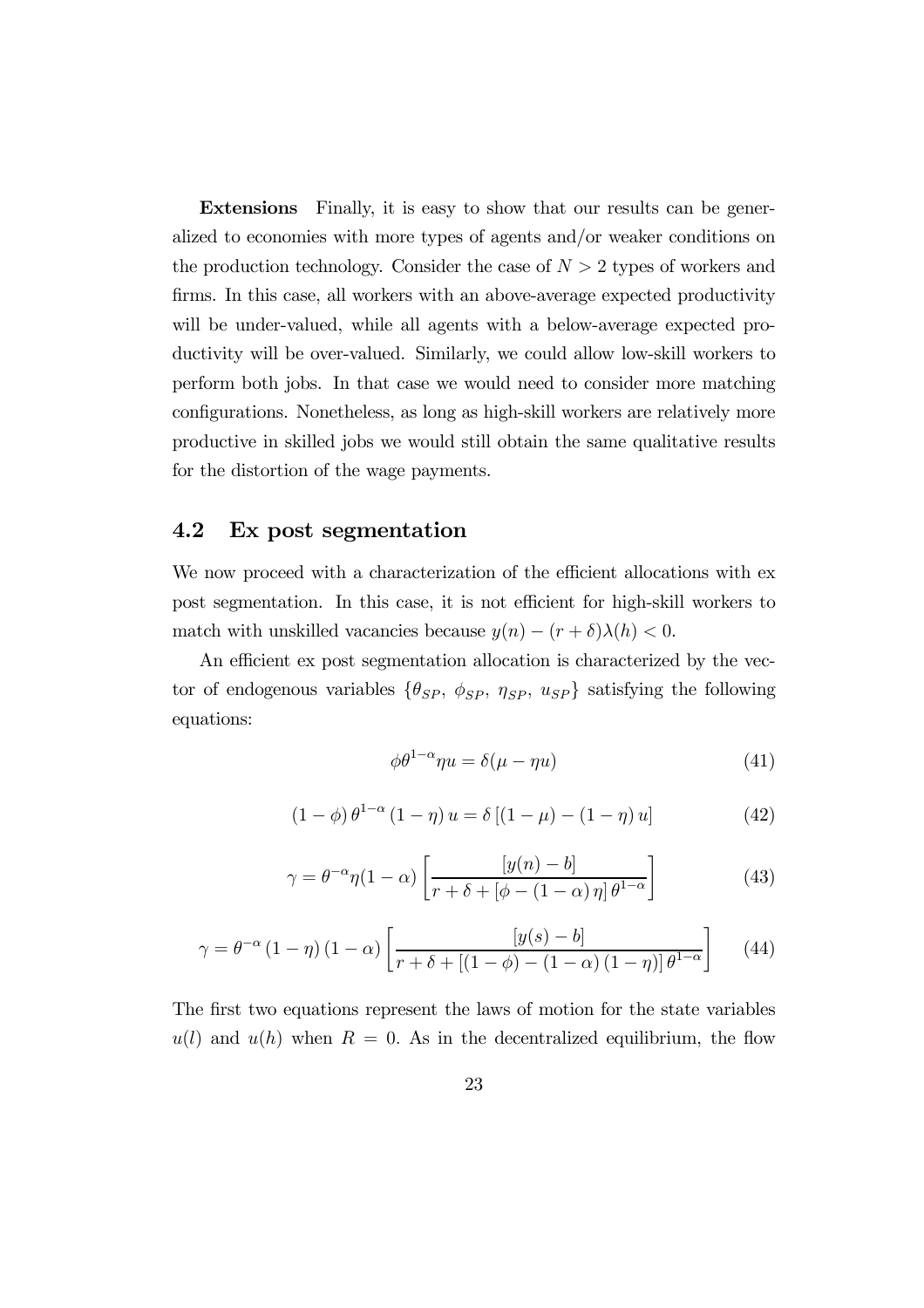condition for low-skill workers is the same as under cross-skill matching. What changes is the flow equation for high-skill workers whose exit rate out of unemployment falls from  $\theta^{1-\alpha}$  to  $(1-\phi)\theta^{1-\alpha}$ . Comparing the above conditions to the conditions for an ex-post segmentation equilibrium we immediately obtain the following result:

**Proposition 6** An ex post segmentation equilibrium never coincides with the efficient allocation  $\{\theta_{SP}, \phi_{SP}, \eta_{SP}, u_{SP}\}$  as defined by  $(41) - (44)$ .

#### Proof: Appendix A.

For the ex post segmentation case it is difficult to get analytical results for the efficiency properties of the equilibrium. Nonetheless, it is straightforward to show that the distortion of the relative wages is the same as under cross-skill matching (see Appendix). When high-skill workers only match with skilled jobs, we therefore again expect that firms create too few unskilled jobs.

#### 4.3 Matching decisions

So far, we compared the equilibrium allocation to the corresponding efficient allocation of resource. Nonetheless, in our economy the matching rule of high-skill workers need not be efficient.

A first reason why high-skill workers may adopt inefficient matching rules is related to the distortion of the relative wages. For instance, under Hosios' condition, we found that high-skill workers are under-valued in equilibrium. Moreover,  $U(h)$  and  $\lambda(h)$  are both increasing in  $y(s)$  (and  $1 - \mu$ ). The latter implies that there exists a non-empty set of parameters for which a cross-skill matching equilibrium exists, while the efficient allocation exhibits ex-post segmentation. In this case, the relative productivity of skilled jobs is so high that the planner prefers a separation of the two types of workers.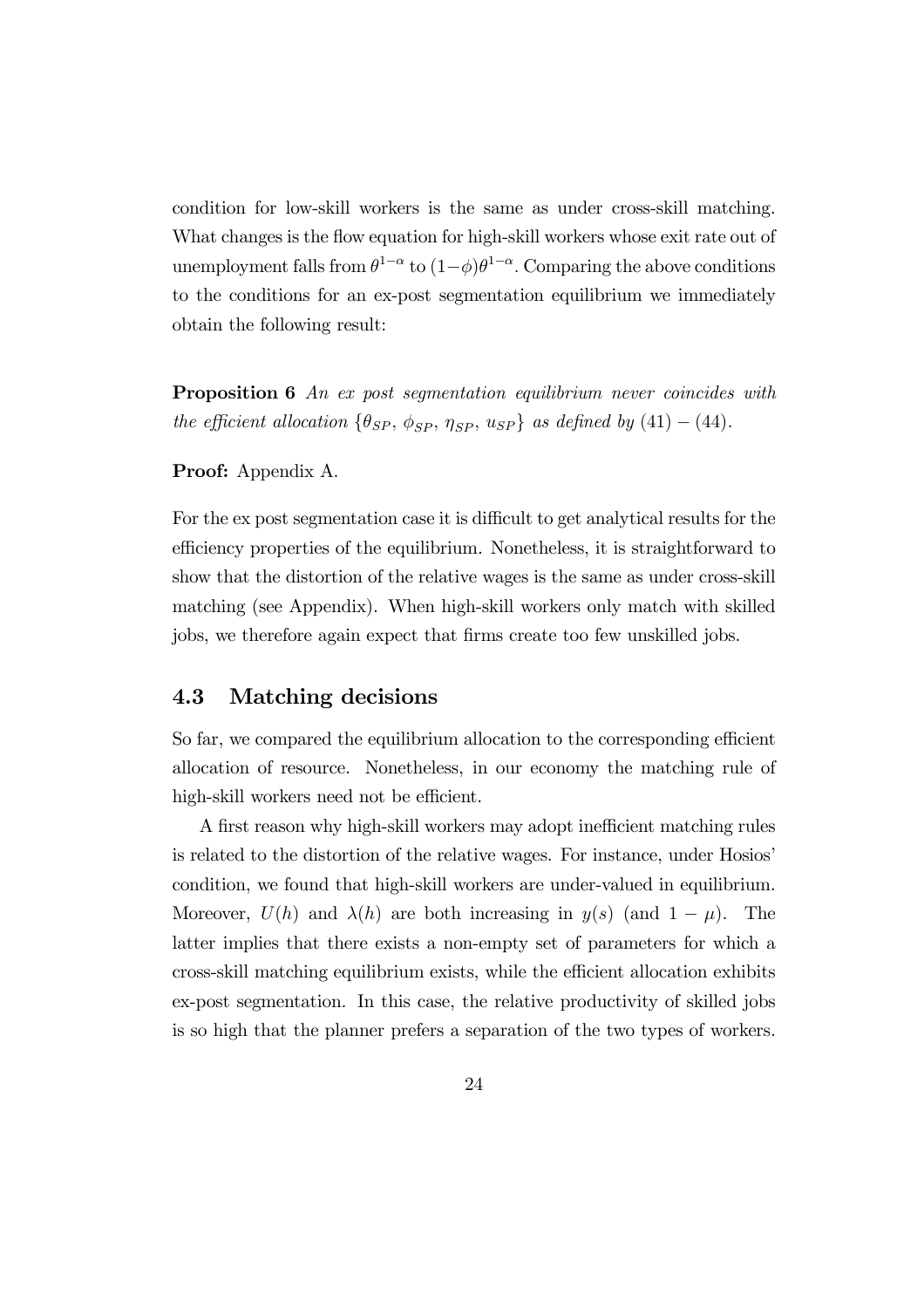Nonetheless, the equilibrium wage of high-skill workers is too low and they continue to accept unskilled jobs.

The opposite also seems possible, *i.e.* an ex-post segmentation equilibrium when a cross-skill matching allocation is efficient. The latter occurs when the economy exhibits multiple equilibria and high-skill workers reject unskilled jobs, while the planner prefers cross-skill matching. In this case, the labour market will respond by creating many more skilled jobs which may raise  $U(h)$  to a level at which  $rU(h) > y(n)$  while  $y(n) > (r + \delta)\lambda(h)$ . Hence, due to the coordination externality, the economy may be locked in the candidate equilibrium that generates the lowest value of net output.

In sum, in our economy three cases may occur. An inefficient cross-skill matching equilibrium, an inefficient ex-post segmentation equilibrium or an equilibrium with an inefficient matching set for high-skill workers. These cases correspond, respectively, to relatively low, relatively high and intermediate values for  $y(s)$  and  $1 - \mu$ . Inefficient matching sets are the only source of inefficiency in models with a fixed pool of agents like Sattinger (1995). In contrast, with free entry of firms the resource allocation is never efficient. Even if the matching decision of high-skill workers is efficient, the distortion of the wage payments will induce inefficient entry of firms.

#### 4.4 Example

In this section we present a numerical example to illustrate the three different cases. The baseline parameters are virtually the same as in AV.8 The results are summarized in Figure 2. It illustrates the effects of a gradual increase in  $y(s)$  when workers' bargaining strength satisfies Hosios' condition. The line SP illustrates the sequence of efficient steady state allocations. This allo-

<sup>&</sup>lt;sup>8</sup>Parameter configuration:  $r = 0.02$ ;  $\delta = 0.20$ ;  $b = 0.10$ ;  $\gamma = 0.40$ ;  $y(n) = 1$ ;  $\alpha = \beta =$ 0.50;  $\mu = 2/3$ ;  $y(s) \in [1.5, 2.5]$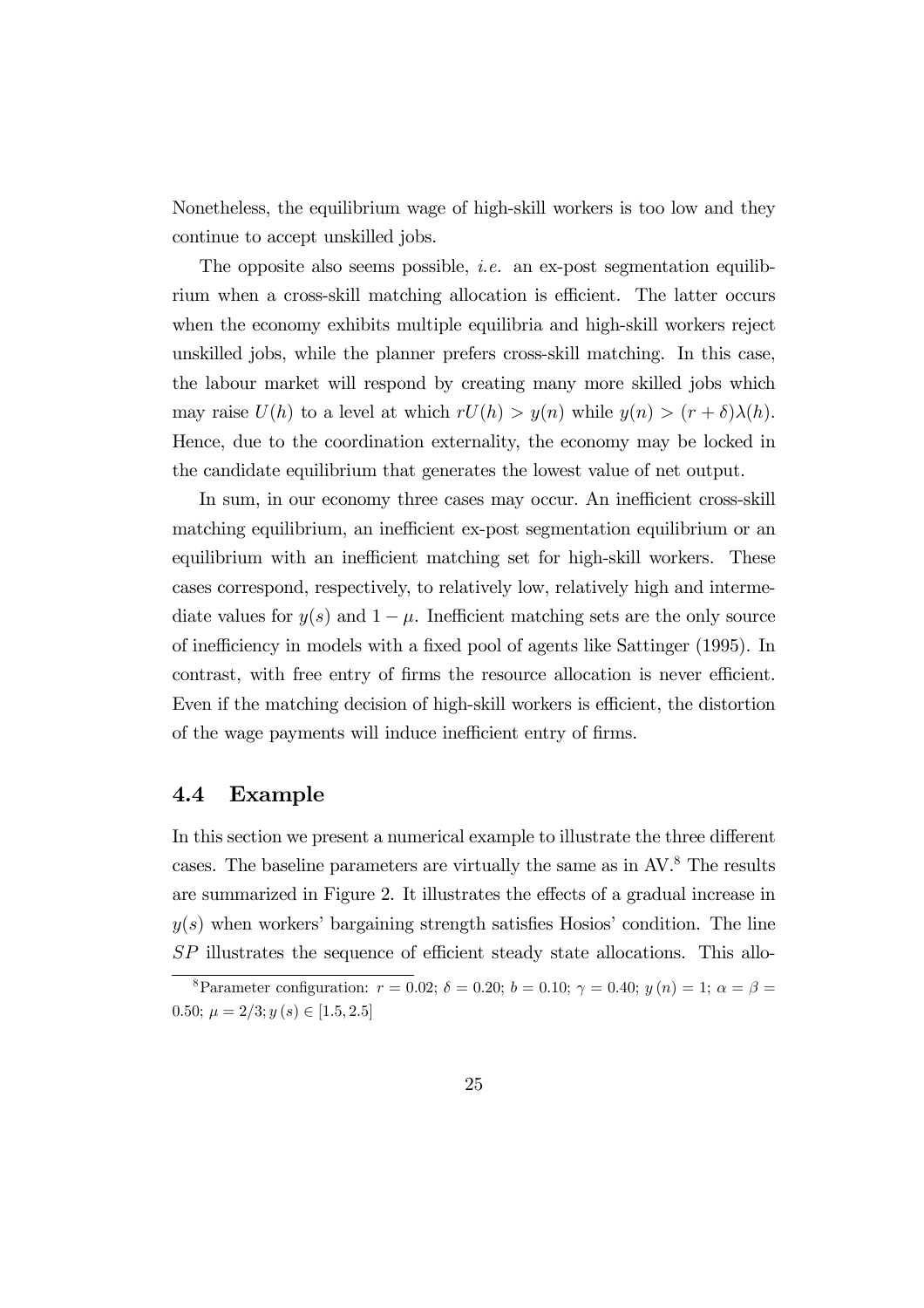cation is generically unique since the planner chooses the candidate efficient allocation that generates the highest value of net output. Moreover, beyond a certain threshold the efficient matching rule switches from cross-skill matching to ex-post segmentation. The second line, EQ, denotes a sequence of equilibria in which the switch to ex-post segmentation occurs at the point where the cross-skill matching equilibrium ceases to exist. Hence, whenever the model generates multiple equilibria, we have depicted the resource allocation under cross-skill matching.



Figure 2: Efficient vs decentralized allocations

Three things are noteworthy. First, in the case of cross-skill matching, the results corroborate our predictions. The labour market tightness  $\theta_E$ is equal to  $\theta_{SP}$  and does not react to changes in  $y(s)$ , while the share of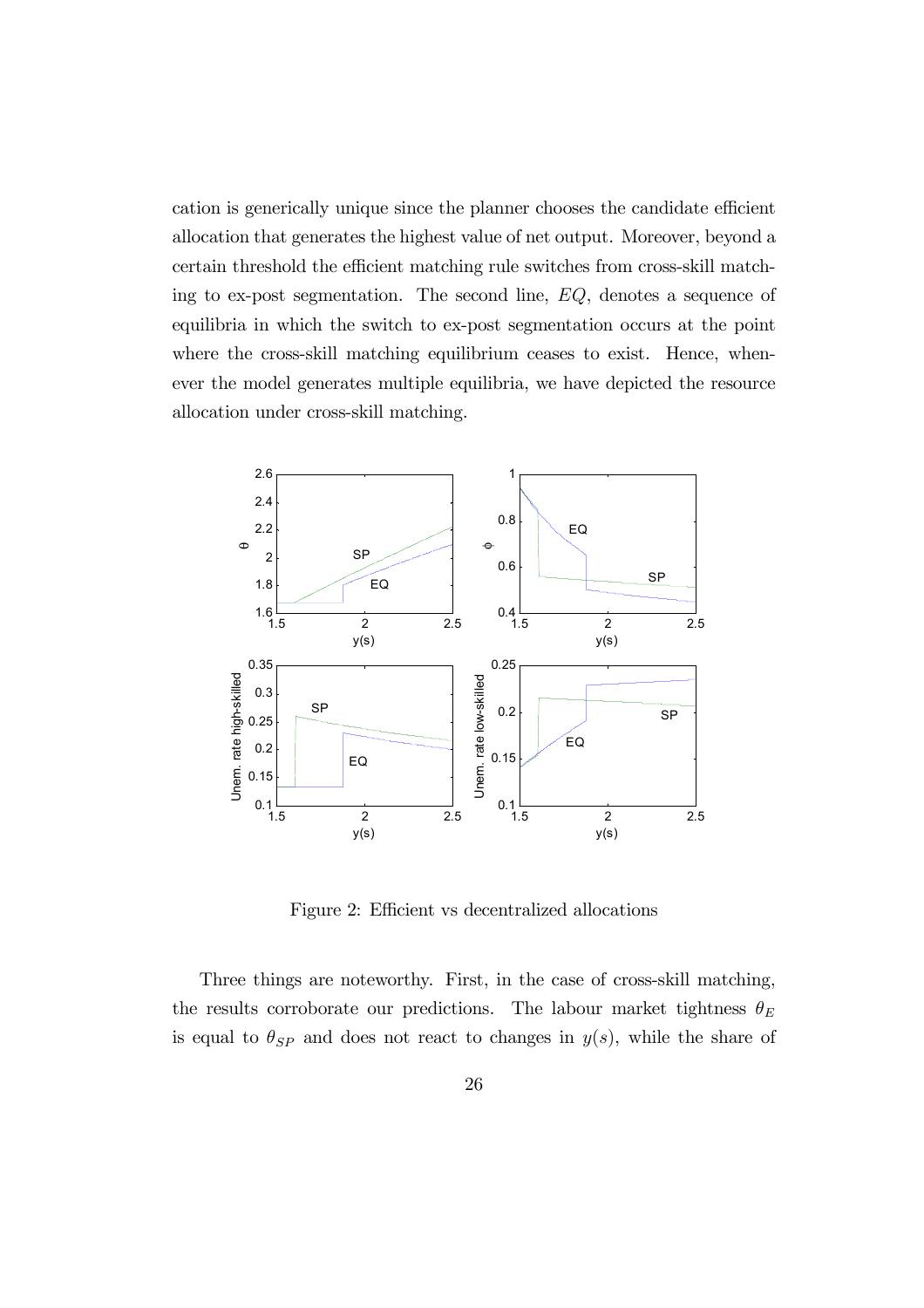unskilled jobs is too low in equilibrium. Second, when both the equilibrium and the efficient allocation exhibit ex-post segmentation, we obtain the same distortion of the job distribution. However, in this case the negative effects for unskilled workers are more pronounced. Furthermore,  $\theta_{SP} > \theta_E$  and both are increasing in  $y(s)$ . The fact that the unemployment rate of lowskill workers jumps up after the switch to ex-post segmentation is due to the discrete fall in  $\phi$ . More surprising is the increase in the unemployment rate of high-skill workers. The latter is due to two opposing forces. On the one hand,  $\tilde{u}(h)$  tends to increase because high-skill workers no longer match with unskilled jobs. But, on the other hand, firms are willing to open more skilled jobs and in our example this offsets part of the increase in  $\tilde{u}(h)$ . Finally, the distortion of the resource allocation is particularly strong when high-skill workers use an inefficient matching rule. In this case most of the results are reversed. Namely, the equilibrium generates a higher share of unskilled jobs, less unemployment among low-skilled and more unemployment among high-skilled than the efficient allocation.

### 5 Extensions

In the previous sections we showed that the labour market generates an excessive supply of skilled jobs under Hosios' condition. This achieved our first goal. Namely to show that the competition from "over-qualified" workers may harm low-skill workers. However, the over-creation of good jobs seems to contradict the concern of policy makers that labour markets generate too many low-quality jobs.

The aim of this section is twofold. First of all we demonstrate that efficiency can be restored by taxation. And, secondly, we show that the market can generate too many unskilled jobs when workers' bargaining strength violates Hosios' condition.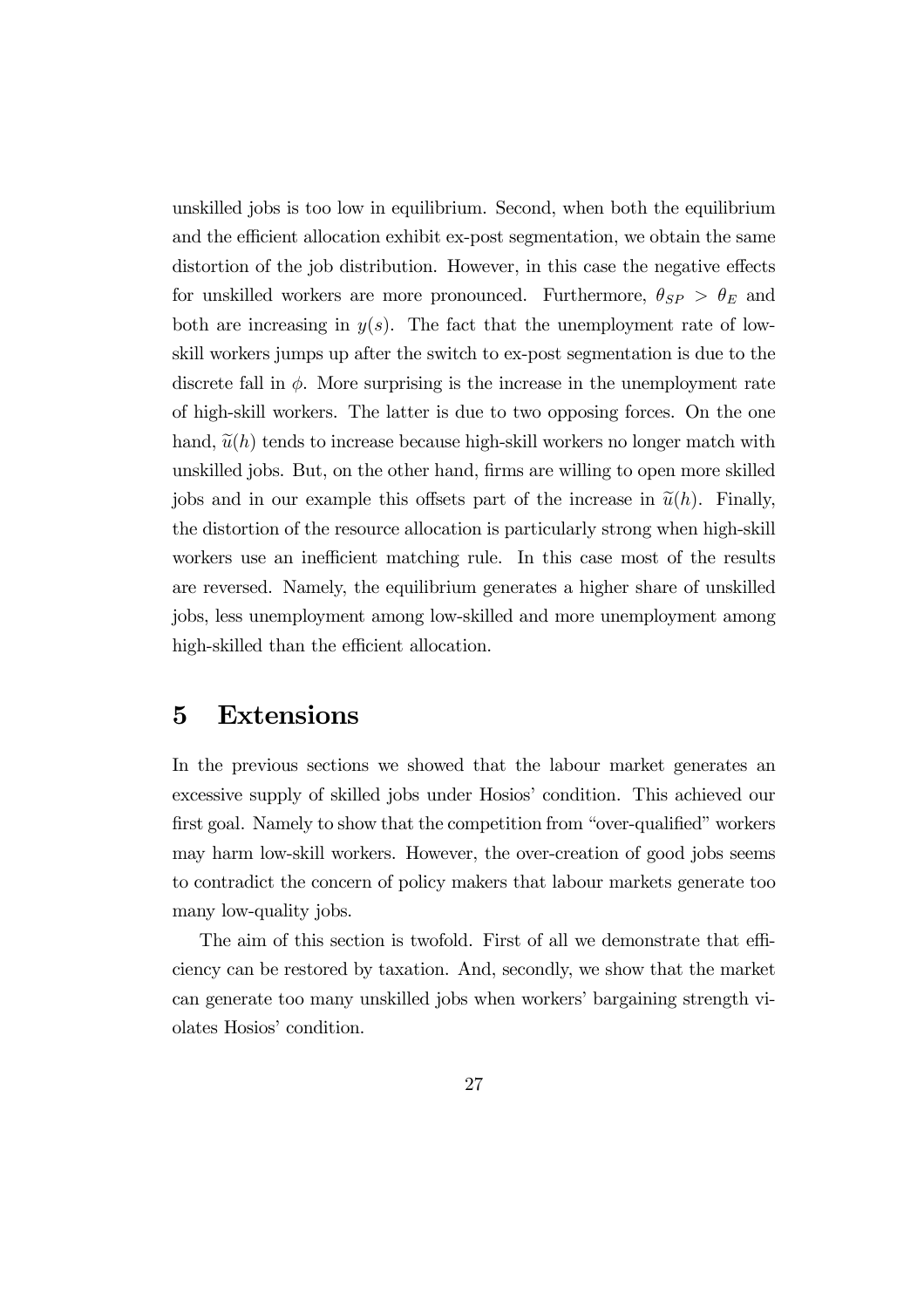#### 5.1 A simple tax experiment

In this section we perform a simple public choice exercise first proposed by Shimer et al. (2001). Namely, we try to determine whether there exists a tax scheme such that the steady state equilibrium coincides with the efficient steady state allocation. For convenience we consider the case of cross-skill matching. The instrument that we consider is a lump sum tax or subsidy on unemployed workers. Other more realistic tax schemes might achieve the same result.<sup>9</sup> However, the taxation scheme that we illustrate below reinforces the intuition on the undervaluation (overvaluation) of high-skill (low-skill) workers that we provided in Section 4.

Formally, let  $\tau(h)$  and  $\tau(l)$  denote, respectively, the taxes on unemployed high-skill and low-skill workers, which in principle may be positive (taxes) or negative (subsidies). To simplify the analysis we ignore the use of the net tax proceeds.<sup>1</sup><sup>0</sup> The new expressions of the expected lifetime income of unemployed workers then become as follows:

$$
rU(h) = b - \tau(h) + \theta^{1-\alpha} \left\{ \phi \left[ W(h, n) - U(h) \right] + (1 - \phi) \left[ W(h, s) - U(h) \right] \right\}
$$

$$
rU(l) = b - \tau(l) + \theta^{1-\alpha} \phi \left[ W(l, n) - U(l) \right]
$$

The decentralized equilibrium can be solved in the same way as in the model without taxes. We make use of the condition,  $V(s) = V(n) = 0$  to

 $9^9$ One example is a hiring tax for skilled jobs. This tax can restore efficiency as it reduces the expected profits from skilled jobs. Furthermore, the hiring tax would have different distributional implications than the search taxes and subsidies considered here.

 $10$ It is straightforward to introduce a balanced government budget. To avoid distortions the government should redistribute the tax proceeds through a lump sum payment of size  $\overline{\tau} = u(l) \cdot \tau(l) + u(h) \cdot \tau(h) \leq 0$  to all workers.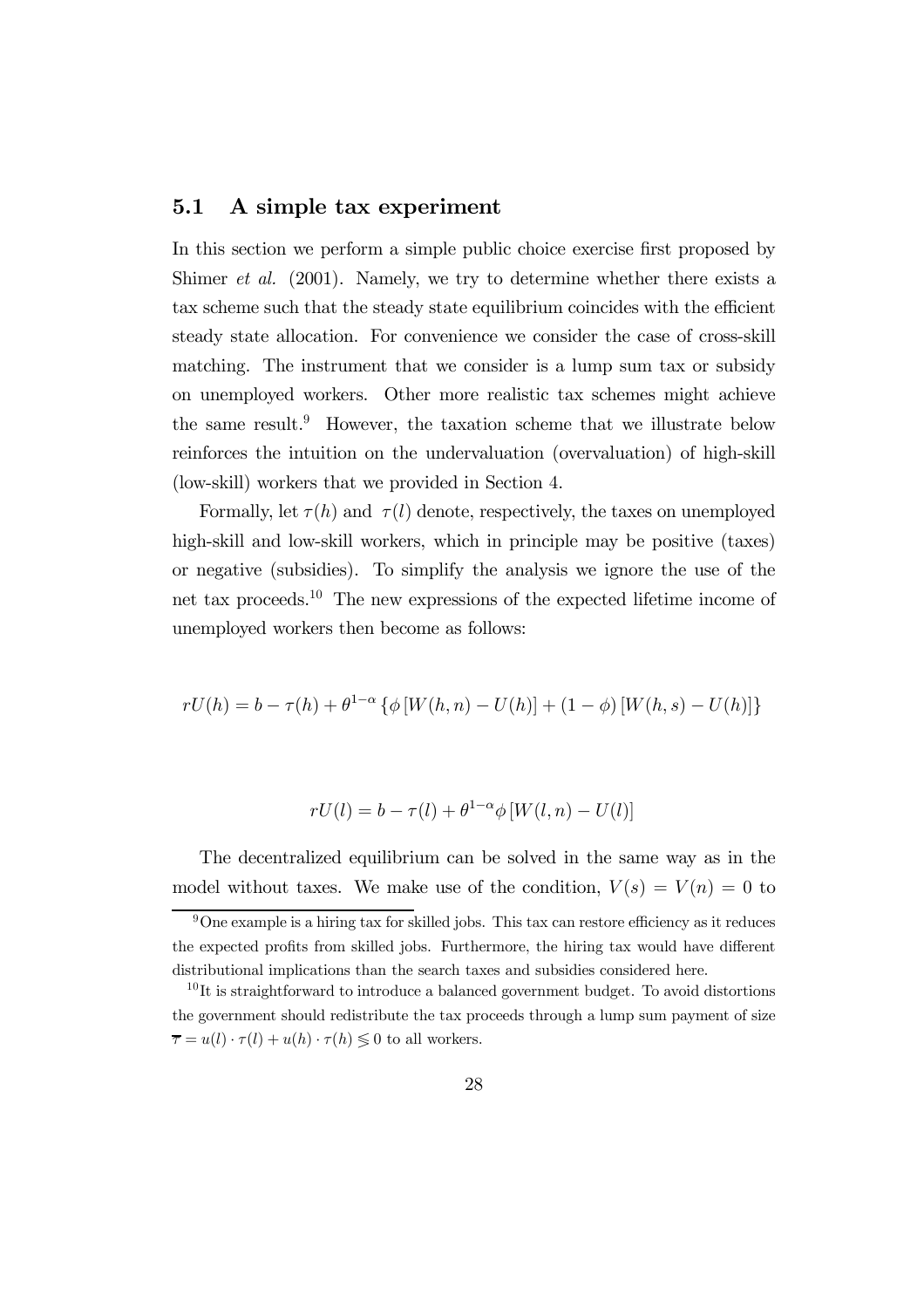derive the first two equations that characterize the solution, and we obtain the remaining two equations from the flow conditions.

**Proposition 7** For  $\beta = \alpha$  the cross-skill matching equilibrium is efficient under the tax scheme  $\{\tau^*(l), \tau^*(h)\}\)$  that satisfies

$$
\tau^*(l) = \frac{\left(1-\alpha\right)\left(1-\phi_{SP}\right)\left(\theta_{SP}\right)^{1-\alpha}\left(1-\eta_{SP}\right)\left(y(s)-y(n)\right)}{\eta_{SP}\left[r+\delta+\left(\theta_{SP}\right)^{1-\alpha}\right]}
$$
(45)

$$
\tau^*(h) = -\frac{(1-\alpha)(1-\phi_{SP})(\theta_{SP})^{1-\alpha}(y(s)-y(n))}{[r+\delta+(\theta_{SP})^{1-\alpha}]}
$$
(46)

#### Proof: Appendix B.

Proposition 7 implies that governments should impose a tax on low-skill job seekers. The size of this tax is proportional to the reduction in the mass of skilled jobs due to an additional low-skill job seeker times the productivity differential  $y(s) - y(n)$ . Conversely, high-skill job seekers should receive a subsidy proportional to the reduction in the matching rate of workers due to an additional low-skill job seeker times the share of skilled jobs  $(1 - \phi_{SP})$ times the productivity differential  $y(s)-y(n)$ . When the tax scheme satisfies (45) and (46), the congestion externalities are therefore perfectly internalized.

#### 5.2 Changes in bargaining power

To complete our analysis, we now consider the effect of a change in the bargaining strength of workers. In our model, this change has two effects. First of all, an increase in the bargaining power of workers reduces the expected profits of firms. The equilibrium labour market tightness is therefore negatively correlated with  $\beta$ . Second, changes in  $\beta$  alter the relative profits of both types of jobs and this results in changes in  $\phi_E$ . We can prove that this relation between  $\phi_E$  and  $\beta$  is non-linear: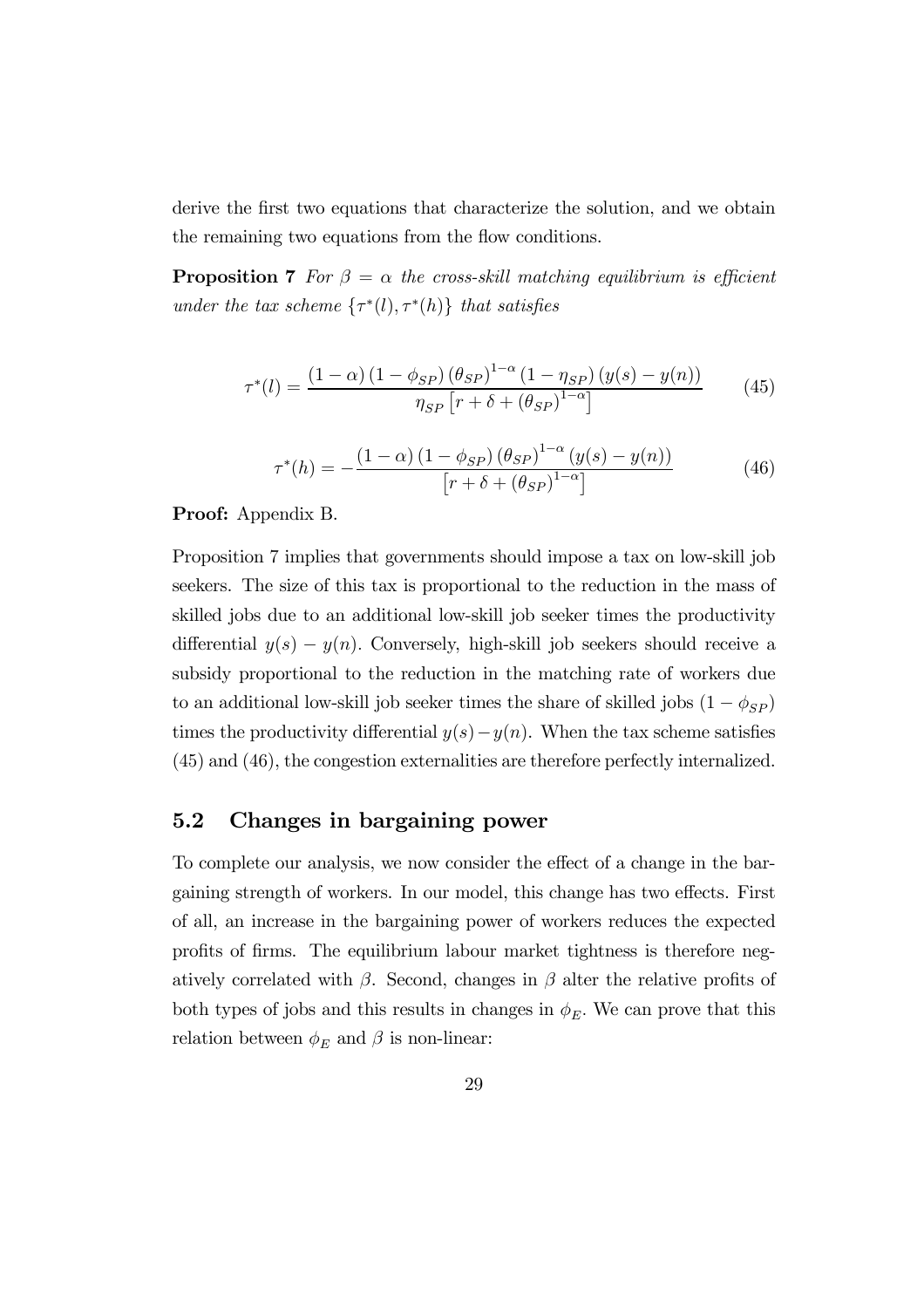**Proposition 8** The share of skilled jobs  $1-\phi_E$  follows an inverted U pattern in β. It achieves a maximum value  $1-\phi_E > 1-\phi_{SP}$  when workers' bargaining strength satisfies Hosios' condition.

**Corollary 9** Over-creation of unskilled jobs  $(\phi_E > \phi_{SP})$  may occur for sufficiently low or high values of  $\beta$ .

The intuition behind Corollary 9 is easy for the case in which  $\beta > \alpha$ . In this case, workers appropriate a suboptimally large share of the match surplus. Given that skilled jobs are more productive than unskilled jobs, an increase in  $\beta$  reduces the relative profits of skilled jobs and this leads to a reduction in  $1 - \phi_E$ .

|                                                   | $\theta$ | $\phi$ | $\eta$ $\widetilde{u}$ $\widetilde{u}(h)$ $\widetilde{u}(l)$ |  |
|---------------------------------------------------|----------|--------|--------------------------------------------------------------|--|
|                                                   |          |        | 1.68 0.948 0.676 0.138 0.133 0.140                           |  |
| $\beta = 0.30$ 3.82 0.989 0.669 0.093 0.092 0.093 |          |        |                                                              |  |
| $\beta = 0.40$ 2.50 0.955 0.675 0.115 0.112 0.116 |          |        |                                                              |  |
| $\beta = 0.50$ 1.68 0.944 0.677 0.138 0.133 0.140 |          |        |                                                              |  |
| $\beta = 0.60$ 1.11 0.953 0.675 0.163 0.159 0.165 |          |        |                                                              |  |
| $\beta = 0.70$ 0.70 0.988 0.668 0.194 0.193 0.195 |          |        |                                                              |  |

Table 1. Comparative statics of changes in  $\beta$ 

To obtain the overall effect on the unemployment rates of both types of workers we need to combine the changes in  $\theta_E$  and  $\phi_E$ . For high-skill workers this results in a positive relationship between  $\tilde{u}(h)$  and  $\beta$  as  $\partial \theta_E/\partial \beta < 0$ . Instead, for low-skill workers the effect is ambiguous. Nonetheless, our numerical results seem to indicate that  $\frac{\partial \widetilde{u}(l)}{\partial \beta} > 0$ .

Table 1 summarizes the comparative static effects of changes in  $\beta$  that are illustrated in Figure  $3^{11}$ . The first row represents the efficient allocation. Inspection of the table shows that this allocation is almost identical to

<sup>&</sup>lt;sup>11</sup>Except for the value of  $\beta$ , the baseline parameters are the same as before.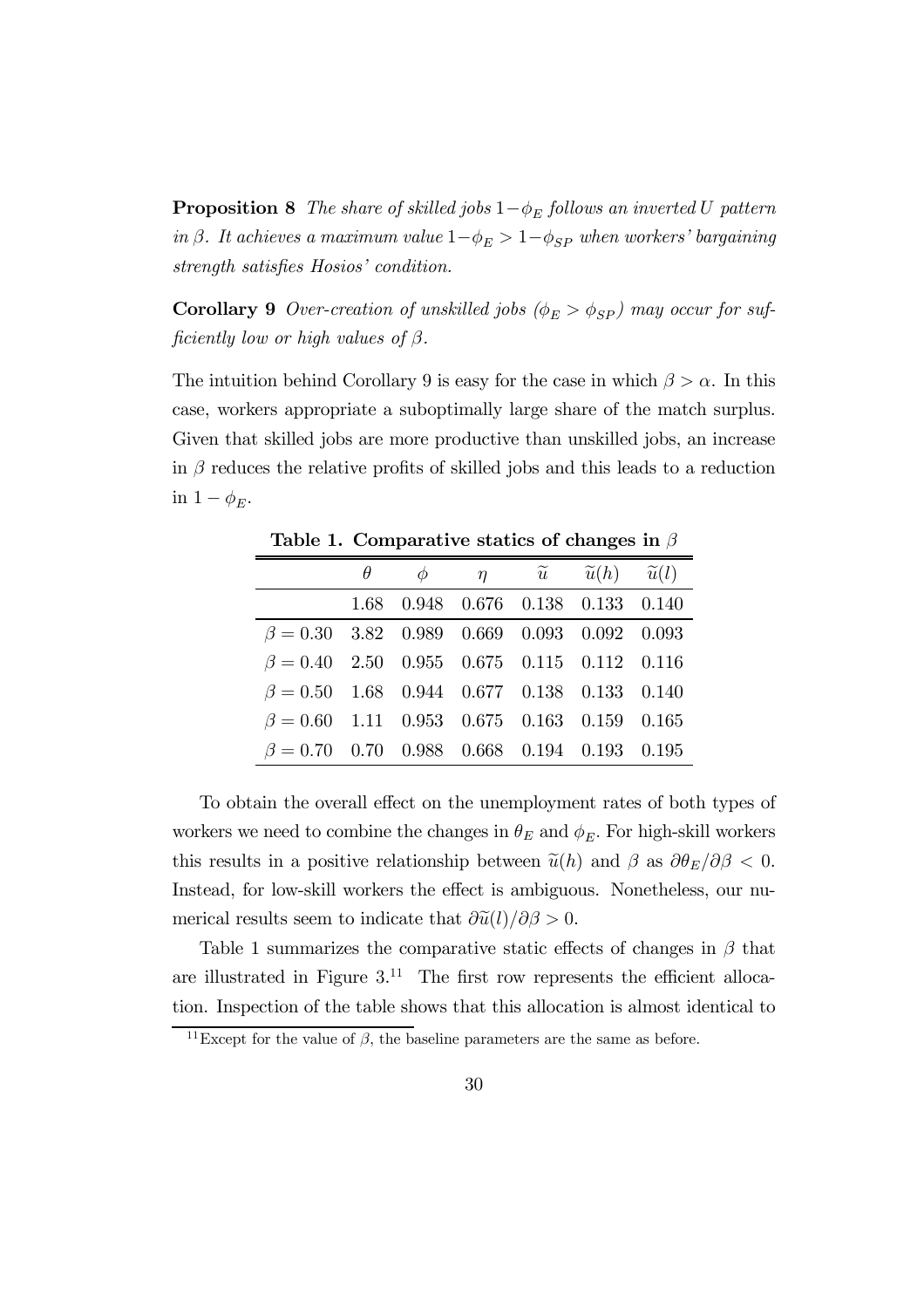the decentralized equilibrium for  $\beta = 0.5$ . The only difference is the small over-creation of skilled jobs ( $\phi_E = 0.944$  versus  $\phi_{SP} = 0.948$ ). When Hosios' condition is satisfied, the decentralised equilibrium is therefore nearly efficient. In contrast, for values of  $\beta$  above (below)  $\alpha$ , we obtain an overcreation of unskilled jobs combined with a suboptimally low (high) value for θ. Furthermore, for low-skill workers the fall in θ dominates the increase in  $\phi_E$ . At a higher value of  $\beta$  low-skill workers therefore experience a higher unemployment rate  $\tilde{u}(l)$ .

Our numerical results yield a clear prediction about the relationship between the unemployment rate, the labour share and the degree of skillmismatch. That is, in economies with a high labour share we should observe a high unemployment rate, a low share of skilled jobs and a large amount of high-skill workers employed on unskilled jobs.<sup>1</sup><sup>2</sup> Over-education is documented to be a prominent feature in European labour markets  $(e, a)$ . Eurostat (2003)). However, so far this phenomenon has not been related to the size of the labour share or more accurately workers' marginal surplus share.

### 6 Concluding Remarks

In this paper we characterized the efficiency of the resource allocation in a matching model with heterogeneous agents. The conceptual framework is taken from Albrecht and Vroman (2002) and we show that the equilibrium allocation with ex post bargaining is never efficient. In particular, under Hosios' condition, we show that low-skill workers are overvalued. Consequently, the labour market tends to generate too few unskilled jobs.

<sup>&</sup>lt;sup>12</sup>According to our results overeducation should also be prominent in economies with a very low labour share. In this case the explanation is less straightforward. Apparently, in economies with an over-creation of jobs,  $\theta_E > \theta_{SP}$ , firms prefer to create unskilled jobs to limit the risk of skill-mismatch.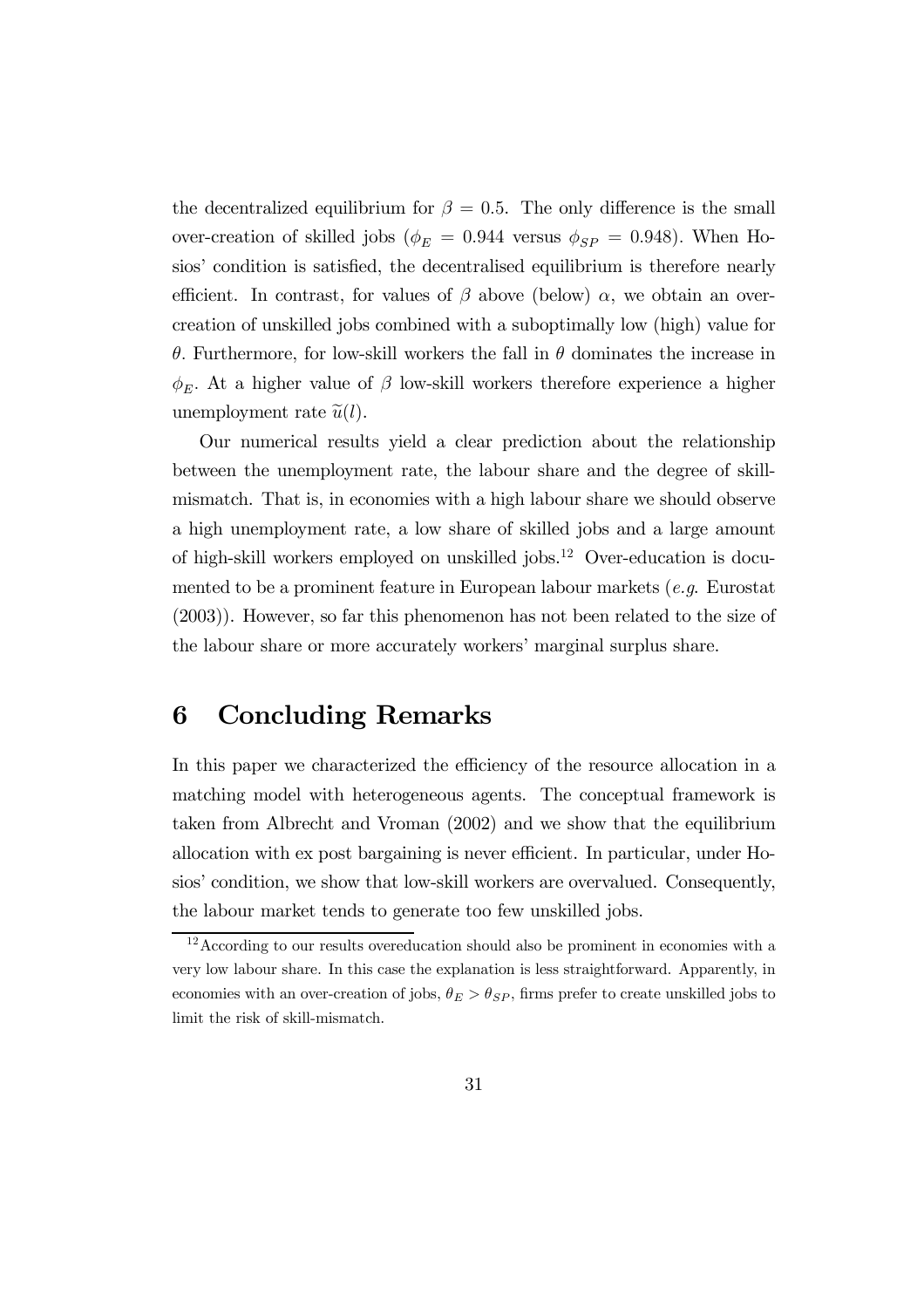The comparison between workers' shadow value and their expected lifetime income is the main innovation of this paper. It provides an intuitive explanation for the inefficiency with ex post bargaining. Moreover, the results generalize to environments with more than two types of workers and firms and different production technologies.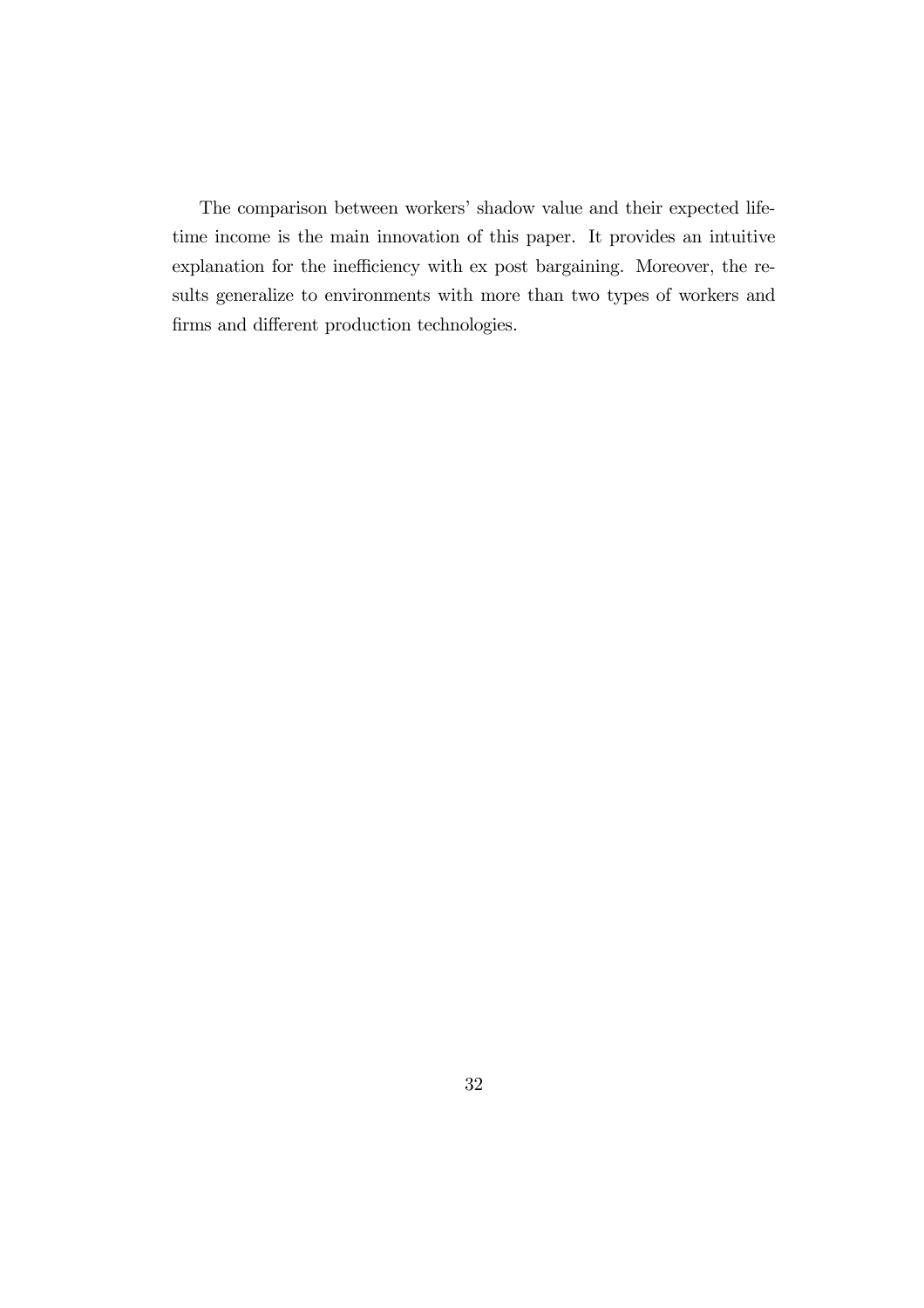### 7 Appendix

### 7.1 Appendix A (Efficient Allocation)

### Proof Proposition 2: Social Planner Problem

Let  $H_c \equiv He^{rt}$  be the "Current-value Hamiltonian" associated with maximization problem (29).

$$
H_c = \theta_t^{1-\alpha} \left[ u(h)_t \left[ R_t \phi_t Y(h, n) + (1 - \phi_t) Y(h, s) \right] + u(l)_t \phi_t Y(l, n) \right] +
$$
  
+ 
$$
+ b (u(h)_t + u(l)_t) - \gamma \theta_t (u(h)_t + u(l)_t) + \lambda(l)_t \left[ \delta (1 - \mu - u(l)_t) - \phi_t \theta_t^{1-\alpha} u(l)_t \right] +
$$
  
+ 
$$
\lambda(h)_t \left[ \delta (\mu - u(h)_t) - \theta_t^{1-\alpha} u(h)_t (1 - \phi_t + R_t \phi_t) \right]
$$

Henceforth, we concentrate on the steady state, suppressing the time dependence of variables. There are three types of necessary first order conditions. The first one is the optimality condition for matching between high-skill workers and unskilled vacancies, given by  $\partial H_c/\partial R$ . Taking derivatives of  $H_c$ with respect to  $R$ , we have:

$$
\frac{\partial H_c}{\partial R} = \phi \theta^{1-\alpha} u(h) \left[ Y(h, n) - \lambda(h) \right]
$$

The optimal matching rule, therefore, depends on the sign of  $[y(n) - (r + \delta)\lambda(h)],$ as specified in condition (32) in the main text.

The remaining conditions that characterize the steady state solution of this problem are:

$$
\frac{\partial H_c}{\partial u(l)} = r\lambda(l); \frac{\partial H_c}{\partial u(h)} = r\lambda(h); \frac{\partial H_c}{\partial v(n)} = 0; \frac{\partial H_c}{\partial v(s)} = 0
$$
 (47)

$$
\frac{\partial H_c}{\partial \lambda(l)} = \dot{u}(l) = 0; \quad \frac{\partial H_c}{\partial \lambda(h)} = \dot{u}(h) = 0 \tag{48}
$$

1. Cross-skill matching  $(R=1)$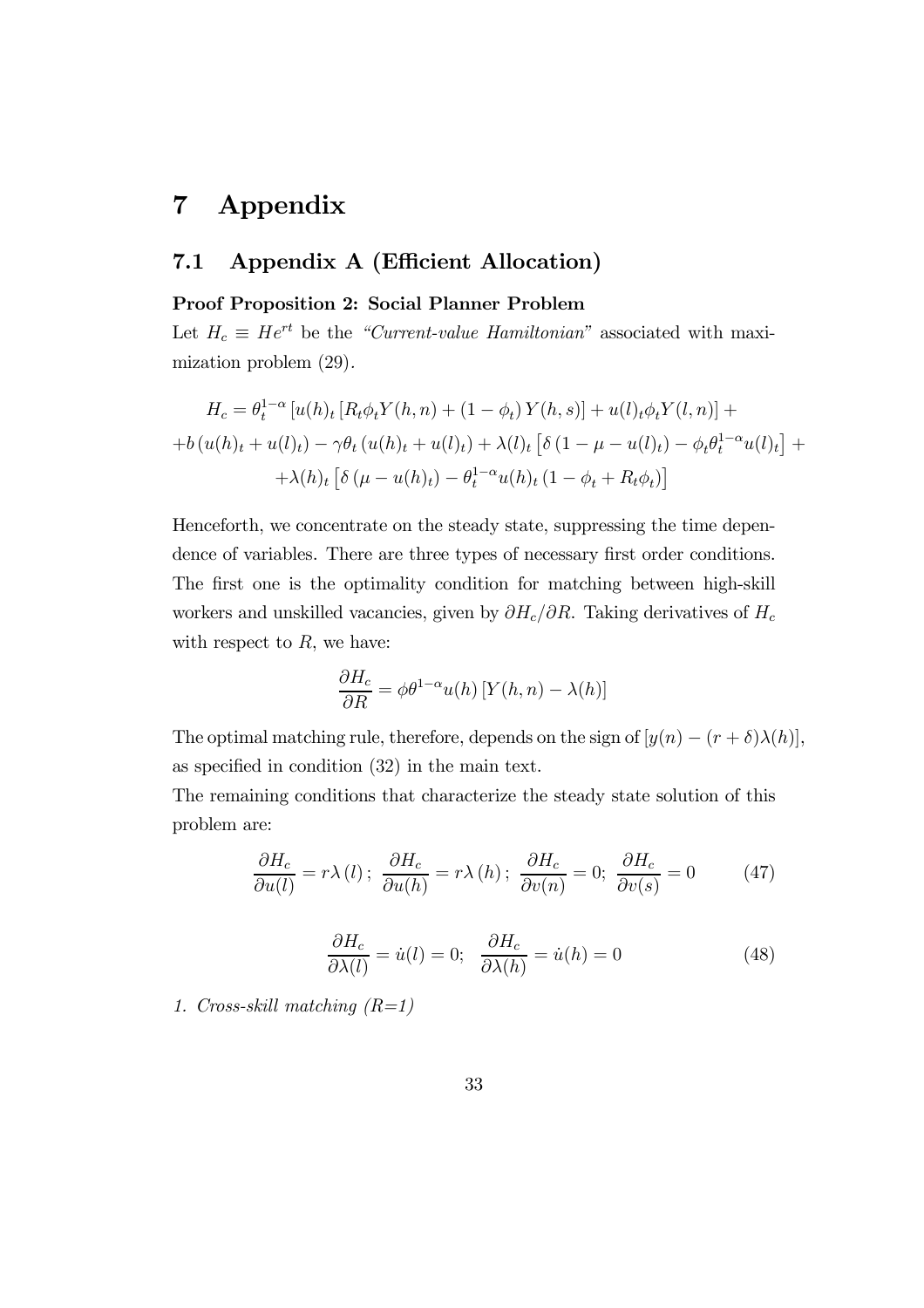Under cross-skill matching, the conditions in (47) become:

$$
(r+\delta)\lambda(l) = b + \phi\theta^{1-\alpha}[Y(l,n) - \lambda(l)] -
$$

$$
- (1-\alpha)\theta^{1-\alpha}\{(1-\eta)[\phi[Y(h,n) - \lambda(h)] + (1-\phi)[Y(h,s) - \lambda(h)]] +
$$

$$
+ \eta\phi[Y(l,n) - \lambda(l)]\}
$$
(49)

$$
(r+\delta)\lambda(h) = b + \theta^{1-\alpha} \left[ \phi \left[ Y(h,n) - \lambda(h) \right] + (1-\phi) \left[ Y(h,s) - \lambda(h) \right] \right] - (1-\alpha)\theta^{1-\alpha} \{ (1-\eta) \left[ \phi \left[ Y(h,n) - \lambda(h) \right] + (1-\phi) \left[ Y(h,s) - \lambda(h) \right] \right] + \eta \phi \left[ Y(l,n) - \lambda(l) \right] \}
$$
\n
$$
(50)
$$

$$
\gamma = \theta^{-\alpha} (1 - \eta) \left[ Y(h, s) - \lambda(h) \right] -
$$

$$
-\alpha \theta^{-\alpha} \{ (1 - \eta) \left[ \phi \left[ Y(h, n) - \lambda(h) \right] + (1 - \phi) \left[ Y(h, s) - \lambda(h) \right] \right] +
$$

$$
+ \eta \phi \left[ Y(l, n) - \lambda(l) \right] \}
$$
(51)

$$
\gamma = \theta^{-\alpha} \left[ (1 - \eta) \left[ Y(h, n) - \lambda(h) \right] + \eta \left[ Y(l, n) - \lambda(l) \right] \right] - \alpha \theta^{-\alpha} \left\{ (1 - \eta) \left[ \phi \left[ Y(h, n) - \lambda(h) \right] + (1 - \phi) \left[ Y(h, s) - \lambda(h) \right] \right] + \eta \phi \left[ Y(l, n) - \lambda(l) \right] \right\}
$$
\n
$$
(52)
$$

Combining eqs.  $(49) - (52)$  we obtain:

$$
\left(r+\delta+\phi\theta^{1-\alpha}\right)\frac{\left(r+\delta+\alpha\theta^{1-\alpha}\right)}{\left(r+\delta+\theta^{1-\alpha}\right)} = \frac{\eta\left(r+\delta\right)\left(y\left(n\right)-b\right)}{\left(1-\eta\right)\left(y\left(s\right)-y\left(n\right)\right)}\tag{53}
$$

$$
\gamma \left( r + \delta + \alpha \theta^{1-\alpha} \right) = (1 - \alpha) \theta^{-\alpha} \left( y \left( n \right) - b \right) \tag{54}
$$

From the conditions in (48) we obtain

$$
\phi = \frac{\mu \theta^{1-\alpha} \left(1 - \eta\right) + \left(\mu - \eta\right) \delta}{\theta^{1-\alpha} \left(1 - \mu\right) \eta} \tag{55}
$$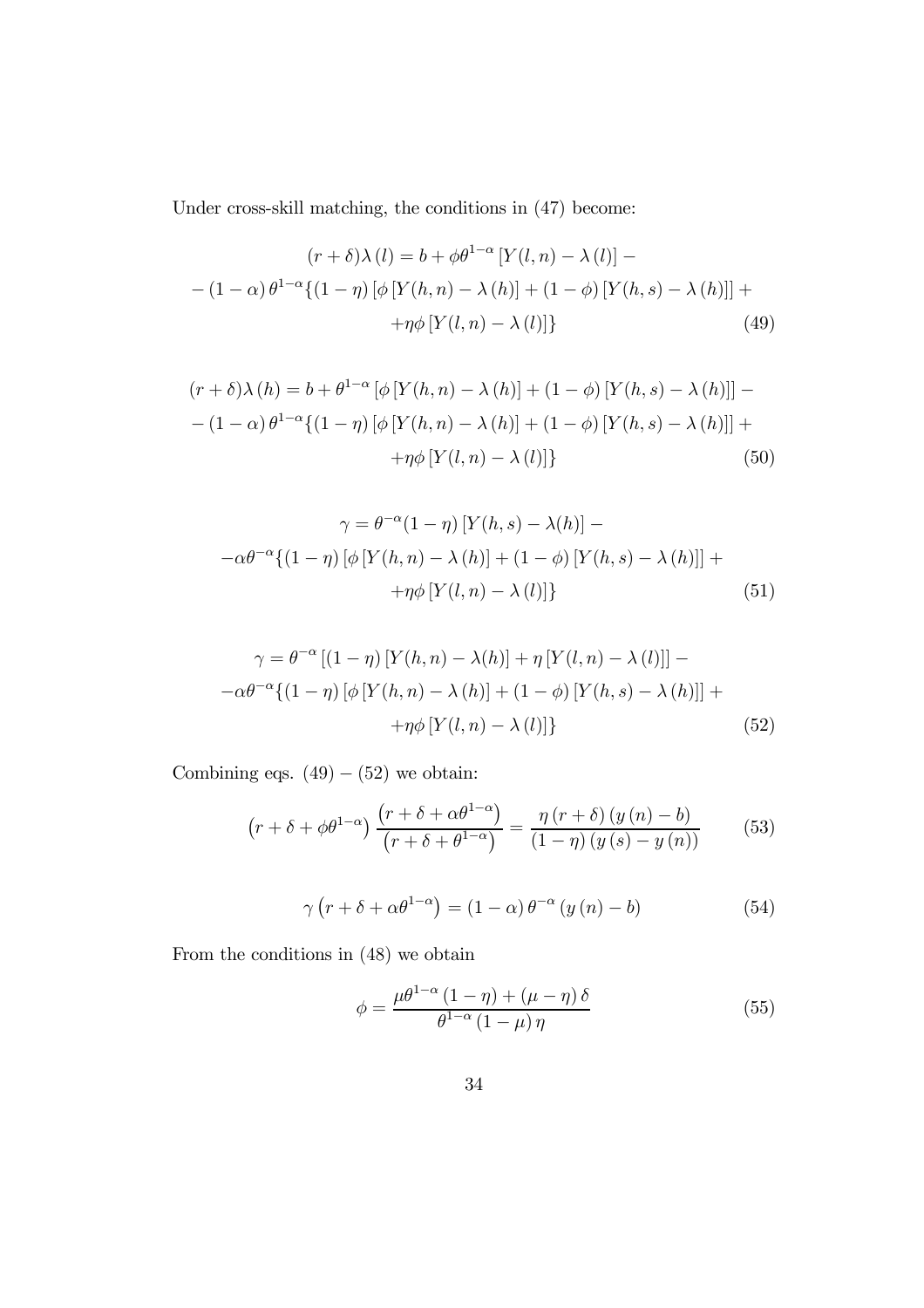$$
u = \frac{\delta(1-\mu)}{\left(\delta + \theta^{1-\alpha}\right)(1-\eta)}\tag{56}
$$

Ex post segmentation  $(R=0)$ 

Similarly, under ex post segmentation, the conditions in (47) become:

$$
(r+\delta)\lambda(l) = b + \phi\theta^{1-\alpha} \left[ Y(l,n) - \lambda(l) \right] - (1-\alpha)\theta^{1-\alpha} \left\{ (1-\eta)(1-\phi) \left[ Y(h,s) - \lambda(h) \right] + \eta\phi \left[ Y(l,n) - \lambda(l) \right] \right\} (57)
$$

$$
(r+\delta)\lambda(h) = b + \theta^{1-\alpha} (1-\phi) [Y(h,s) - \lambda(h)] -
$$

$$
- (1-\alpha)\theta^{1-\alpha} \{(1-\eta)(1-\phi) [Y(h,s) - \lambda(h)] + \eta\phi [Y(l,n) - \lambda(l)]\} (58)
$$

$$
\gamma = \theta^{-\alpha} (1 - \eta) \left[ Y(h, s) - \lambda(h) \right] -
$$

$$
-\alpha \theta^{-\alpha} \left\{ (1 - \eta) (1 - \phi) \left[ Y(h, s) - \lambda(h) \right] + \eta \phi \left[ Y(l, n) - \lambda(l) \right] \right\} \tag{59}
$$

$$
\gamma = \theta^{-\alpha} \eta \left[ Y(l, n) - \lambda(l) \right] - \alpha \theta^{-\alpha} \{ (1 - \eta) (1 - \phi) \left[ Y(h, s) - \lambda(h) \right] + \eta \phi \left[ Y(l, n) - \lambda(l) \right] \} \tag{60}
$$

Combining eqs.  $(57) - (60)$  we get:

$$
\frac{\gamma}{\theta^{-\alpha}} = \eta \left[ \frac{(1-\alpha) \left[ y(n) - b \right]}{r + \delta + \phi \theta^{1-\alpha} - (1-\alpha) \eta \theta^{1-\alpha}} \right] \tag{61}
$$

$$
\frac{\gamma}{\theta^{-\alpha}} = (1 - \eta) \left[ \frac{(1 - \alpha) [y(s) - b]}{r + \delta + (1 - \phi) \theta^{1 - \alpha} - (1 - \alpha) (1 - \eta) \theta^{1 - \alpha}} \right]
$$
(62)

And, from the conditions in (48) we have:

$$
\phi = \frac{\mu (1 - \eta) \theta^{1 - \alpha} + (\mu - \eta) \delta}{\theta^{1 - \alpha} (\eta + \mu - 2\eta \mu)}
$$
(63)

$$
u = \frac{\delta(1-\mu)}{\left(\delta + (1-\phi)\,\theta^{1-\alpha}\right)(1-\eta)}\tag{64}
$$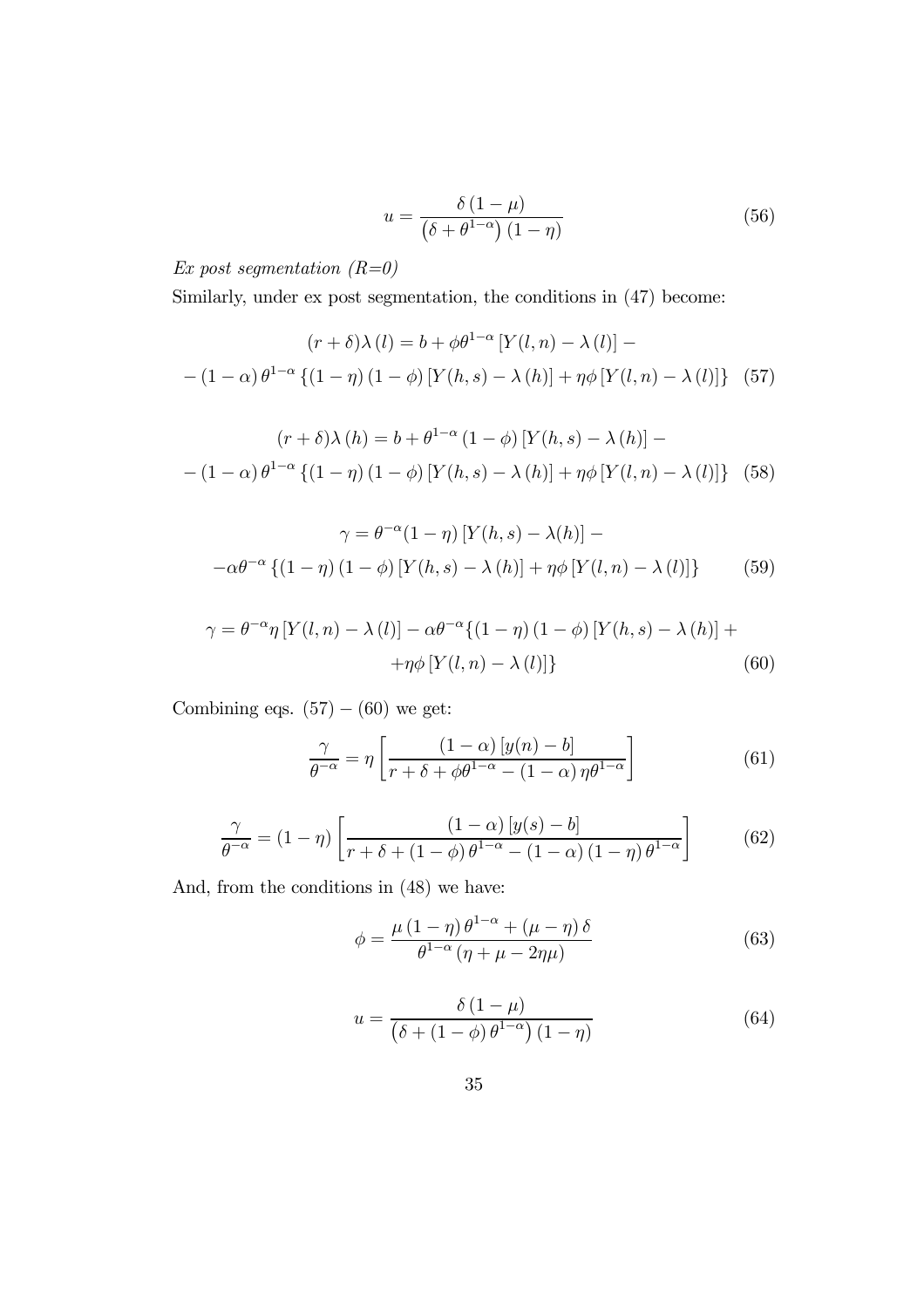#### Arrow's Sufficiency Theorem:

Arrow's generalization of Mangasarian's sufficiency theorem (Kamien and Schwartz, 1991: 222) states that conditions  $(53) - (56)$  are necessary and sufficient for  $\{\theta, \phi, \eta, u\}$  to be the steady-state solution to the dynamic optimization problem (29), when  $R = 1$ , if the maximized Hamiltonian function  $H^0$  (the Hamiltonian evaluated along  $\phi^*$  and  $\theta^*$ , where  $\phi^*$  and  $\theta^*$  are given by eqs. (33) and (36) respectively) is concave in the variables  $u(h)$  and  $u(l)$ for given  $\lambda(h)$  and  $\lambda(l)$ . This implies that the Hessian matrix specified below must be negative semidefinite:

$$
HES = \begin{pmatrix} \frac{\partial^2 H^0}{\partial^2 u(l)} & \frac{\partial^2 H^0}{\partial u(l)\partial u(h)} \\ \frac{\partial^2 H^0}{\partial u(h)\partial u(l)} & \frac{\partial^2 H^0}{\partial^2 u(h)} \end{pmatrix}
$$

Taking derivatives with respect to  $u(h)$  and  $u(l)$  in  $H^0$  we obtain:

$$
\frac{\partial^2 H^0}{\partial^2 u(l)} = \frac{2\mu (u(h))^2 (\delta + (\theta^*)^{1-\alpha}) (y(n) - y(s))}{(1-\mu) (u(l))^3 (r+\delta)} < 0
$$

$$
\frac{\partial^2 H^0}{\partial^2 u(h)} = \frac{2\mu \left(\delta + \left(\theta^*\right)^{1-\alpha}\right) \left(y(n) - y(s)\right)}{(1-\mu)u(l)(r+\delta)} < 0
$$

$$
\frac{\partial^2 H^0}{\partial u(l)\partial u(h)} = \frac{\partial^2 H^0}{\partial u(h)\partial u(l)} = \frac{-2\mu u(h)\left(\delta + \left(\theta^*\right)^{1-\alpha}\right)\left(y(n) - y(s)\right)}{\left(1 - \mu\right)\left(u(l)\right)^2\left(r + \delta\right)} > 0
$$

Operating with the previous expressions we obtain that  $|HES| = 0$ . Thus, since  $\frac{\partial^2 H^0}{\partial^2 u(l)} < 0$ ,  $\frac{\partial^2 H^0}{\partial^2 u(h)} < 0$  and  $|HES| = 0$ , the Hessian matrix is negative semidefinite which gives us the necessary and sufficient conditions for  $\{\theta, \phi, \eta, u\}$  to be a steady-state solution for the dynamic optimization problem  $(29)$  when high-skill workers accept unskilled job offers<sup>13</sup>.

<sup>&</sup>lt;sup>13</sup>The Hessian matrix is not very difficult to be computed for the cross-skill matching case. However, applying Arrow's generalization of Mangasarian's sufficiency theorem to the dynamic optimization problem (29) when  $R = 0$  (ex post segmentation case), would require computing the Hessian matrix numerically.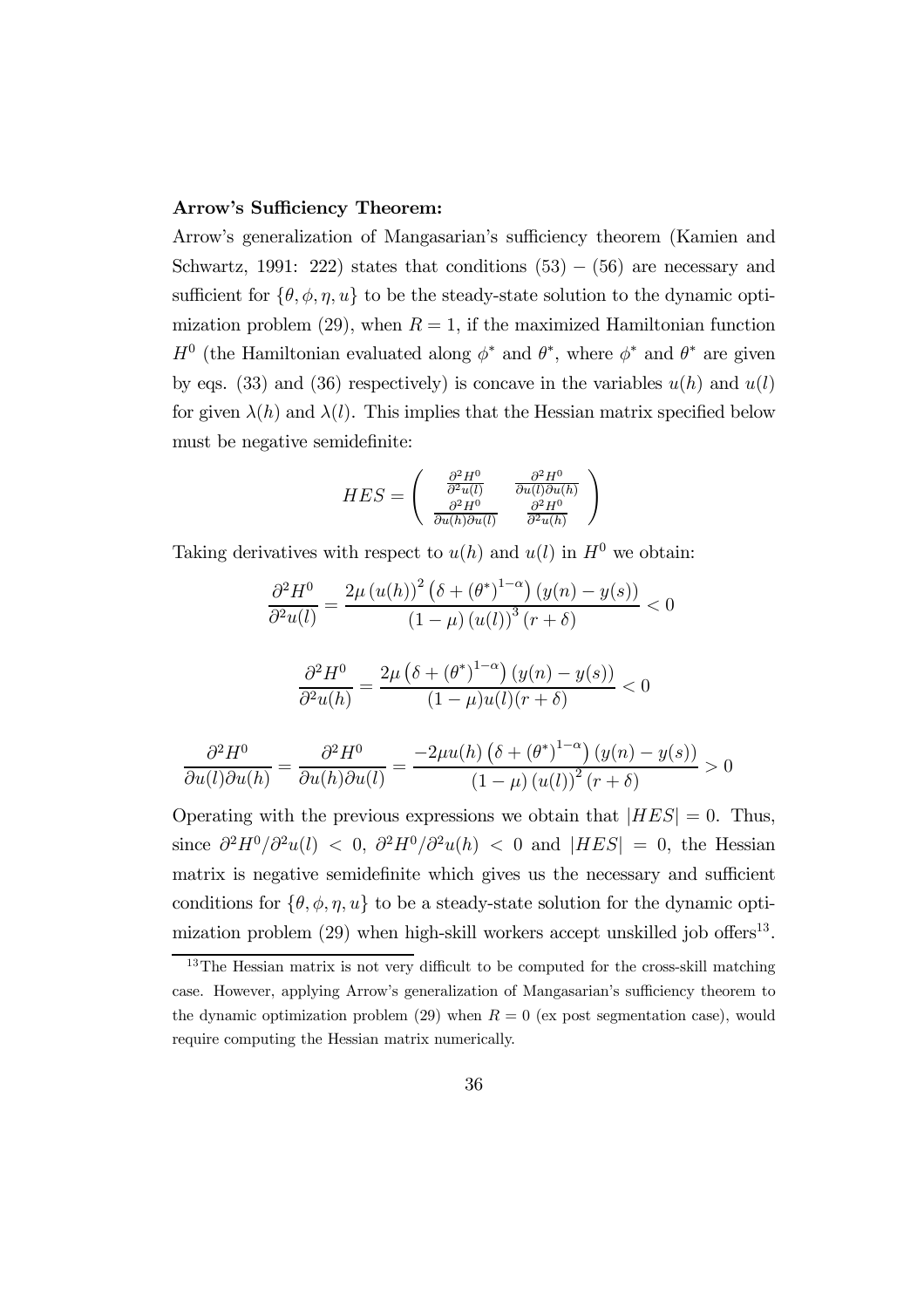Nonetheless, since the Hessian matrix is negative semidefinite, this does not guarantee uniqueness.

#### Uniqueness of the cross-skill matching efficient allocation

From equation (54), we know that  $\partial \theta_{SP}/\partial \mu = 0$ . Using this result, we establish uniqueness by showing that  $d\left(1-\phi\right)/d(1-\mu) < 0.$ From equation (55) we obtain:

$$
\frac{\eta}{1-\eta} = \frac{\mu\left(\delta + \theta^{1-\alpha}\right)}{\left(1-\mu\right)\left(\delta + \phi\theta^{1-\alpha}\right)}
$$

Substituting into condition (53) we have:

$$
1 - \mu = \frac{\left(\delta + \theta^{1-\alpha}\right)(r+\delta)\left(r+\delta + \theta^{1-\alpha}\right)(y(n)-b)}{\Delta} \tag{65}
$$

where:

$$
\Delta = (r + \delta + \phi \theta^{1-\alpha}) (y(s) - y(n)) (r + \delta + \alpha \theta^{1-\alpha}) (\delta + \phi \theta^{1-\alpha}) + (\delta + \theta^{1-\alpha}) (r + \delta) (r + \delta + \theta^{1-\alpha}) (y(n) - b)
$$

The existence of the cross-skill matching efficient allocation implies that there exist a solution for (65). Furthermore equation (65) is continuously differentiable, allowing the use of the Implicit Function Theorem. Thus, taking the total derivative in (65):

$$
\frac{d\left(1-\phi\right)}{d\left(1-\mu\right)} = \left\{-\left[\frac{\left(\delta+\theta^{1-\alpha}\right)\left(r+\delta\right)\left(r+\delta+\theta^{1-\alpha}\right)\left(y(n)-b\right)}{\Delta^2}\right]\frac{\partial\Delta}{\partial\left(1-\phi\right)}\right\}^{-1} \tag{66}
$$

where:

$$
\frac{\partial \Delta}{\partial (1 - \phi)} = -(y(s) - y(n)) \left( r + \delta + \alpha \theta^{1 - \alpha} \right) \theta^{1 - \alpha} \left[ r + 2 \left( \delta + \phi \theta^{1 - \alpha} \right) \right] < 0 \tag{67}
$$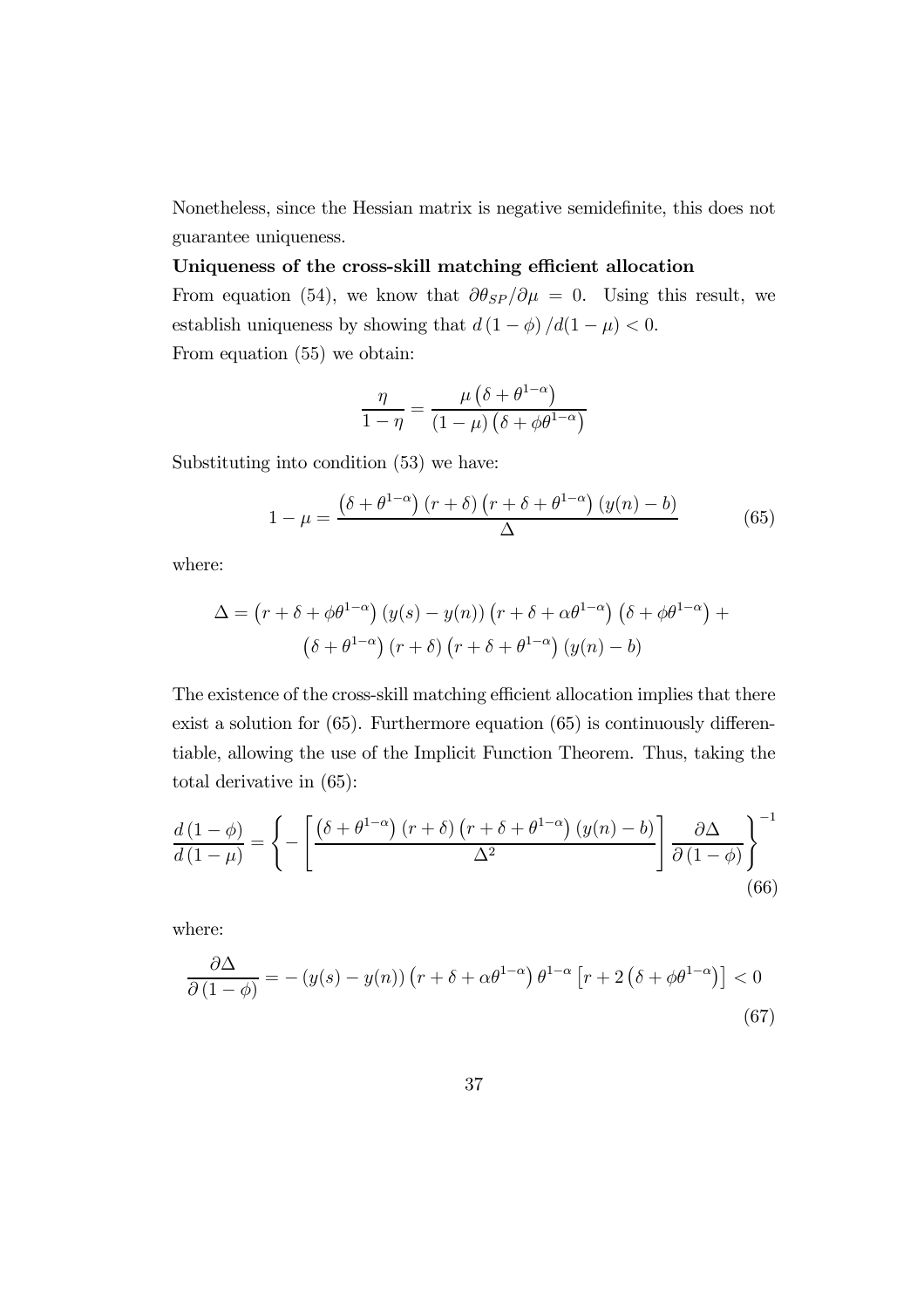Uniqueness of the cross-skill matching efficient allocation is proved recursively. First, from equation (54) we derive a unique value of  $\theta$ . Second, from (66) and (67),  $(1 - \phi)$  defines a strictly increasing function of  $(1 - \mu)$ . Thus, for any value of  $(1 - \mu)$  we get a unique value of  $(1 - \phi)$ . Given unique values of  $\theta$  and  $(1 - \phi)$ , from equation (53) we obtain a unique value of  $\eta$ . Finally, given unique values of  $\theta$  and  $\eta$ , equation (56) defines a unique value for  $u$ .

#### 7.2 Appendix B (Proofs of main results)

#### Proof Proposition 3: Inefficient cross-skill matching equilibrium

When  $\beta = \alpha$ , from eqs. (22) and (36) we have  $\theta_E = \theta_{SP}$ . Plugging this result into eqs. (21) and (35) we obtain:

$$
\left(r + \delta + \beta \phi_E \theta_{SP}^{1-\alpha}\right) = \frac{\eta_E \left(r + \delta\right) \left(y(n) - b\right)}{\left(1 - \eta_E\right) \left(y(s) - y(n)\right)}\tag{68}
$$

$$
\left(r+\delta+\phi_{SP}\theta_{SP}^{1-\alpha}\right)\frac{\left(r+\delta+\alpha\theta_{SP}^{1-\alpha}\right)}{\left(r+\delta+\theta_{SP}^{1-\alpha}\right)} = \frac{\eta_{SP}\left(r+\delta\right)\left(y\left(n\right)-b\right)}{\left(1-\eta_{SP}\right)\left(y\left(s\right)-y\left(n\right)\right)}\tag{69}
$$

From (68) and (69) it follows that  $\beta = \alpha = 1$  is needed for a cross-skill matching equilibrium to be efficient. $\blacksquare$ 

#### Proof Proposition 4

1. Overcreation of skilled jobs:

Plugging  $\beta = \alpha$ , and  $\theta_E = \theta_{SP}$  into (15), (16) and (21) we can derive the following expression:

$$
\frac{\mu (r+\delta) (y(n)-b)}{(1-\mu) (y(s)-y(n))} = \frac{(\delta + \phi_E \theta_{SP}^{1-\alpha})}{(\delta + \theta_{SP}^{1-\alpha})} (r+\delta + \alpha \phi_E \theta_{SP}^{1-\alpha})
$$
(70)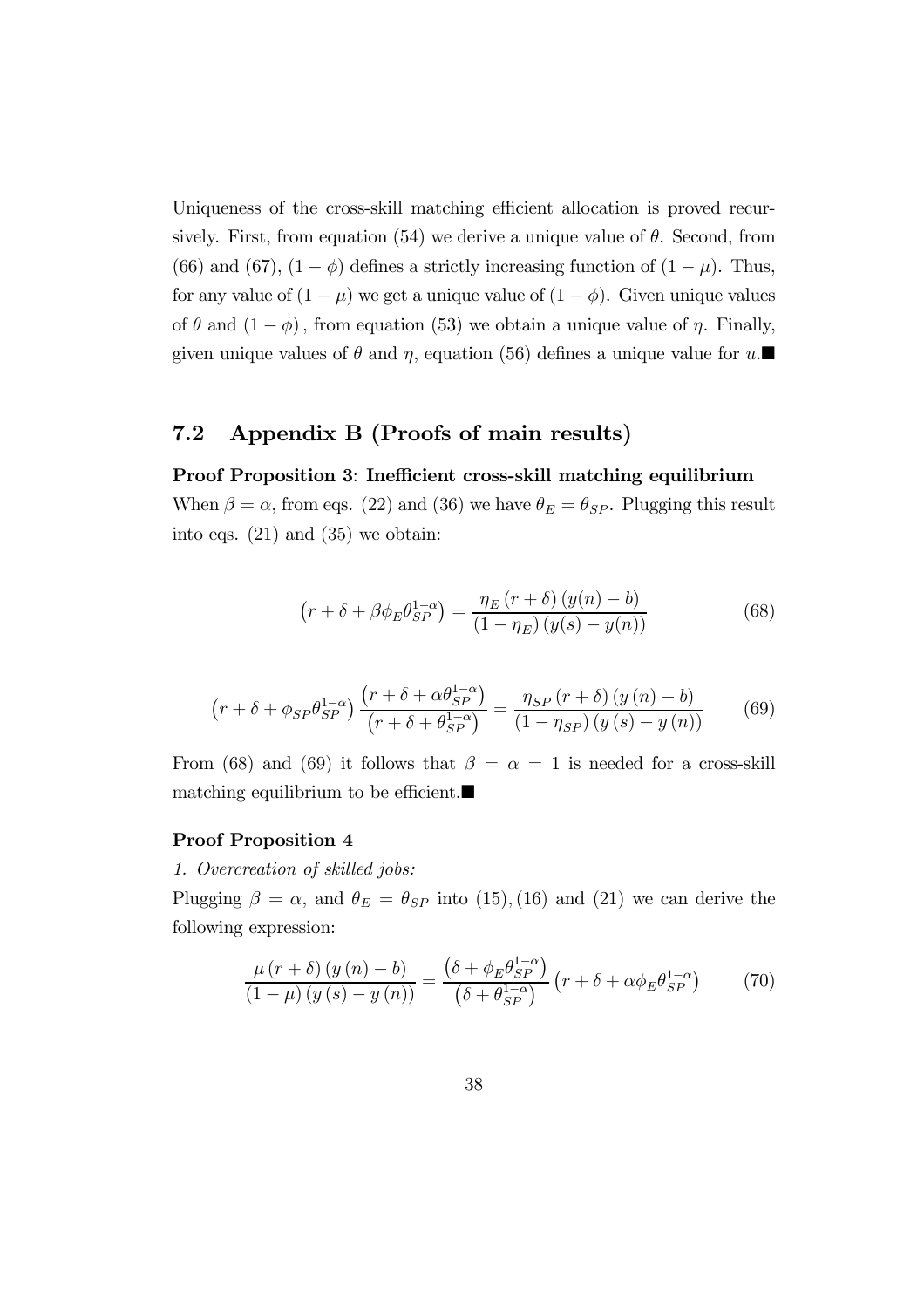Next, proceeding in the same way for the efficient allocation, we combine eqs  $(33)$ ,  $(34)$  and  $(35)$  which yields:

$$
\frac{\mu (r+\delta) (y(n)-b)}{(1-\mu) (y(s)-y(n))} = \frac{\left(\delta + \phi_{SP}\theta_{SP}^{1-\alpha}\right) (r+\delta + \phi_{SP}\theta_{SP}^{1-\alpha}) (r+\delta + \alpha\theta_{SP}^{1-\alpha})}{\left(\delta + \theta_{SP}^{1-\alpha}\right) (r+\delta + \theta_{SP}^{1-\alpha})}
$$
\n
$$
< \frac{\left(\delta + \phi_{SP}\theta_{SP}^{1-\alpha}\right) (r+\delta + \alpha\phi_{SP}\theta_{SP}^{1-\alpha})}{\left(\delta + \theta_{SP}^{1-\alpha}\right)} \tag{71}
$$

The term on the left-hand side of eqs. (70) and (71) is the same, therefore, we can derive the following inequality:

$$
\left(\delta + \phi_E \theta_{SP}^{1-\alpha}\right) \left(r + \delta + \alpha \phi_E \theta_{SP}^{1-\alpha}\right) < \left(\delta + \phi_{SP} \theta_{SP}^{1-\alpha}\right) \left(r + \delta + \alpha \phi_{SP} \theta_{SP}^{1-\alpha}\right) \tag{72}
$$

In order for (72) to hold, it must be the case that  $\phi_E<\phi_{SP}.$  As  $\partial\phi/\partial\eta<0,$ then we have  $\eta_E > \eta_{SP}$ .

#### 2. Undervaluation (overvaluation) of high-skill (low-skill) workers:

Substituting  $\beta = \alpha$  ( $\theta_E = \theta_{SP}$ ) and the values of  $J(h, s)$  and  $w(h, s)$  into the free entry condition for skilled vacancies we obtain:

$$
\gamma = (1 - \alpha) \theta_{SP}^{-\alpha} (1 - \eta_E) \left[ \frac{y(s) - rU(h)}{r + \delta} \right]
$$
(73)

On the other hand, the optimality condition for  $v(s)$  can be written as follows:

$$
\gamma = (1 - \alpha) \theta_{SP}^{-\alpha} (1 - \eta_{SP}) \left[ \frac{y(s)}{r + \delta} - \lambda(h) \right]
$$
 (74)

Combining eqs. (73) and (74) we obtain:

$$
(1 - \eta_E) \left[ \frac{y(s) - rU(h)}{r + \delta} \right] = (1 - \eta_{SP}) \left[ \frac{y(s)}{r + \delta} - \lambda(h) \right] \tag{75}
$$

When  $\beta = \alpha$ ,  $(1 - \eta_E)$  <  $(1 - \eta_{SP})$ , then, in order for equation (75) to hold it must be the case that  $rU(h) < (r + \delta) \lambda(h)$  (high-skill workers are undervalued).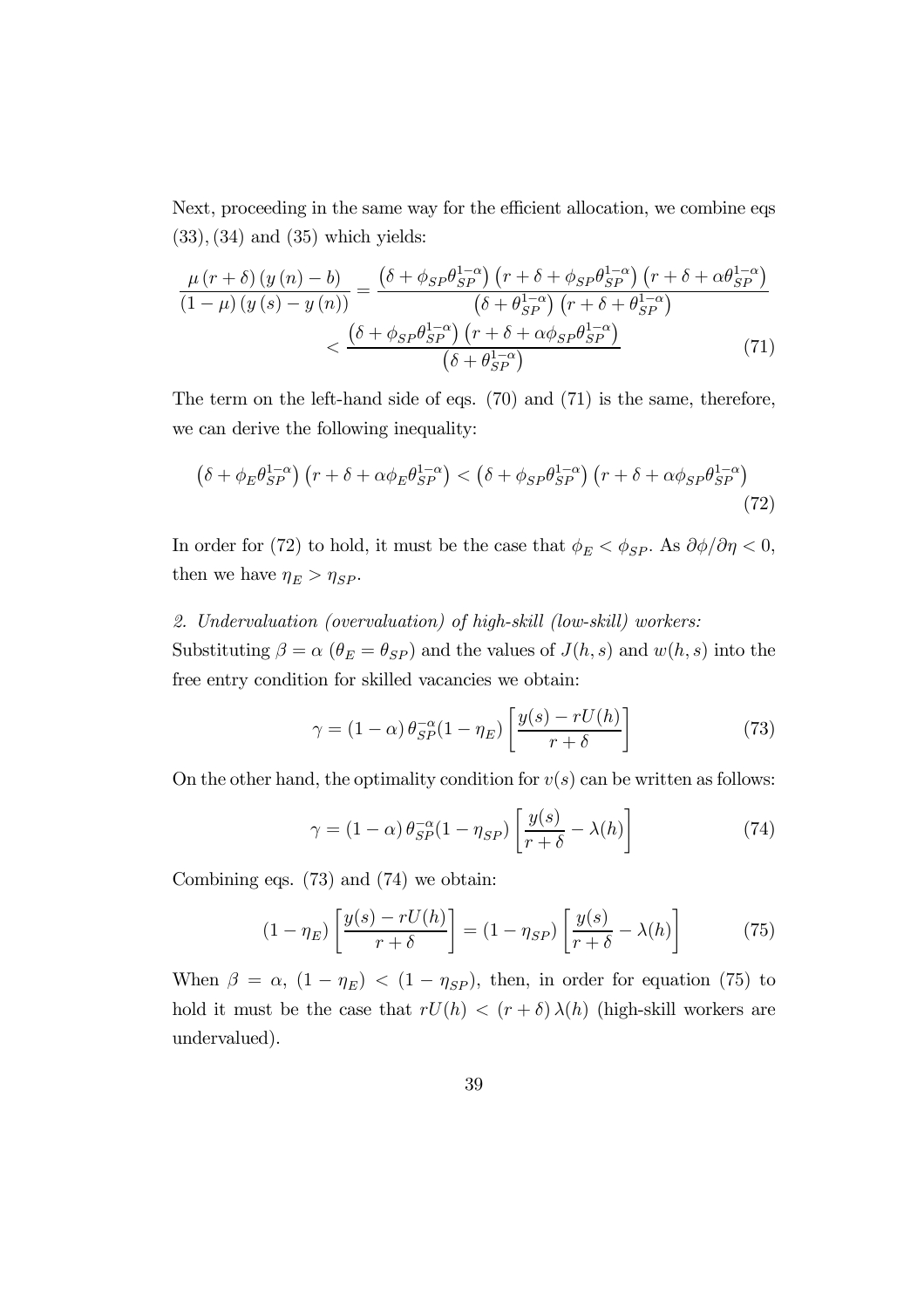Similarly, substituting  $\beta = \alpha$  ( $\theta_E = \theta_{SP}$ ) and the values of  $J(h, n)$ ,  $J(l, n)$ ,  $w(h, n)$  and  $w(l, n)$  into the free entry condition for unskilled vacancies, we have:

$$
\gamma = (1 - \alpha) \theta_{SP}^{-\alpha} (1 - \eta_E) \left[ \frac{y(s) - rU(h)}{r + \delta} \right] +
$$
  
+ 
$$
(1 - \alpha) \theta_{SP}^{-\alpha} \left\{ \eta_E \left[ \frac{y(n) - rU(l)}{r + \delta} \right] - (1 - \eta_E) \left[ \frac{y(s) - y(n)}{r + \delta} \right] \right\}
$$
(76)

while the optimality condition for  $v(n)$  can be written as follows:

$$
\gamma = (1 - \alpha) \theta_{SP}^{-\alpha} (1 - \eta_{SP}) \left[ \frac{y(s)}{r + \delta} - \lambda(h) \right] +
$$

$$
+ (1 - \alpha) \theta_{SP}^{-\alpha} \left\{ \eta_{SP} \left[ \frac{y(n)}{r + \delta} - \lambda(l) \right] - (1 - \eta_{SP}) \left[ \frac{y(s) - y(n)}{r + \delta} \right] \right\} \tag{77}
$$

Combining eqs.  $(76)$  and  $(77)$ , and plugging equation  $(75)$  into them, we have:

$$
\frac{\eta_E}{1 - \eta_E} \left[ \frac{y(n) - rU(l)}{r + \delta} \right] = \frac{\eta_{SP}}{1 - \eta_{SP}} \left[ \frac{y(n)}{r + \delta} - \lambda(l) \right] \tag{78}
$$

When  $\beta = \alpha$ ,  $\eta_E > \eta_{SP}$  then, in order for equation (78) to hold, it must be true that:  $rU(l) > (r + \delta)\lambda(l)$  (low-skill workers are overvalued).

3. Identical labour market tightness  $(\theta_E = \theta_{SP})$ 

Making use of the expression of  $rU(h)$ , given by equation (37), and the analogous expression for  $rU(l)$  given by:

$$
rU(l) = b + \beta \phi \theta^{1-\alpha} \left[ Y(l,n) - \frac{rU(l)}{r+\delta} \right],
$$
\n(79)

the weighted average of workers' outside options can be written as:

$$
\eta r U(l) + (1 - \eta) r U(h) = b + \beta \theta^{1-\alpha} \{ \eta \phi \left[ Y(l, n) - \frac{r U(l)}{r + \delta} \right] +
$$
  

$$
(1 - \eta) \left[ \phi Y(h, n) + (1 - \phi) Y(h, s) - \frac{r U(h)}{r + \delta} \right] \}
$$
(80)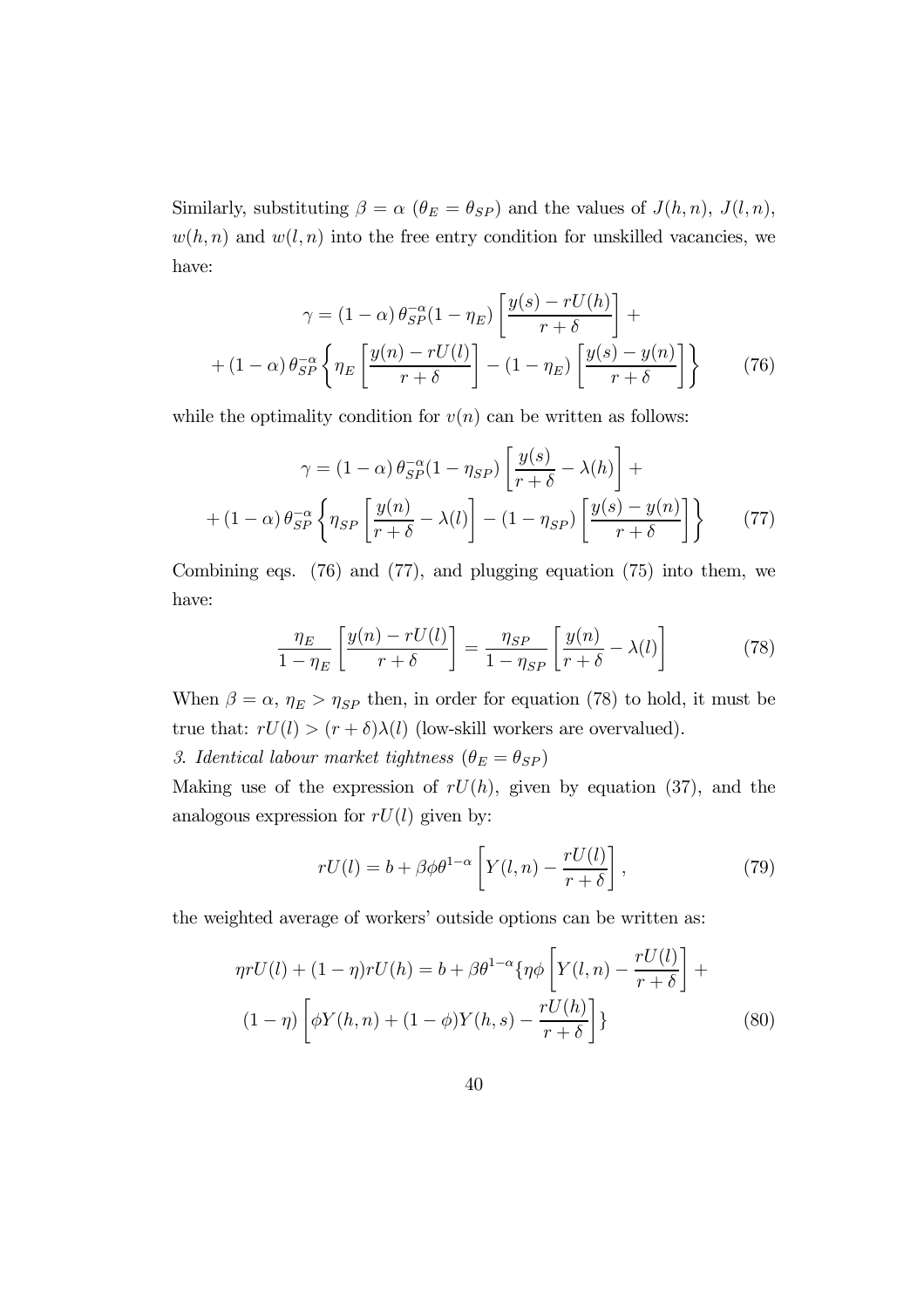Following the same reasoning, we use the expression of  $\lambda(h)$ , given by equation (38), and the expression of  $\lambda(l)$  given by:

$$
\lambda(l) = b + \phi \theta^{1-\alpha} \left[ Y(l, n) - \lambda(l) \right] -
$$
  
\n
$$
(1 - \alpha) \theta^{1-\alpha} \{ (1 - \eta) \left[ \phi Y(h, n) + (1 - \phi) Y(h, s) - \lambda(h) \right] + \eta \phi \left( Y(l, n) - \lambda(l) \right) \},
$$
  
\n(81)

to derive the following expression for the weighted average of workers' shadow values:

$$
\eta(r+\delta)\lambda(l) + (1-\eta)(r+\delta)\lambda(h) = b + \alpha \theta^{1-\alpha} \{\eta \phi \left[ Y(l,n) - \lambda(l) \right] +
$$
  

$$
(1-\eta) \left[ \phi Y(h,n) + (1-\phi) Y(h,s) - \lambda(h) \right] \}
$$
(82)

Thus, for given  $\eta$  ( $\phi$ ), the two quantities, (80) and (82) coincide when the Hosios' condition is satisfied.

4. Corollary 5:  $(\beta = \alpha \Longrightarrow \tilde{u}(l)_E > \tilde{u}(l)_{SP})$ 

From (36) we know that changes in  $\mu$  do not affect  $\theta_{SP}$ , so an increase in  $\mu$ implies that, for a given  $\phi_{SP}$ ,  $u(l)$  will increase. All else equal, this increases  $\eta_{SP}$ , so the right-hand side of equation (35) will increase, while the left-hand side will decrease. Thus, for equation (35) to hold,  $\phi_{SP}$  has to increase. Summarizing, increasing  $\mu$  makes the creation of low-skill vacancies more attractive, resulting in an increase of  $\phi_{SP}$ . From this, it is easy to show that  $\tilde{u}(l)_{SP} = \delta / \left[ \delta + \phi_{SP} \theta_{SP}^{1-\alpha} \right]$  is a decreasing function of  $\mu$ .

Proof Proposition 6: Inefficient ex post segmentation equilibrium Comparing eqs.  $(27)$  and  $(28)$  with eqs.  $(43)$  and  $(44)$ , shows that we again need  $\beta = \alpha = 1$  to get efficiency.

The distortion of the relative wages is also similar. This follows from a comparison of (57) and (58) with the asset value equations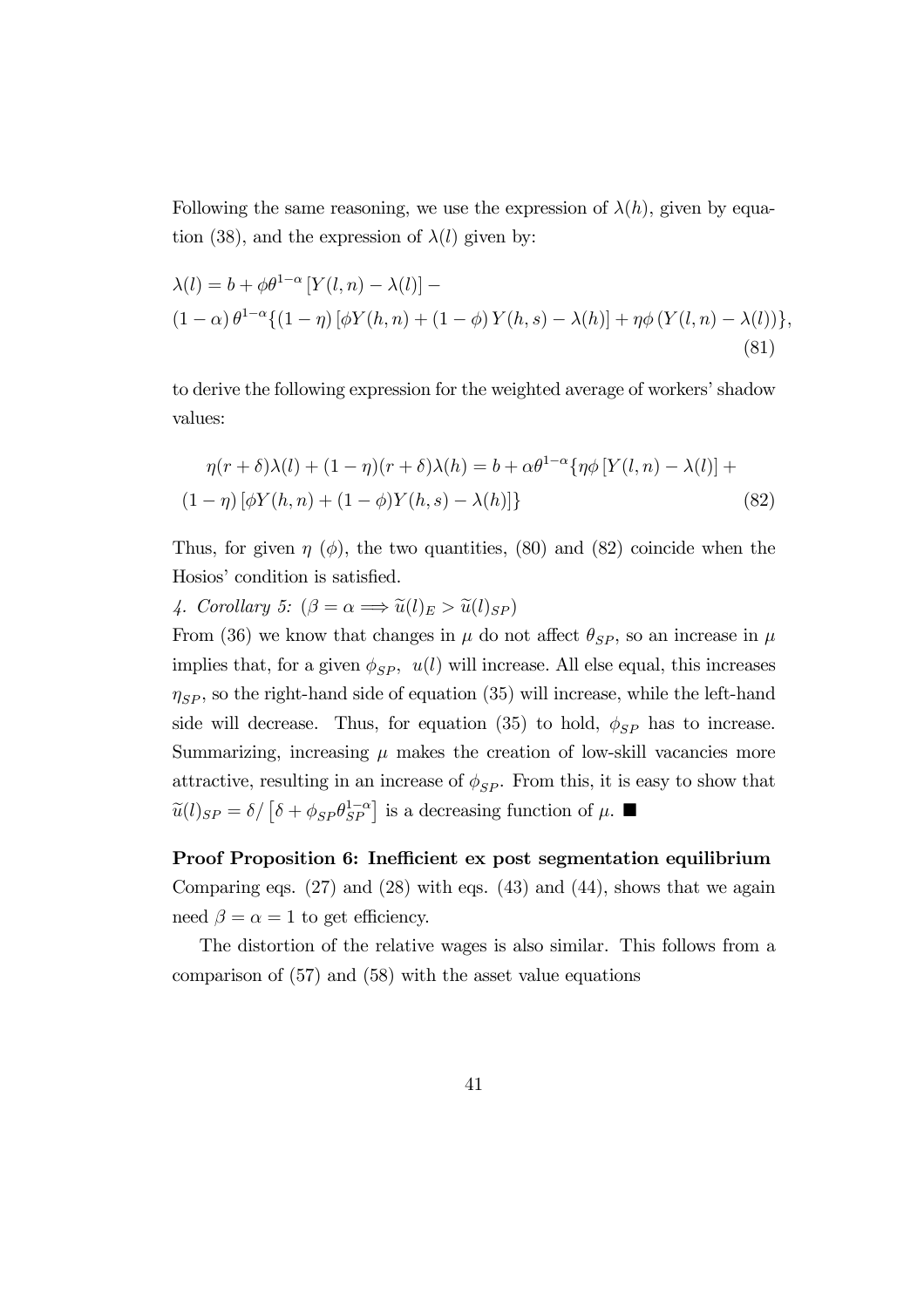$$
rU(l) = b + \beta \phi \theta^{1-\alpha} \left[ \frac{y(n) - rU(l)}{r + \delta} \right]
$$
  

$$
rU(h) = b + \beta (1 - \phi) \theta^{1-\alpha} \left[ \frac{y(s) - rU(h)}{r + \delta} \right]
$$

#### Proof Proposition 7: Optimal tax scheme

¥

Under the tax scheme  $\{\tau(l), \tau(h)\}\in \Re^2$ , the expressions for the outside options of both types of workers are the following:

$$
rU(h) = b - \tau(h) + \theta^{1-\alpha} \left\{ \phi \left[ W(h, n) - U(h) \right] + (1 - \phi) \left[ W(h, s) - U(h) \right] \right\}
$$

$$
rU(l) = b - \tau(l) + \theta^{1-\alpha} \phi \left[ W(l, n) - U(l) \right]
$$

Substituting  $rU(h)$  and  $rU(l)$  into the free entry conditions for skilled and unskilled vacancies, and making use of the equal value condition  $V(s) = V(n)$ we obtain the following expression:

$$
(1 - \eta_E) \left[ r + \delta + \phi_E \theta_E^{1 - \alpha} \right] (y(s) - y(n)) = \eta_E (r + \delta) (y(n) - b + \tau(l)) \tag{83}
$$

Plugging equation (83) into the free entry condition of skilled jobs we obtain:

$$
\gamma \left[ r + \delta + \beta \theta_E^{1-\alpha} \right] = (1-\beta) \theta_E^{-\alpha} \left[ y(n) - b + \eta_E \tau(l) + (1-\eta_E) \tau(h) \right] \tag{84}
$$

First, comparing eqs. (36) and (84), when  $\beta = \alpha$ , we need

$$
\tau(l) = -\left(1 - \eta_E\right)\tau(h)/\eta_E\tag{85}
$$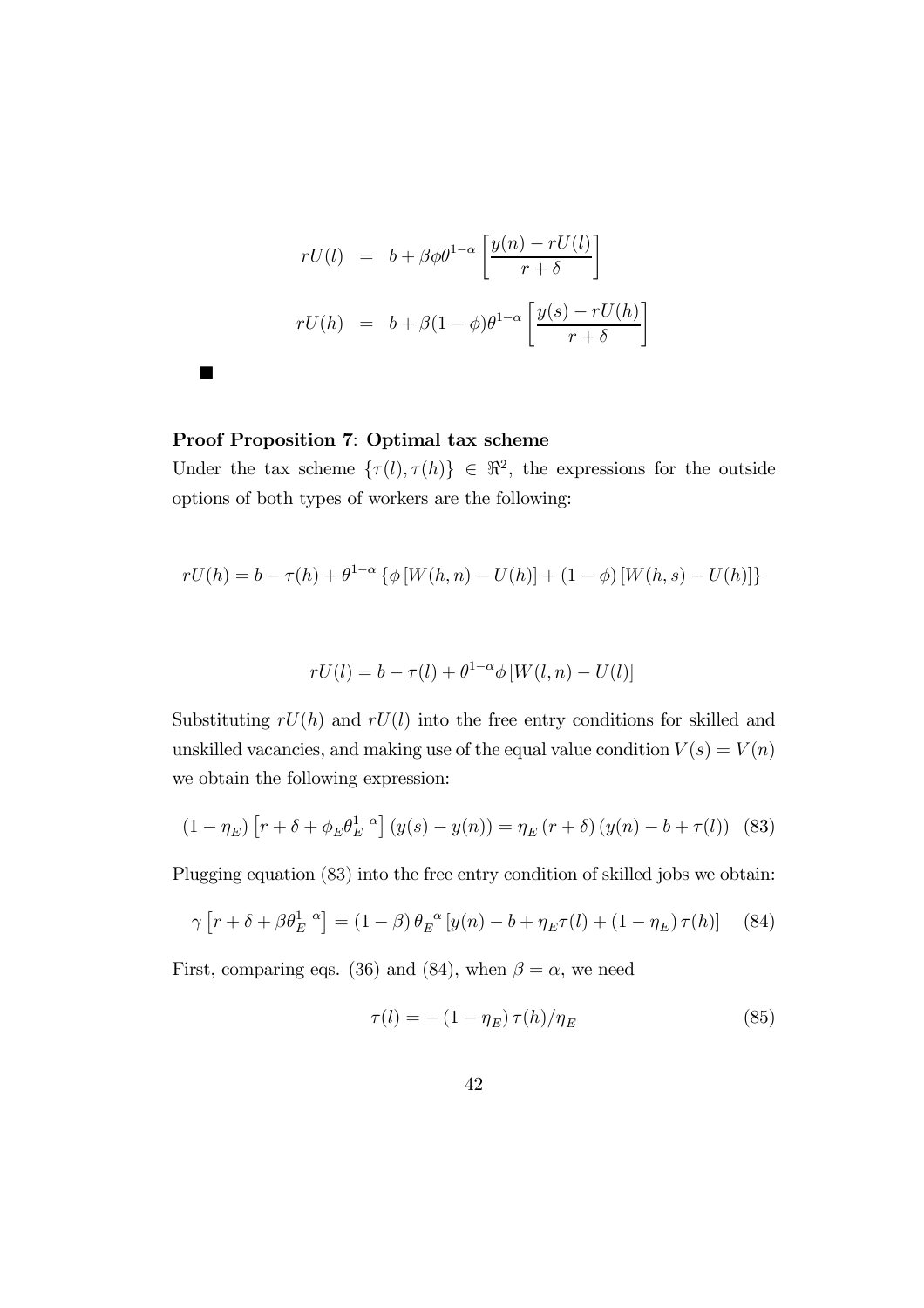so that  $\theta_E = \theta_{SP} = \theta$ . And second, by comparing eqs. (35) and (83) the optimal value,  $\tau^*(l)$ , that makes the cross-skill matching equilibrium efficient is given by:

$$
\tau^*(l) = \frac{(1 - \alpha) (1 - \phi_{SP}) \theta_{SP}^{1 - \alpha} (1 - \eta_{SP}) (y(s) - y(n))}{\eta_{SP} \left[r + \delta + \theta_{SP}^{1 - \alpha}\right]}
$$
(86)

Substituting (86) into (85), we derive the following expression for  $\tau^*(h)$ :

$$
\tau^*(h) = -\frac{(1-\alpha)(1-\phi_{SP})\,\theta_{SP}^{1-\alpha}(y(s)-y(n))}{[r+\delta+\theta_{SP}^{1-\alpha}]}\tag{87}
$$

#### Proof Proposition 8: Overcreation of unskilled jobs

¥

Taking derivatives with respect to  $\beta$  in both sides of equation (22) we obtain:

$$
\frac{\partial \theta_E}{\partial \beta} = -\frac{\theta_E \left[r + \delta + \theta_E^{1-\alpha}\right]}{(1-\beta) \left[(r+\delta)\alpha + \beta \theta_E^{1-\alpha}\right]} < 0 \tag{88}
$$

which shows that  $\theta_E$  is monotonically decreasing in  $\beta$ .

Similarly, taking derivatives with respect to  $\beta$  in equation (21) we have:

$$
\frac{\partial \eta_E}{\partial \beta} = \frac{\eta_E (1 - \eta_E) \left[ \phi_E \theta_E^{1 - \alpha} + \beta \phi_E (1 - \alpha) \theta_E^{-\alpha} \left( \frac{\partial \theta_E}{\partial \beta} \right) \right]}{r + \delta + \beta \phi_E \theta_E^{1 - \alpha}}
$$

Substituting equation (88), into the previous expression, we obtain:

$$
\frac{\partial \eta_E}{\partial \beta} = \left[ \frac{\eta_E \left( 1 - \eta_E \right) \phi_E \theta_E^{1 - \alpha}}{r + \delta + \beta \phi_E \theta_E^{1 - \alpha}} \right] \left[ \frac{\left( \alpha - \beta \right) \left( r + \delta + \beta \theta_E^{1 - \alpha} \right)}{\left( 1 - \beta \right) \left( \left( r + \delta \right) \alpha + \beta \theta_E^{1 - \alpha} \right)} \right] \tag{89}
$$

Finally, for a given  $\theta_E$ , taking derivatives with respect to  $\beta$  in equation (15) yields:

$$
\frac{\partial \phi_E}{\partial \beta} = -\frac{\partial \eta_E}{\partial \beta} \left[ \frac{\left( \delta + \theta_E^{1-\alpha} \right) \mu}{\left( 1 - \mu \right) \theta_E^{1-\alpha} \eta_E^2} \right] \tag{90}
$$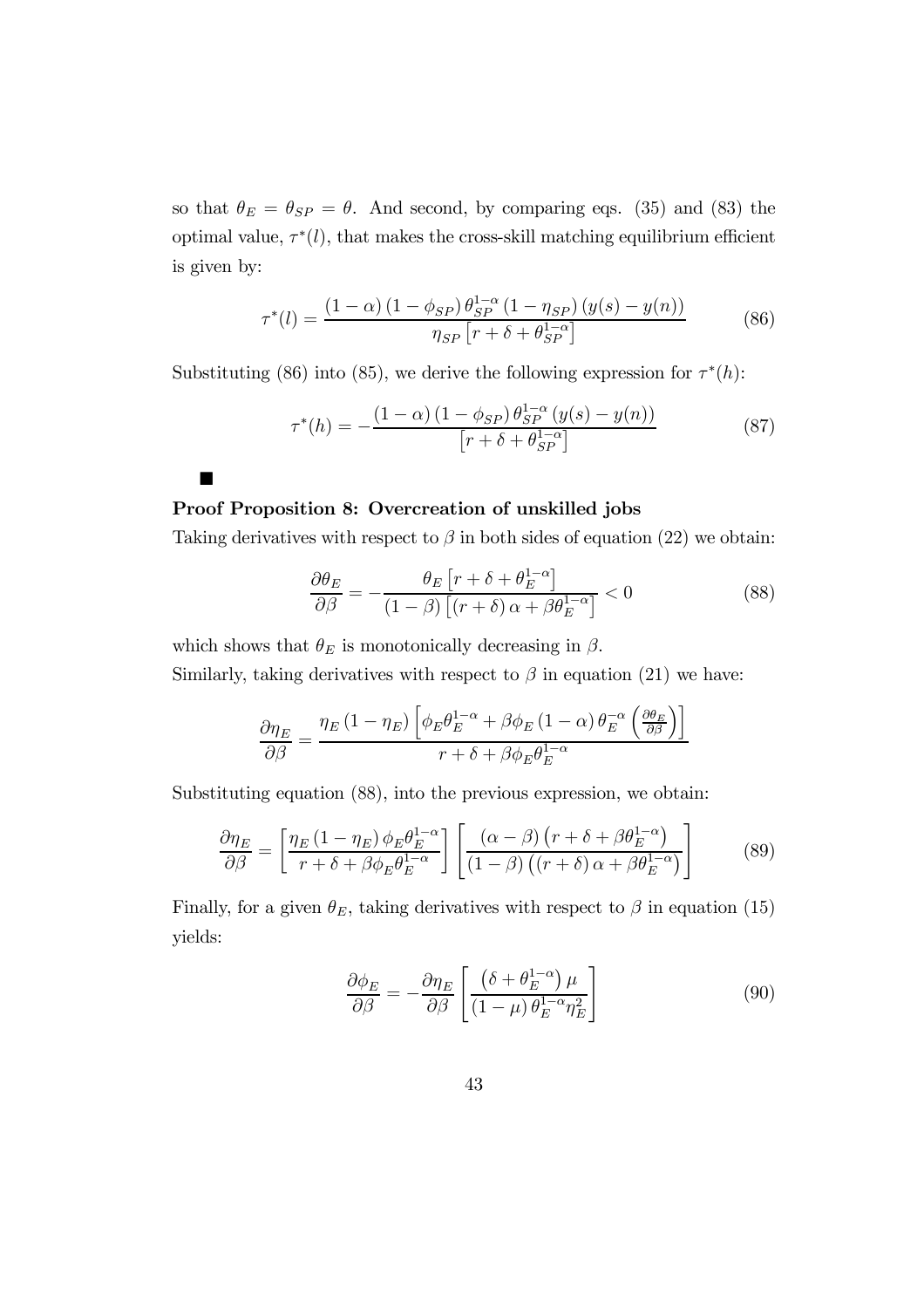Therefore, from eqs. (89) and (90) we can derive the following result:

$$
\alpha = \beta \Rightarrow \frac{\partial \eta_E}{\partial \beta} = 0; \quad \frac{\partial \phi_E}{\partial \beta} = 0
$$
  

$$
\alpha > \beta \Rightarrow \frac{\partial \eta_E}{\partial \beta} > 0; \quad \frac{\partial \phi_E}{\partial \beta} < 0
$$
  

$$
\alpha < \beta \Rightarrow \frac{\partial \eta_E}{\partial \beta} < 0; \quad \frac{\partial \phi_E}{\partial \beta} > 0
$$

From this, it follows that  $\phi_E > \phi_{SP}$  may occur for sufficiently low or high values of  $β$  (Corollary 10). ■

### 7.3 Appendix C



Figure 3: Comparative statics of changes in  $\beta$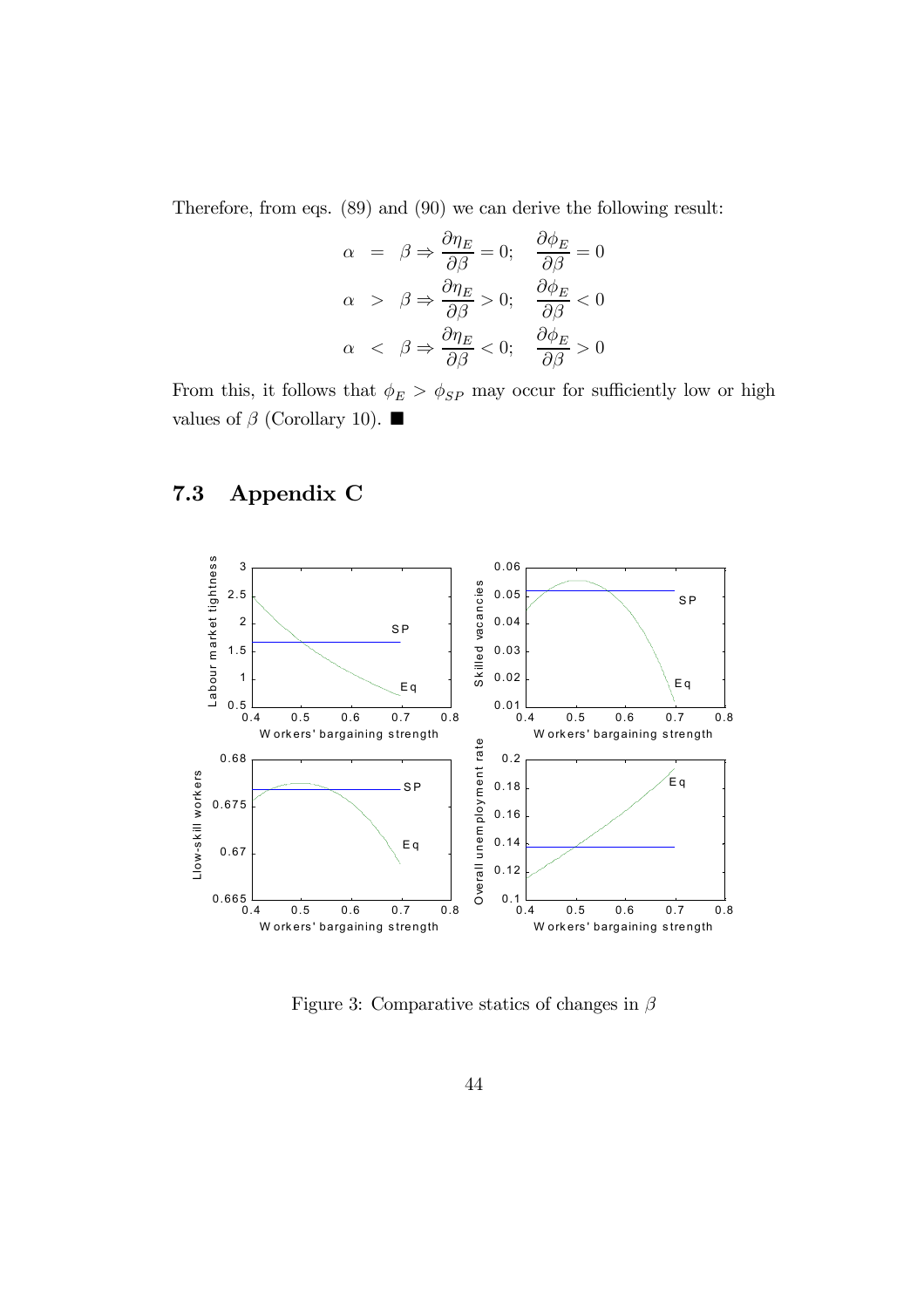### References

- [1] ACEMOGLU, D., AND R. SHIMER (1999), "Holdups and Efficiency with Search Frictions", *International Economic Review*,  $40(4)$ , 827-849.
- [2] ALBRECHT, J., AND S.VROMAN (2002), "A Matching Model with Endogenous Skill Requirements", International Economic Review 43, 283-305.
- [3] BURDETT, K., AND M. COLES (1999), "Long-Term Partnership Formation: Marriage and Employment", The Economic Journal, 109, F307- F334.
- [4] DIAMOND, P. (1982), "Aggregate Demand Management in Search Equilibrium", Journal of Political Economy, 90(5), 881-894.
- [5] DOLADO, J.J., JANSEN, M., AND J.F. JIMENO (2003), "On-the-Job Search in a Matching Model with Heterogeneous Jobs and Workers", CEPR Discussion Paper No. 4094.
- [6] HOSIOS, ARTHUR (1990), "On the Efficiency of Matching and Related Models of Search and Unemployment", Review of Economic Studies, 57(2), 279-298.
- [7] KAMIEN, M., AND N. SCHWARTZ (1991), Dynamic Optimization, 2nd ed., Elsevier Science Publishing, New York.
- [8] MOEN, ESPEN R. (1997), "Competitive Search Equilibrium", Journal of Political Economy, Vol 105, no. 2.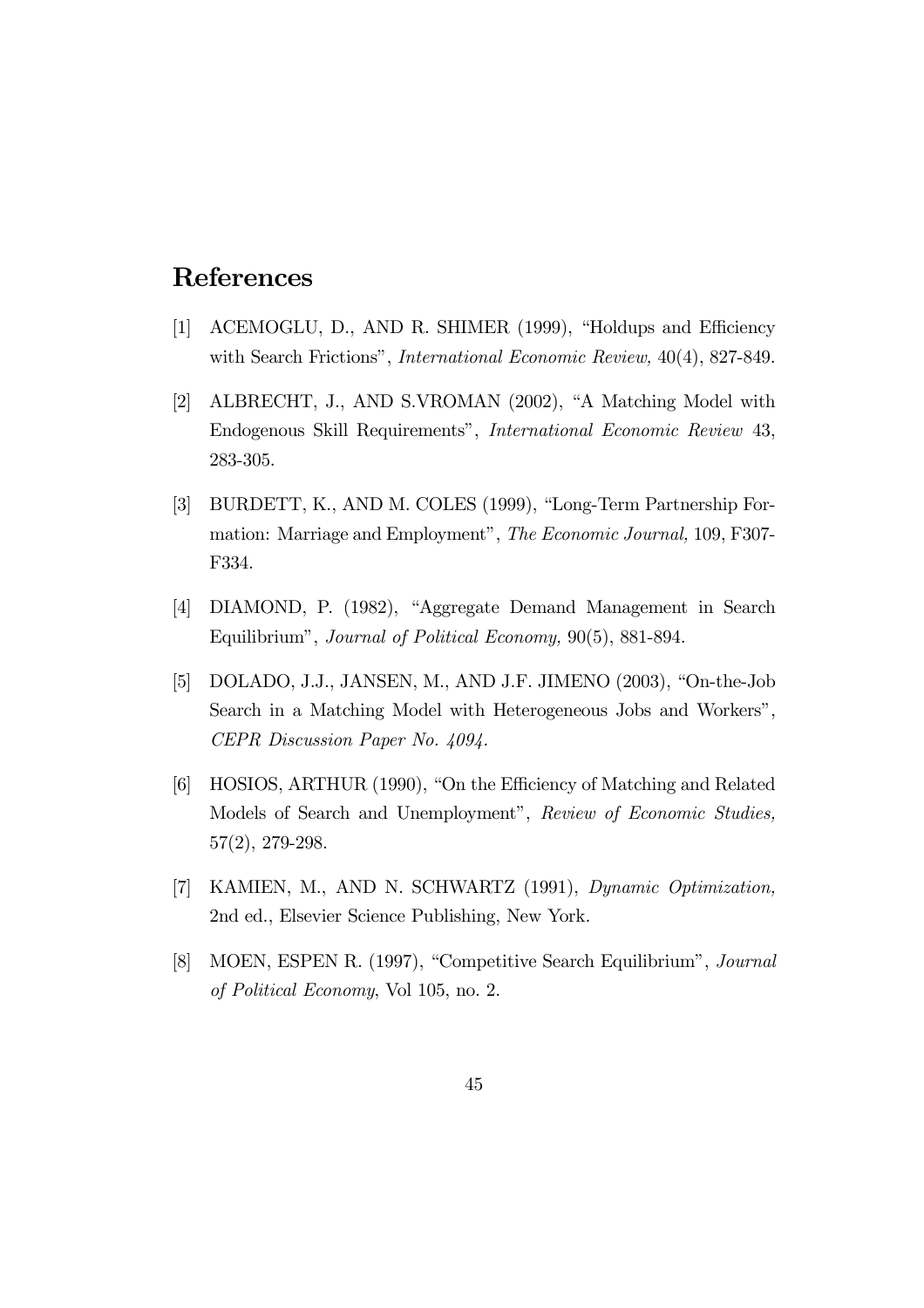- [9] MORTENSEN, D.T. (1982), "Property Rights and Efficiency in Mating, Racing, and Related Games", American Economic Review, 72(5), 968- 979.
- [10] MORTENSEN, D.T., AND C. PISSARIDES (1994), "Job Creation and Job Destruction in the Theory of Unemployment", Review of Economic Studies, 61, 397-415.
- [11] PISSARIDES, C. (2000), Equilibrium Unemployment Theory, 2nd edition, MIT Press, Cambridge, MA.
- [12] SATTINGER., M. (1995), "Search and the Efficient Assignment of Workers to Jobs". International Economic Review, vol 36 (2), 283-302.
- [15] SHIMER., R., AND L. SMITH (2000), "Assortative Matching and Search", Econometrica, 68(2), 343-370.
- [13] ––– (2001a), "Matching, Search and Heterogeneity", Advances-in-Macroeconomics, 1(1).
- $[14] \longrightarrow (2001b)$ , "Nonstationary Search", mimeo.